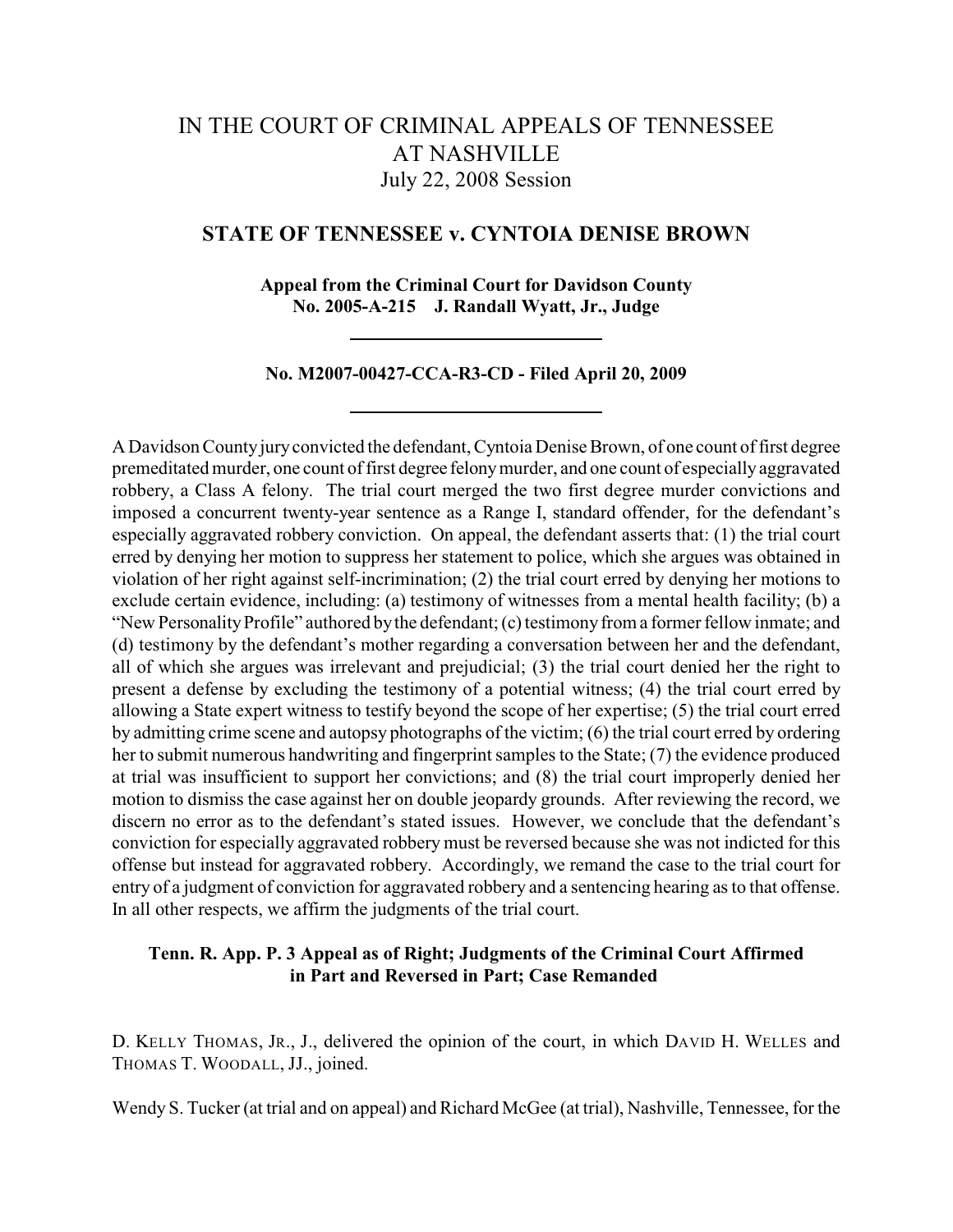appellant, Cyntoia Denise Brown.

Robert E. Cooper, Jr., Attorney General and Reporter; Preston Shipp, Assistant Attorney General; Victor S. (Torry) Johnson, District Attorney General; and Jeffrey P. Burks and Lisa A. Naylor, Assistant District Attorneys General, for the appellee, State of Tennessee.

# **OPINION**

Erin Dutton, the records custodian for Davidson County's 911 call center, testified regarding a 911 call that was placed at 7:19 p.m. on August 7, 2004. A recording of the call was played for the jury. The caller provided the operator with the address 2728 Mossdale Drive; when the operator asked "what's going on over there[,] ma'am," the caller replied "homicide." The operator attempted to ask the caller additional questions, but the caller hung up before responding to them.

Detective Scott Carter with the Metropolitan Nashville Police Department testified that he was sent to the Mossdale Drive residence on August 7, 2004, when he was still a patrol officer. He received no response when he knocked on the front door but he was able to open the house's garage door. He and his sergeant, Dhana Jones, who also arrived on the scene, went into the house. Upon entering a bedroom Detective Carter saw the victim, later identified as Johnny Allen, lying in a large pool of blood on the bed. Detective Carter said that the victim was lying "face down on the bed . . . his face was facing toward[] the wall" and that the victim's hands were beneath his face, his fingers "kind of partially interlocked." He said that some of the blood dripped onto the floor, forming a small pool. The officers called paramedics, who responded to the scene and checked the victim for a pulse, finding none. He said that the paramedics gave no other medical attention to the victim.

Detective Carter said that the police department's Identification Division, otherwise known as the "I.D. Unit," soon arrived and began searching for evidence at the scene. He testified that he saw a shell casing underneath the bed and "a bullet hole that went through . . . the wall that was next to the victim's head" on the left side of the bedroom. He said that the police found a bullet on a bed in the room on the other side of the wall. He also noted that the crime scene photographs introduced into evidence showed "some white residue on the pillow and to the back of his head," and while the photographs were taken after the paramedics checked for the victim's pulse, the position of the victim's body in the photographs was the same as when he and Sergeant Jones first discovered the victim.

On cross-examination, Detective Carter said that he arrived at the scene between 7:20 and 7:30 that evening, although he could not be sure of the exact time. He also said that he did not take the crime scene photographs, he was not present when all of the photographs were taken, and he was unsure how many officers came to the crime scene. He also admitted that he was not present when the paramedics worked on the victim's body. However, he insisted that he "believe[d]" that the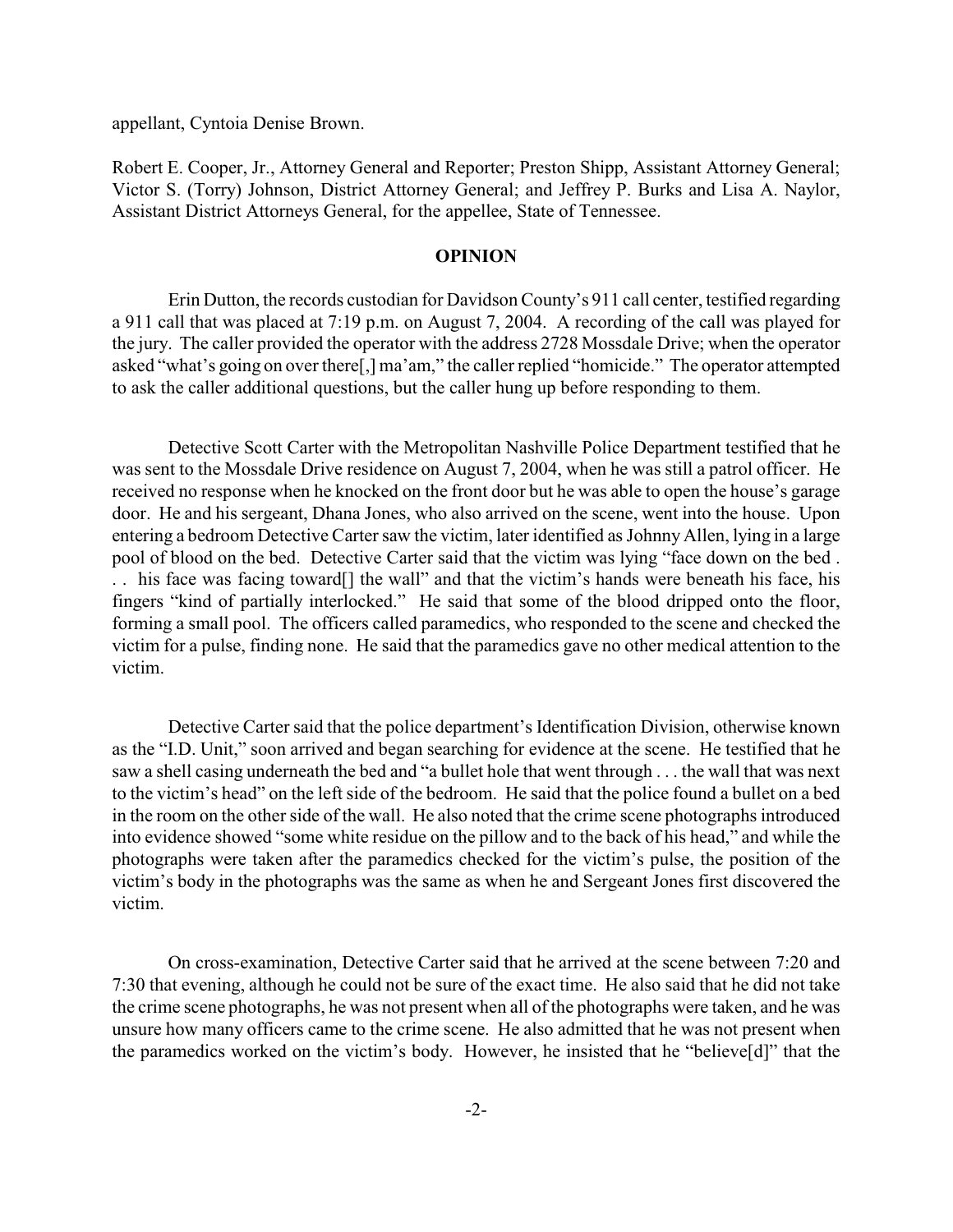victim's body was in the same position when he arrived on the scene as it was in the crime scene photographs.

Metropolitan Nashville Police Department Detective Charles Robinson testified that he and his partner, Detective Derry Baltimore,<sup>1</sup> arrived at the victim's residence shortly after 11:00 p.m. on August 7, 2004. Around 1:20 the morning of August 8, the detectives left the crime scene and went to a convenience store, where they met with Samuel Humphrey and Humphrey's father. After talking with Humphrey, the detectives went to the Walmart on Hamilton Church Pike, where they found the victim's truck in the parking lot. The detectives and several patrol officers then went to room 302 of the InTown Suites, located on Murfreesboro Road near the Walmart, where they believed the defendant was staying. The officers knocked on the door and shouted "police." A short time later, a man, whom Detective Robinson said was later identified as Gary McGlothen, opened the door. The officer pulled McGlothen out the door, at which point the defendant ran out the door, shouting that "Cut," as she called McGlothen, "had nothing to do with this.<sup>2</sup> I'll tell you-all everything."

Detective Robinson then asked the defendant if any weapons were in the room. The defendant pointed the detectives to a closet, in which officers found a rifle and a shotgun. Detective Robinson found a notepad on which a handwritten three-page note entitled "new personality profile" had been written. He took the notepad and guns into evidence. He also looked through a handbag in the room to see if any weapons were inside. The detective found no weapon in the handbag but did find \$172 in cash and a set of keys, including a key bearing a Ford emblem. He returned to the Walmart parking lot and used the Ford key to open the victim's truck. He then returned to the motel before returning to the Davidson County Criminal Justice Center, where Detectives Robinson and Baltimore interviewed the defendant, who had been taken into custody at the motel.

The detectives' interview of the defendant was recorded on videotape, and this recording was played for the jury at trial. At the beginning of the interview, the defendant gave her name as "Cyntoia Denise Mitchell" and her date of birth as January 29, 1985. Based on this information, the detectives had the defendant arraigned as an adult; however, once it was learned that she was actually sixteen years old, she was transferred to juvenile court.<sup>3</sup> Before questioning the defendant, Detective Robinson informed her of her Miranda rights as listed on a Miranda waiver form used by the

 $<sup>1</sup>D$  etective Baltimore also testified at trial; however, because the substance of his testimony essentially mirrored</sup> that of Detective Robinson, Detective Baltimore's testimony will not be summarized here.

<sup>&</sup>lt;sup>2</sup>Detective Robinson testified that McGlothen was arrested at the motel but was later released because the defendant did not "implicate him in any kind of way in this incident," and because there was no physical evidence linking him to the offense.

 $3$ The State later sought to had the defendant tried as an adult for these offenses. After a hearing, the defendant's case was transferred from juvenile court.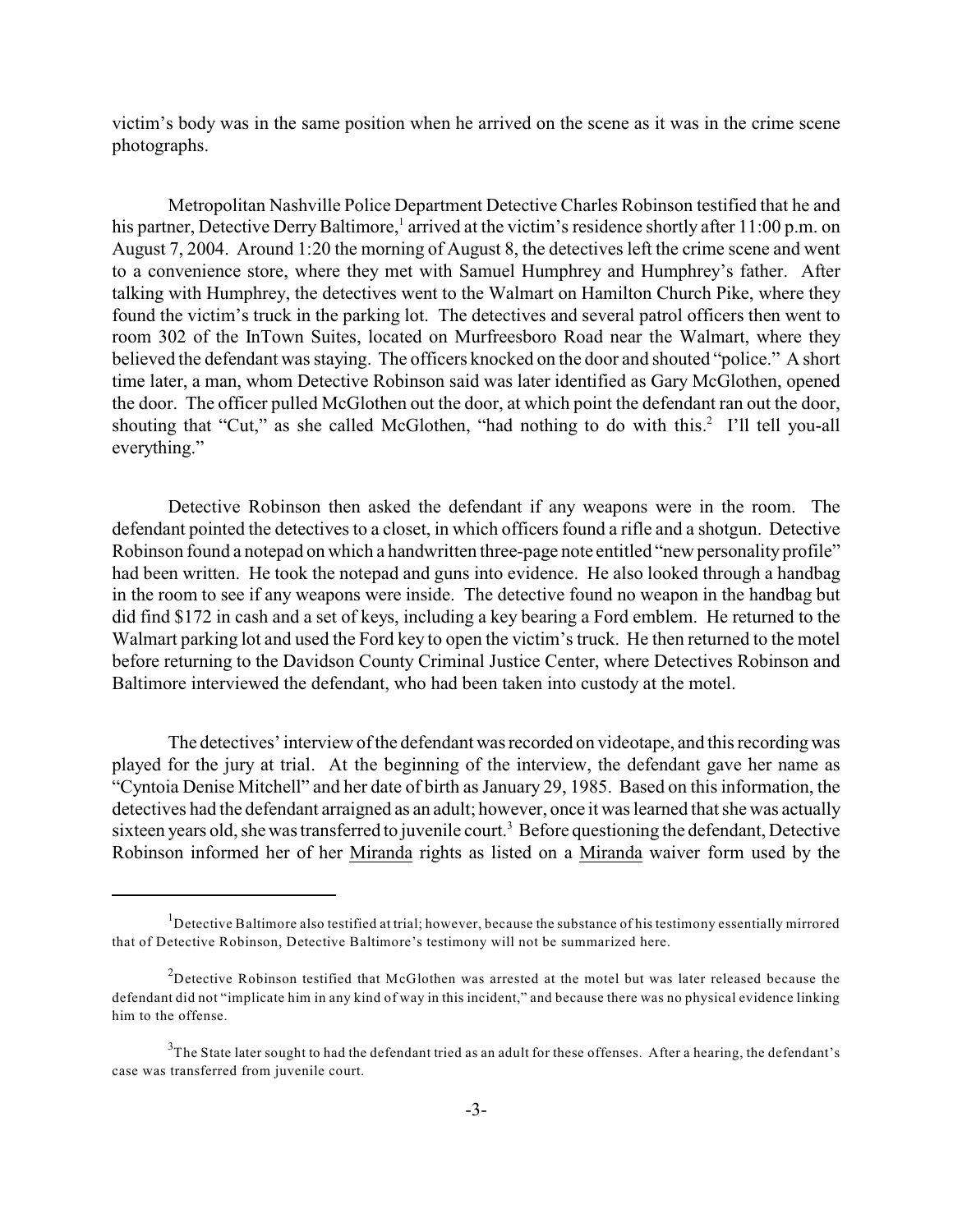Metropolitan police. After the defendant signed the Miranda form, the detectives began questioning the defendant about the events which led to the victim's death. The defendant told police that at around 11:00 the night of Friday, August 6, she was walking near a Sonic Drive-In when the victim, a man whom the defendant had never met, pulled alongside her in a white Ford F-150 truck and asked her if she was hungry. The defendant then got into the victim's truck, and the two went to the drive-in. While the victim and the defendant waited for their food to arrive, the victim told the defendant that she did not need to be "stayin' on the streets" and, assuring the defendant that "he was a safe person," asked the defendant to spend the night at his house, to which the defendant agreed. According to the defendant, the carhop who brought them their food told the victim, "you back again," to which the victim replied, "yeah." The victim then drove the defendant to his house on Mossdale Road.

The defendant told the detectives that once she and the victim arrived at the victim's house, the victim showed her several guns, including two rifles. The defendant claimed that the victim also told her that he "was in the Army and that he was a sharp shooter or something like that." Eventually, the defendant and the victim got into bed together, with the victim on the left side of the bed and the defendant the right side. The defendant attempted to go to sleep, but the victim got up several times every five to ten minutes, going to the bathroom or to an adjacent bedroom. She also said that the victim touched her and whispered to her. The defendant said that she then saw the victim reaching underneath the bed, which led the defendant to believe that the victim was reaching for a gun. The defendant, fearing for her life, reached into her handbag, which was on a night stand to the right of the bed. She pulled out a .40 caliber handgun, which she had bought "from somewhere off the street" approximately three weeks before this incident, and shot the victim.

The defendant told the detectives that after shooting the victim, she grabbed the keys to the victim's truck, as well as two of the victim's guns, which she intended to pawn. She left the victim's house at 1:42 a.m. and drove his truck to the Walmart parking lot. She then got a ride from a "black guy in a black truck," who took her to the InTown Suites. The defendant denied Detective Baltimore's suggestion that the driver "trailed her" to the Walmart before taking her back to the motel. The defendant said that another man, whom she knew only as "Rick," then took her from the motel back to the Walmart, where she placed the 911 call on the victim's cellular telephone—a claim which the police later verified. This person then took her back to the motel.

During the interview, the defendant denied that she was a prostitute, denied having sex with the victim, and insisted that the victim, who was nude when found by police, was not nude when he got into the bed with her. Rather, she said that she went from "place to place" in an attempt to find people who would provide her with food and shelter. Thus, she felt comfortable sleeping in the same bed as the victim. She added that she shot the victim because people had beaten and raped her in the past and was "takin' no chances" in the future. When asked why she did not leave when the victim began acting suspiciously, she replied, "you just don't think like that in the heat of the moment. You think like that after the fact." The defendant said that the gun she used was her own;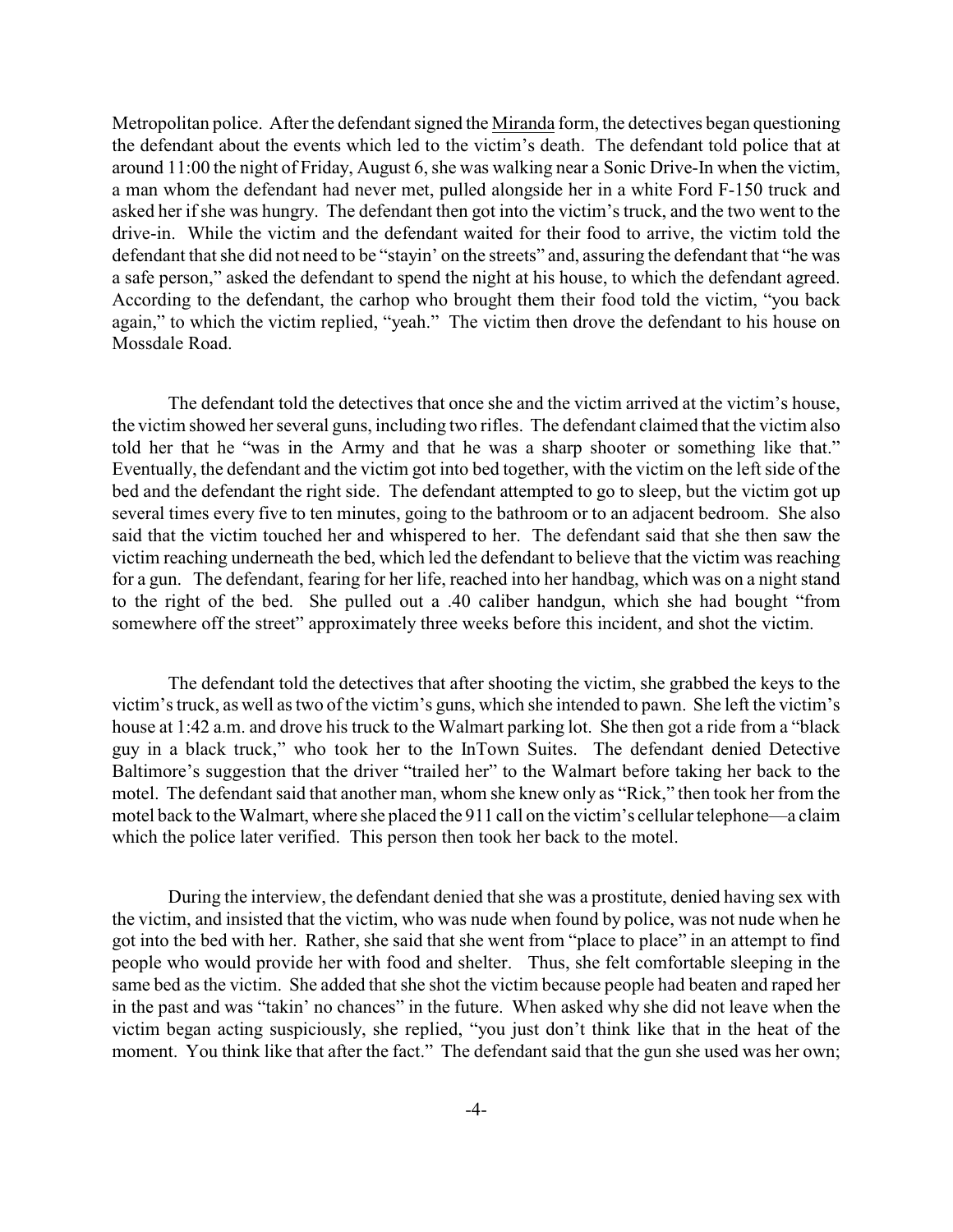she denied that she used one of the victim's guns, which the victim's girlfriend had reported missing, to kill the victim. She also acknowledged that she never saw a gun in the victim's hand and that the victim did not try to rape her. At the end of the interview, the defendant said that the man found inside her motel room at the time of her arrest was a person whom she had met in the motel parking lot shortly before the police arrived.

Detective Robinson testified that after the interview, the defendant told him that she had taken \$172 from the victim's wallet. This amount matched the amount of cash recovered from the defendant's handbag. After the interview the detectives allowed the defendant to use the telephone. The detective said that the defendant made two phone calls; during one of the calls, she told the other person that she was "charged with murder and homicide . . . I don't know exactly which words she used, but she was giggling and laughing at the same time. She made a second phone call and was doing the same thing." At one point, the defendant handed the telephone to Detective Baltimore, who told the other person that the defendant had in fact been arrested for murder. The detectives also learned that the defendant spoke to Shocoha Armstrong during the other call.

Detective Robinson said that once he and Detective Baltimore learned that the defendant was a juvenile, they brought her to juvenile court for booking. During that process, the defendant asked Detective Baltimore for paper so that she could write something. The detectives provided the defendant with paper; she then wrote this note:

I am not guilty, the reason what happened is sketchy is because I am in fear. I know it's my story against theirs and too much is pointing at me. What I need is reassurance from a lawyer in order to ensure my protection. I didn't committ [sic] this crime, I don't have the heart to.

The defendant's note also encouraged the police to search a vehicle outside room 328 linking two men named Sam and Rick to the crime. Detective Robinson said that he did interview Richard Reed, "Rick" in the defendant's note, and that he searched Reed's car, finding a real estate contract bearing the victim's printed name and signature.

Detective Robinson said that while the defendant insisted that she had "dropped" the gun she used to kill the victim, and that the gun could have been at the victim's house, the police never recovered the gun. He also noted that while several pieces of evidence, including a pillow case that appeared to contain gunpowder, were taken from the crime scene, no DNA tests were performed because "we didn't need the DNA testing with all of the other tests that we had."

On cross-examination, Detective Robinson acknowledged that the defendant interrupted him when he reached the section of the Miranda waiver which read "no promises . . . have been made."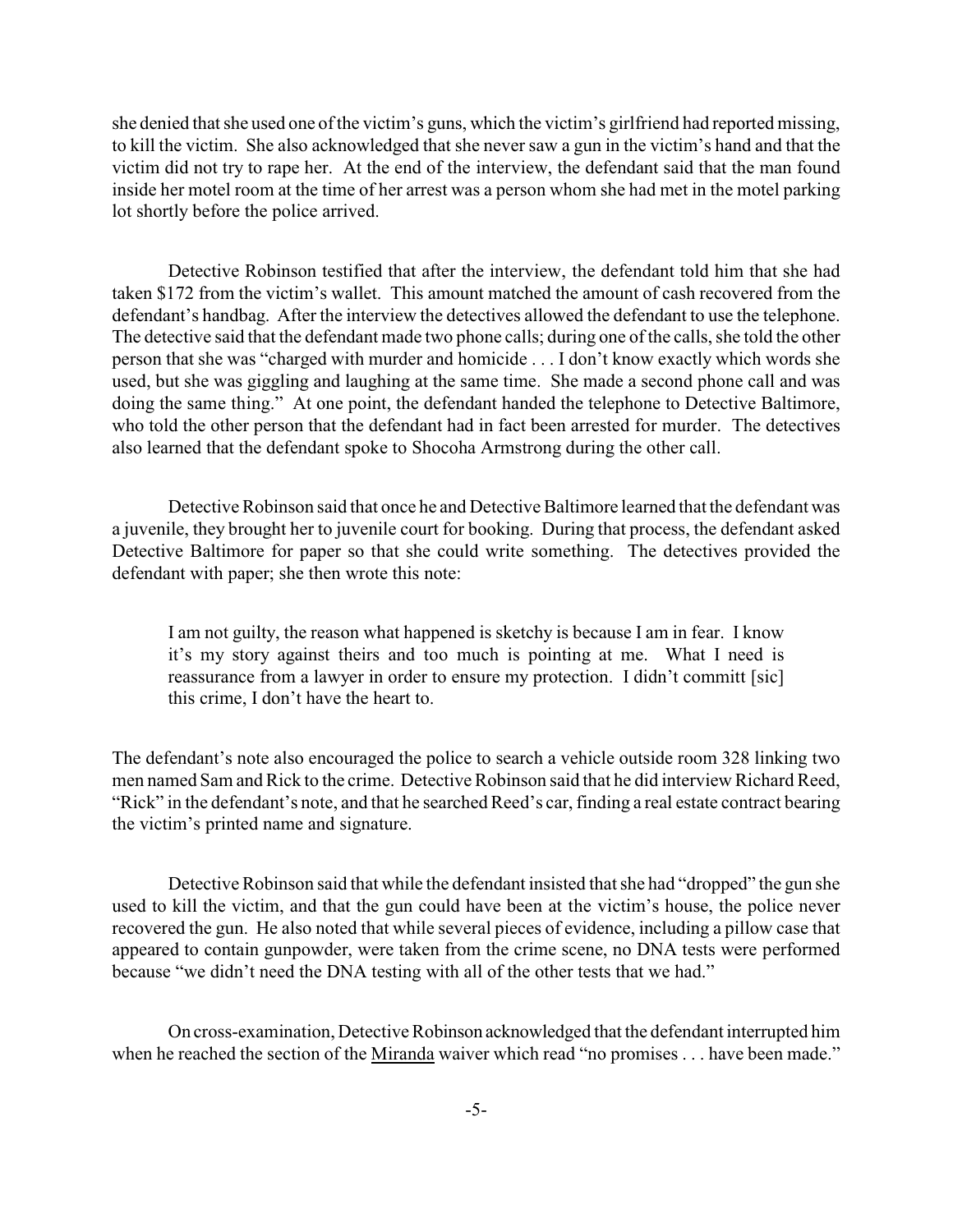Detective Robinson said that before he brought the defendant into the interview room, he told her, "let me go in here and sit down, and I hope you'll talk to me. . . . [I]f you do, I will let the District Attorney's Office know that you cooperated with us and they usually take that into consideration." The detective said that this statement was not recorded, and he denied telling the defendant anything else before the interview began. Detective Robinson also said that when he told the defendant that the police had found her fingerprints on the night stand next to the bed, when in fact no such fingerprints had been recovered, he was "exaggerating" the evidence, which he described as a commonly-used police interrogation technique. The detective acknowledged that during the hearing on the defendant's motion to suppress her statement, he had called this technique "lying." He also noted that during the interview, the defendant did not appear to be under the influence of drugs or alcohol. He said that based on his conclusion that the defendant was not under the influence, he did not have the defendant's blood or breath tested.

Detective Robinson acknowledged that through his investigation, he confirmed as true some of the things that the defendant said during the interview. Particularly, the police confirmed the defendant's information regarding the caliber of weapon used, the fact that the defendant did not know the victim before the day of the shooting, the fact that the victim picked up the defendant in his truck and took herto Sonic, and that the defendant made the 911 call reporting the victim's death. However, the detective said that the defendant's version of events, in which she did not plan to kill the victim and the shooting happened in a "split second," was not consistent with the evidence at the crime scene, particularly the position of the victim's body and hands, which led the police to conclude that the victim was asleep when he was shot. Detective Robinson said that the police did not perform a trajectory test because such a test "wouldn't be appropriate" in situations such as this one, where the bullet passed through the victim's skull and deflected.

Several other members of the Metropolitan Nashville Police Department also testified at trial. Officer Steven Stone of the crime scene unit testified that he took photographs at the crime scene and collected evidence for processing. He collected a .40 caliber shell casing and a spent bullet, along with clothing, a magazine pouch with a magazine of nine millimeter ammunition, and a pillowcase in a downstairs room that appeared to match the pillowcases from the victim's bed. He said that the magazine and ammunition were found on a table on the right side of the bed, while the victim was found lying on the left side of the bed. Officer Stone said that "[t]he hole in the wall would have been directly adjacent to him leading into the next room. And that's where the spent bullet was found." Officer Stone said that when he observed the victim's body, there appeared to be gunpowder residue on the pillowcase on which the victim's head had lain at the time the police discovered him. However, he did not collect the pillowcase himself.

On cross-examination, Officer Stone acknowledged that he did not perform a trajectory test in this case because "it was obvious when [he] looked at it that the trajectory was straight." He also admitted that he did not take any measurements between the hole in the wall and the ground. The officer also said that no usable prints were found on the magazine recovered from the victim's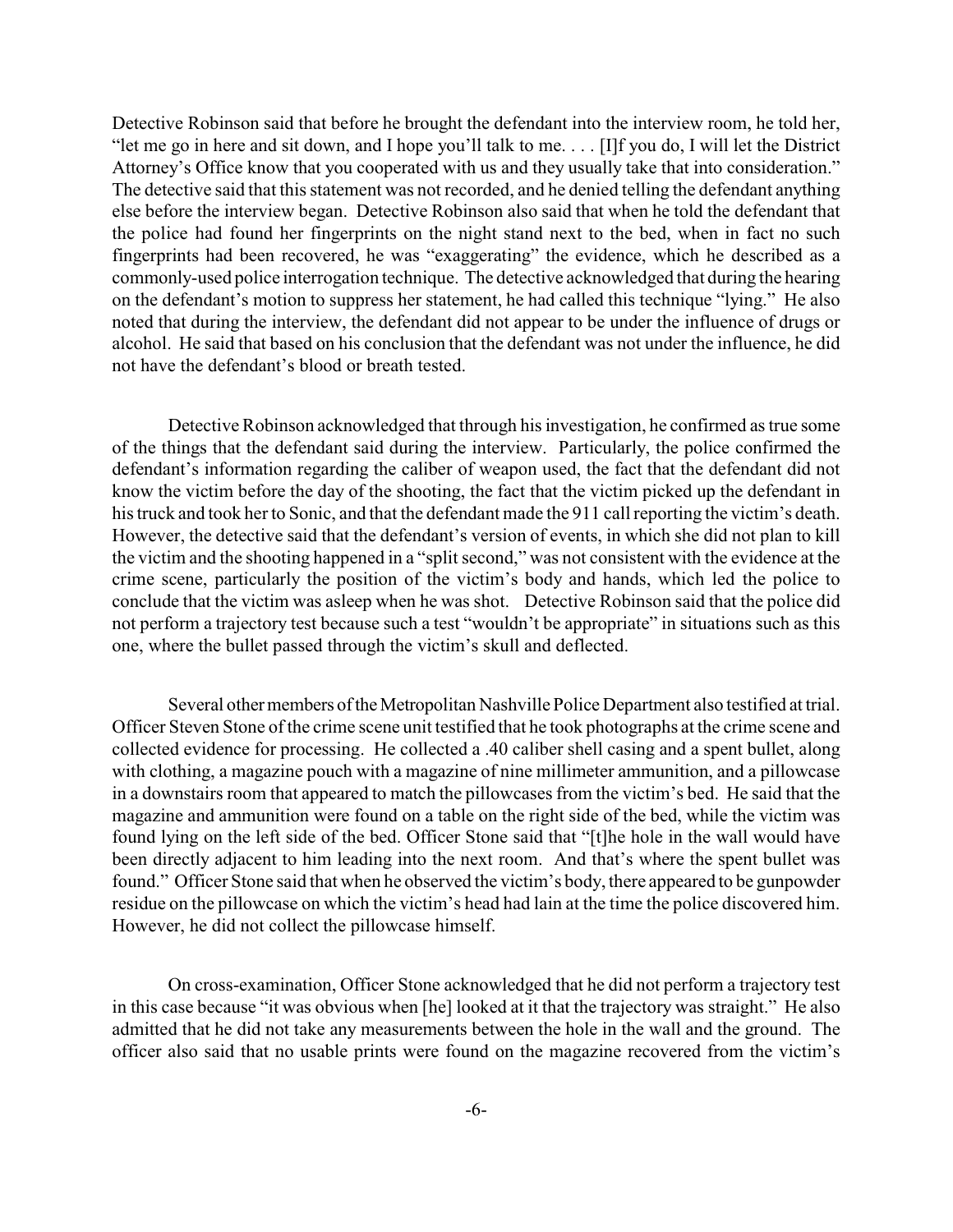bedroom.

Officer Warren Fleak with the I.D. Unit testified that he collected trace evidence from the victim's bedroom, the Walmart parking lot where the victim's truck was found, and the motel room in which the defendant was arrested. Officer Fleak said that he tested the rifle and shotgun found in the defendant's room for fingerprints but that no usable prints were found. He said that usable fingerprints were found on the victim's truck— specifically on the driver side door above the door handle. A later witness from the I.D. Unit, Linda Wilson, testified that the prints were the defendant's. On cross-examination, Officer Fleak said that the police did not collect the sheet and pillowcase on which the victim was found. He said that he believed that the medical examiner collected those items, although he was not certain if the items were in fact collected. On redirect examination, he said that the blood seen beneath the victim's hands in the crime scene photographs did not accurately reflect blood spatter patterns, noting, "There's nothing that you can really distinguish anything from due to the [blood] absorbing into the cotton fiber."

Officer Michael Baker, a Forensic Firearms and Toolmark Examiner, testified that he examined the shell casing and spent bullet recovered from the victim's residence. He said the shell casing and bullet were both consistent with a .40 caliber projectile, but it was not possible to test whether the shell casing and spent bullet "matched." He also tested a pillowcase found near the victim's head and determined that it had gunshot residue on it. Officer Baker's test of the pillowcase led him to conclude that the gun used to shoot the victim was held three to six inches from the pillow at the time it was fired.

Gary Biggs testified that he examined the victim's residence as part of his duties as an investigator with Forensic Medical, an agency hired by the Davidson County Medical Examiner. Biggs also took photographs of the crime scene, which were introduced into evidence. Biggs said that the victim's hands were "interlaced" when he arrived and begin his investigation. Biggs said that he did not move the victim's body before taking the pictures but he did move the body after taking the photographs because while it was obvious that the victim died of a gunshot wound, he still "check[ed] everything to see if there's other factors that cause the death other than the obvious." Biggs said that no such "other factors" existed in this case. He noted that based on the livor mortis, or postmortem settling of the blood, present in this victim, the victim had been dead at least twelve hours at the time his body was photographed. On cross-examination, Biggs said that he arrived at the house at 2:38 the morning of August 8. He acknowledged that he did not "make any measurements on the wall about where the hole went. He also testified that he was uncertain whether the blood on the victim's bed sheets, as depicted in the photograph, reflected blood spatter or the pattern of the sheet.

Richard Reed testified that he and Samuel Humphrey were roommates at the InTown Suites where the defendant was arrested for "three or four months," including early August 2004. He said that at around 5:00 on the afternoon of August 7, 2004, the defendant knocked on his door and asked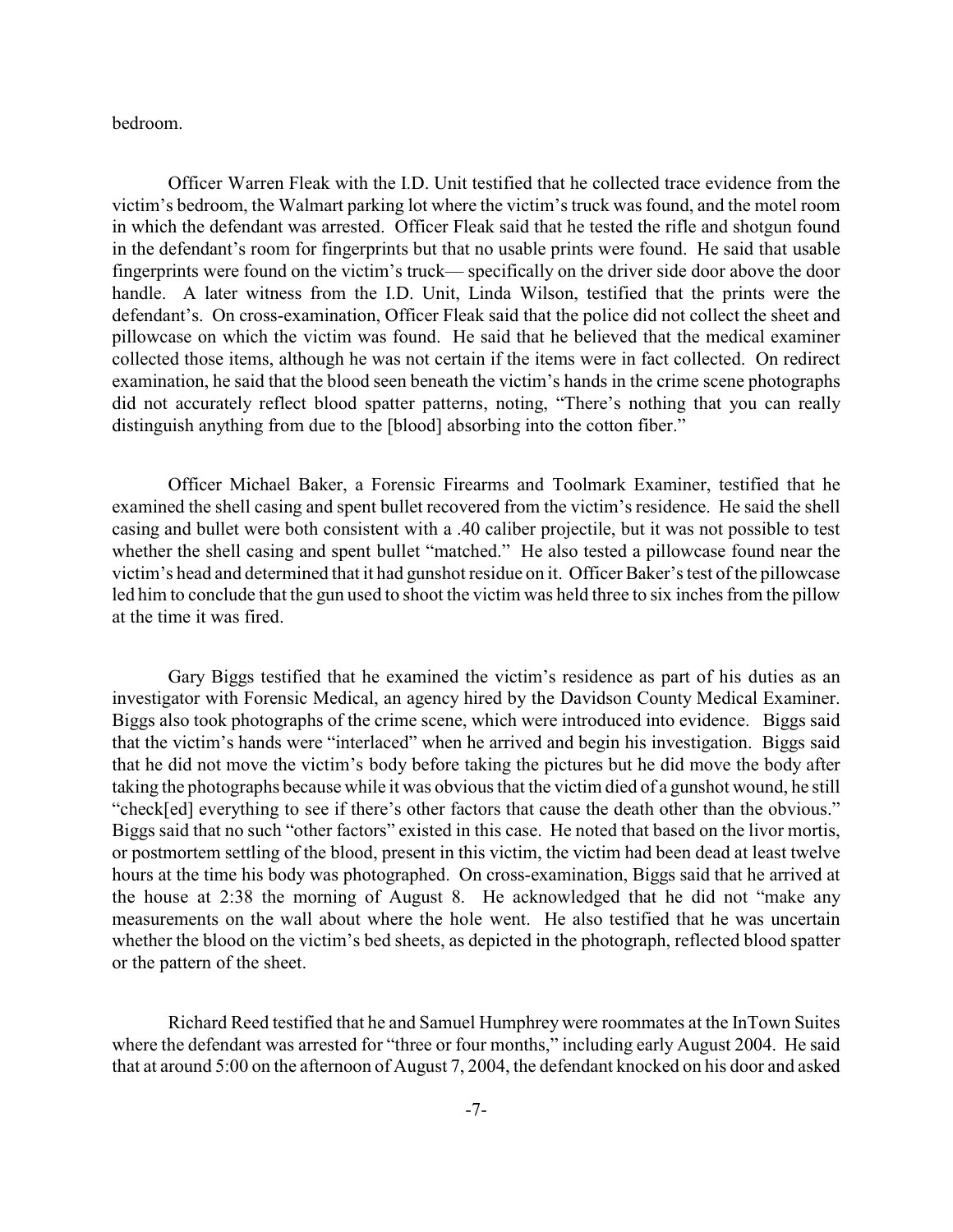him for a ride to the Walmart, which he said was about a three-minute drive. The defendant also told Reed that she had put some keys in the back of his car, which he said was fairly easy to do, given that his car's back window had been "busted out." Reed drove the defendant to the Walmart parking lot, where she used a key to unlock a white Ford F-150 truck. She then took a cellular phone out of the truck and put it in her purse. The defendant asked Reed for jumper cables, which he did not have. Reed and the defendant then returned to the motel.

Reed said that the defendant told him that she had "shot somebody in the head for fifty thousand dollars and some guns." The defendant asked him for a ride to the victim's house to "help her clean it out," but Reed declined the offer. Reed did not believe the defendant's claims about killing a man, but once he and Humphrey saw a televised news report about the shooting, Humphrey went to the defendant's room to ask her about the shooting. After Humphrey returned from the defendant's room, he and Reed left their room and went to separate locations. On August 8, Reed spoke with Detectives Robinson and Baltimore at his motel room. On cross-examination, Reed acknowledged that he told the detectives, "I was so drunk yesterday, what time did I wake up? Uh, it was probably about 4:30, 5:00, in the afternoon." Reed said that he had worked at a bar from 6:30 or 7:00 the evening of August 7 until 3:30 the morning of August 8 and that he drank alcohol on the job. On redirect examination, Reed said that he gave police permission to search his car and that the police found a folder containing realtor papers under the front passenger seat. He said that he had never seen the folder before the police found it.

Glenn Ford, a Market Asset Protection Manager with Walmart, provided the surveillance video taken from cameras outside the Hamilton Church Pike Walmart the evening of August 6 and morning of August 7. The videotape, which was played for the jury, depicts a white Ford truck entering the store's parking lot at around 1:50 the morning of August 7. The truck went near the store's gas station before disappearing from view. A short time later, the video depicts a black SUV pulling into the parking lot. A person emerges from off camera and speaks to the SUV's driver before getting inside the SUV. The SUV then disappears from view.

Randall Jordan testified that at around 2:00 the morning of August 7, he drove into the parking lot of the Hamilton Church Pike Walmart in a dark 1999 Ford Expedition when the defendant stopped him. Jordan said that he asked the defendant, who "looked like a child" to him, what was wrong. The defendant asked if Jordan could take her home, which he agreed to do. Jordan asked the defendant why she was out "at this time of morning," which she did not answer. Jordan brought the defendant back to the InTown Suites. Jordan said that during the time the defendant was in his car, the defendant said nothing and appeared "blank. . . . [Y]ou [could] tell something was wrong but . . . I didn't know what it was."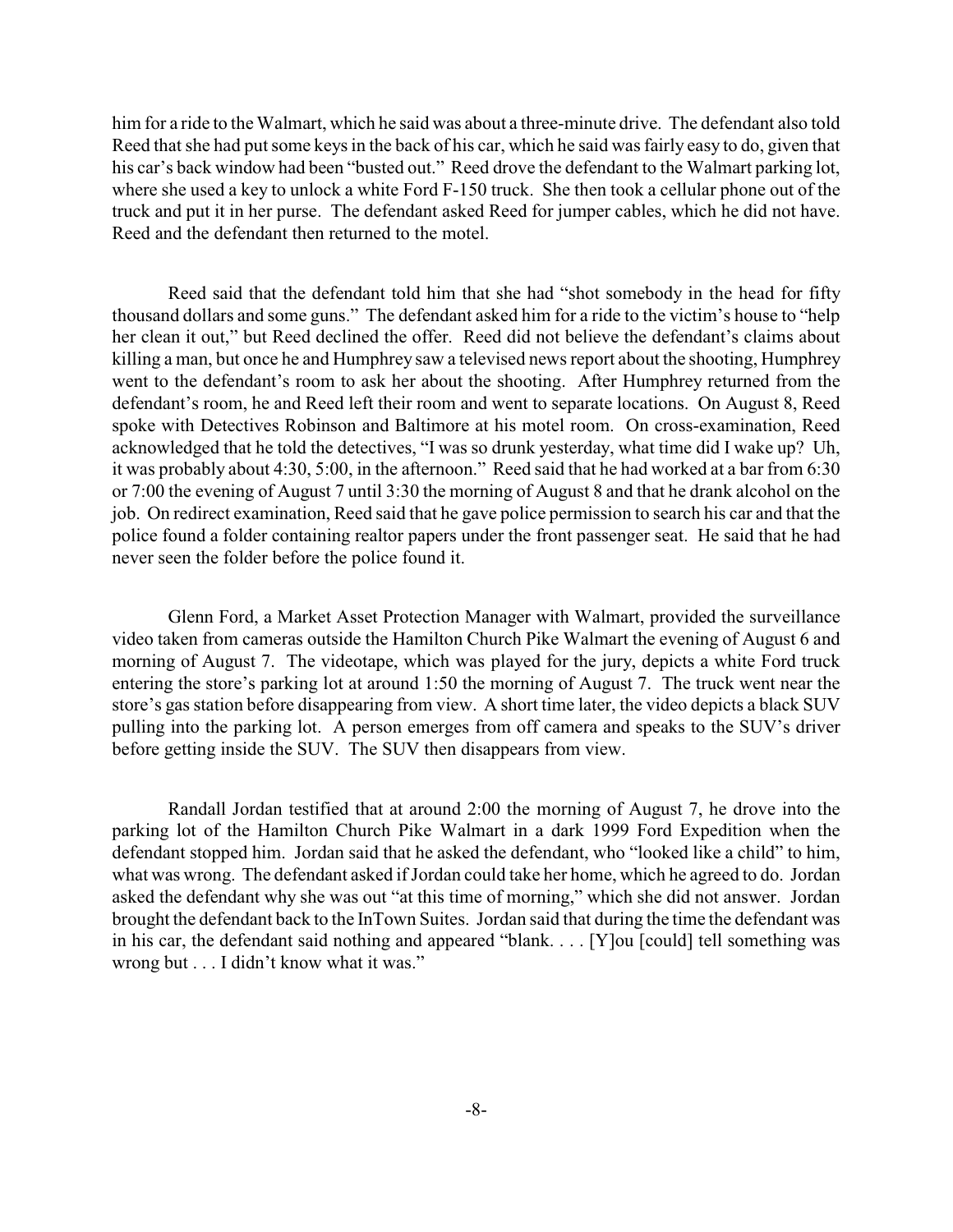Kathy Franz testified that on August 14, 2004, she worked as a nurse at a facility<sup>4</sup> at which she encountered the defendant. Franz said that one day, the defendant asked her to use the telephone. Franz told the defendant that she could not use the telephone, at which point the defendant grabbed her by the hair and by the face; after that, the two women struggled and "both wound up [on] the floor." According to Franz, the defendant told her, "I'm going to do you like I did him, but I'm not going to shoot you once in the back of the head. I'm going to shoot you three times and listen while your blood splatters on the wall." Eventually, four or five of the facility's staff physically restrained the defendant. Another of the facility's employees, Sheila Campbell, witnessed this episode and testified about it at trial. The substance of Campbell's testimony largely mirrored that of Franz's, although Campbell added that the defendant asked permission to phone her mother before the incident and that the incident left Franz with bruises and abrasions.

Nancy Liker testified that at the time of the victim's death, she and the victim had been romantically involved for eleven months and that theirs was an exclusive relationship. She said that they had plans to see each other Friday, August 6, but at some point that day she called the victim and told him that she was unable to make their date. At around 12:30 the afternoon of Saturday, August 7, she visited the victim's house, intending to use his computer. Upon pulling into the driveway, she saw that the victim's white Ford F-150 was not parked there. At the time, she figured that the defendant was busy with work and that nothing was wrong. Thus, although she had keys to his house, she did not go inside the house. Around 9:30 that evening, she learned from police that the victim was dead.

Shayla Bryant testified that in November 2004, while in jail, the defendant spoke to her and two other inmates, Lashonda Williamson and Sheila Washington, about the victim's death. The defendant told Bryant about the charges she was facing, and Bryant overheard a conversation between the defendant and Williamson in which the defendant "basically said this guy that she was talking to used to send her out to prostitute. And she was mad at him. And the man tried to rape her, so she shot him." Bryant told the defendant that she did not believe the defendant's account because the story "just seemed too perfect." Bryant testified that the defendant then "started laughing." Through notes, the defendant "basically said she shot the man just to see how it feel[s] to kill somebody." Bryant said that the defendant appeared "as jolly as she wanted to be" while discussing the victim's death. Bryant added, "it didn't look like she had any remorse. She didn't cry. . . . She was just there."

Bryant said that she and the defendant passed notes to each other through a hole in the wall between their cells. On cross-examination, she said that she flushed most of the defendant's notes down the toilet but that she kept one of the notes, which she eventually gave to police. The note read: "Everything is the truth, Iswear on my life, except for 'I thought he was getting a gun' and the

<sup>&</sup>lt;sup>4</sup>In her brief, the defendant identified the facility, which was not named at trial, as Western Mental Health Institute.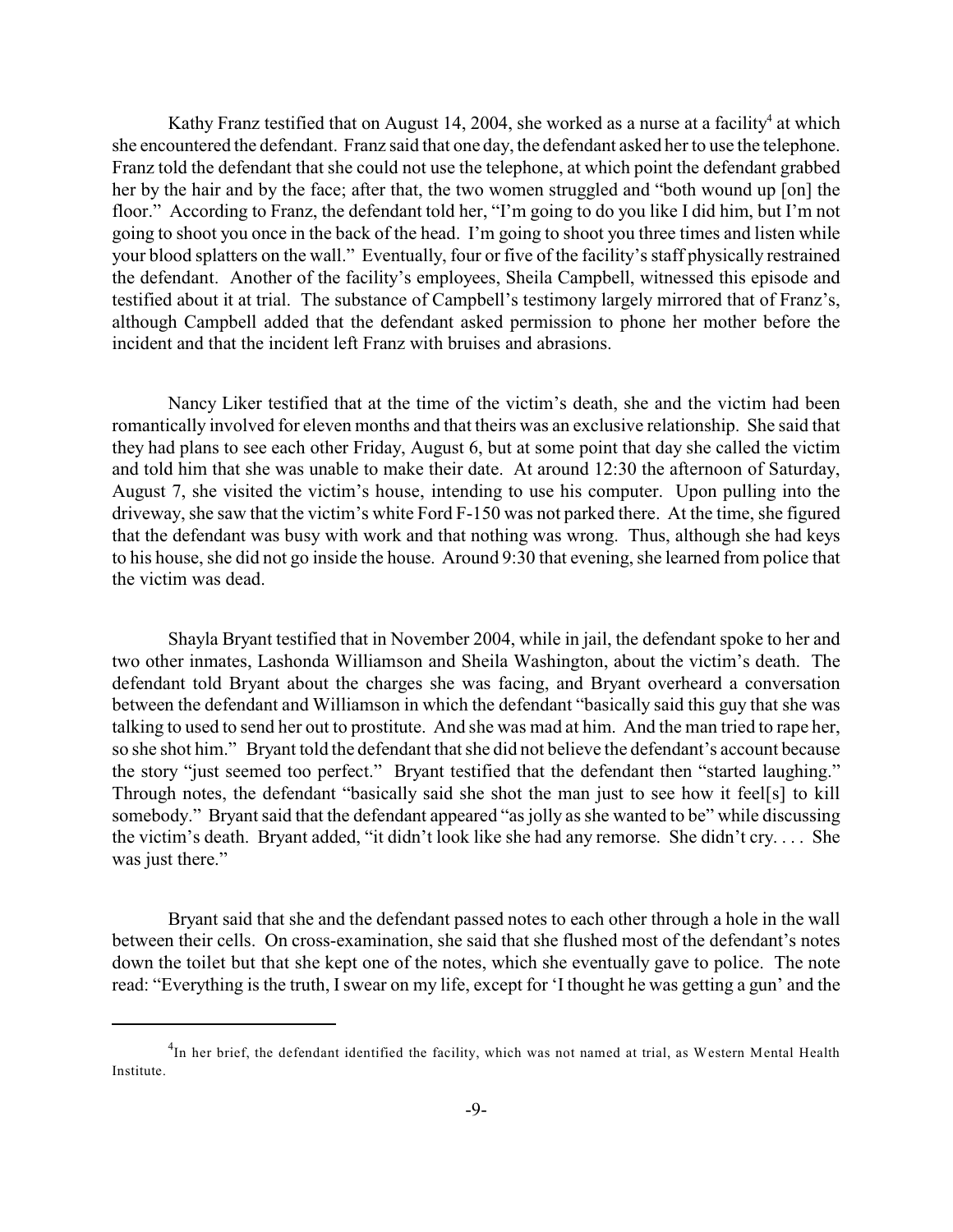feelings of nervousness."

At the beginning of her testimony, Bryant acknowledged that she was awaiting trial for first degree murder.<sup>5</sup> She agreed that she "hope $[d]$  to get some type of consideration" from the State in return for her testimony but that she was unaware of "any offers of leniency" regarding her testimony. However, on cross-examination she agreed that "the first words out of [her] mouth to Detective Robinson were something to the effect of, well, what the hell are you going to do for me," and that the bond in her murder case had been reduced from \$50,000 to \$5000 after she spoke to the police.

Bryant testified that she knew the defendant was a juvenile, but she said that "[t]hey didn't say we could not talk to her. We just couldn't be around together," a rule which Bryant admitted she broke. She said that the defendant began the conversation with the other inmates. Bryant acknowledged that she told Detective Robinson that the defendant claimed that she and the victim planned to go to a hotel the night they met, but that the victim "insisted on bringing her to his home." Bryant also told police that the defendant initially claimed that she shot the victim because she was afraid he would rape her and she thought he was reaching for a gun, but that the defendant changed her story after she told the defendant that the story was "too perfect."

Shocoha Armstrong, a friend of the defendant, testified that she spoke with the defendant when the defendant called her from a detective's office following her arrest. Armstrong said that during this conversation, the defendant talked about the charges against her; Armstrong added that while the victim was talking, "she was laughing, but I thought she was joking." Armstrong did not believe the defendant, so Armstrong asked the defendant to speak to a detective. A detective then spoke to Armstrong over the phone.

Armstrong said that she spoke with the defendant on approximately twenty occasions since her arrest. During some of these calls, the defendant talked about her boyfriend, whom she knew as "Cut" but who she later learned also went by the name "Cut Throat." According to Armstrong, the defendant said that "Cut" made her "leav[e] with other men," which Armstrong interpreted as prostitution. During other calls, the defendant told Armstrong that she was afraid of the victim and that she used her own weapon to shoot him, although the defendant did not say why she went to the victim's house or why she had a gun when she went there.

On cross-examination, Armstrong acknowledged that the defendant had a history of laughing in inappropriate situations, including when the defendant said that she had been raped. Armstrong also said that the defendant had told her that "Cut Throat," her boyfriend, had made her use drugs.

 $5$ On cross-examination, defense counsel asked Bryant numerous questions about the facts of the case against her.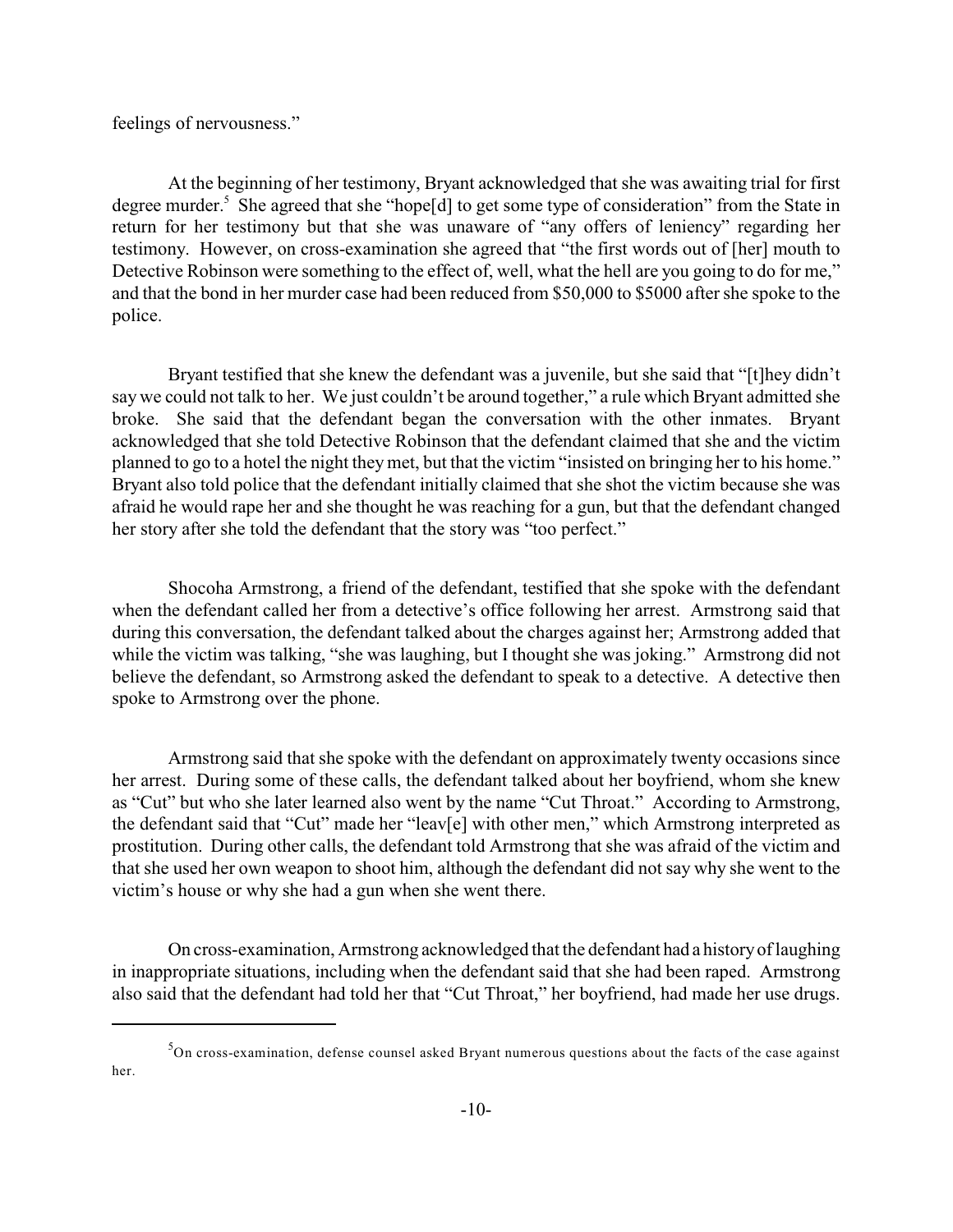On redirect examination, Armstrong said that the defendant did not report the rape to the police "because the man that raped her was [Armstrong's] cousin's boyfriend. And [the defendant] didn't want nobody in the family to be mad . . . about him raping her." Armstrong said that the defendant called her shortly after the rape occurred, but Armstrong said that while the defendant was upset and crying at the time, "at that time she didn't feel what she was crying for. . . . I didn't find out until later when we was at the house when she started crying and she t[old] me what the situation was."

Thomas Vastrick, a forensic document examiner, testified that he took handwriting samples from the defendant, which involved the defendant writing the same words and phrases three times. Vastrick then compared the defendant's handwriting samples to both the handwriting on the note obtained from Bryant and the handwriting on the "new personality profile" found in the defendant's motel room. Vastrick testified that he "was able to determine that the questioned writings" in both the note from the jail cell and the new personality profile were written by the defendant. On crossexamination, Vastrick said that the defendant appeared to be writing "naturally" while giving her handwriting samples and did not appear to "fake her handwriting" while giving the samples.

Dr. Amy McMaster, a forensic pathologist, testified that she performed the autopsy on the victim in this case. She testified that the victim died of a single gunshot wound to the head. Dr. McMaster said that the entrance wound "was located in the middle of the back of the head, four inches below the top of the head," and that the exit wound "was in the forehead, in the midline of the forehead, one and a half inches below the top of his head." She said that"[t]here was no evidence on the body that would allow [her] to conclude . . . where the gun was held in relation to the head at the time [the gun] was fired." Particularly, she noted that soot, or burned gunpowder, and stippling, or unburned gunpowder, were often present on a decedent's body when the decedent was shot at close range, and this victim did not have soot or stippling on his body. However, Dr. McMaster noted the presence of "stellate or a star-shaped or tears or lacerations that radiate from the edges of the [entrance] wound," which she said was consistent with a person being shot at close range. She also noted that the amount of such tearing also depended on they type of gun and ammunition used and the length of the barrel of the gun, and that such "barriers" as clothing, hair, or a hat could "obscure or mask the appearance of soot or gunpowder stippling."

Dr. McMaster testified that the victim had no defensive wounds. She then explained lividity, or livor mortis, the settling of blood in a person's body after the person's death. Dr. McMaster said that the type of lividity present in this victim, "fixed" lividity, occurred "somewhere around twelve to twenty-four hours or longer" after a person's death. She said that based upon the lividity patterns present in this victim, the victim "was lying on his right side for some period of time after his death." She also said that the victim's wound was "an immediately fatal wound." She added, "Because of the nature of the wound, I would not expect [the victim] to have any type of voluntary movement or to be able to move his extremities or his body in any way" after being shot. Thus, Dr. McMaster said that in her professional opinion, the victim's hands were clasped at the time of his death, as they were in the crime scene photographs taken by police after the incident.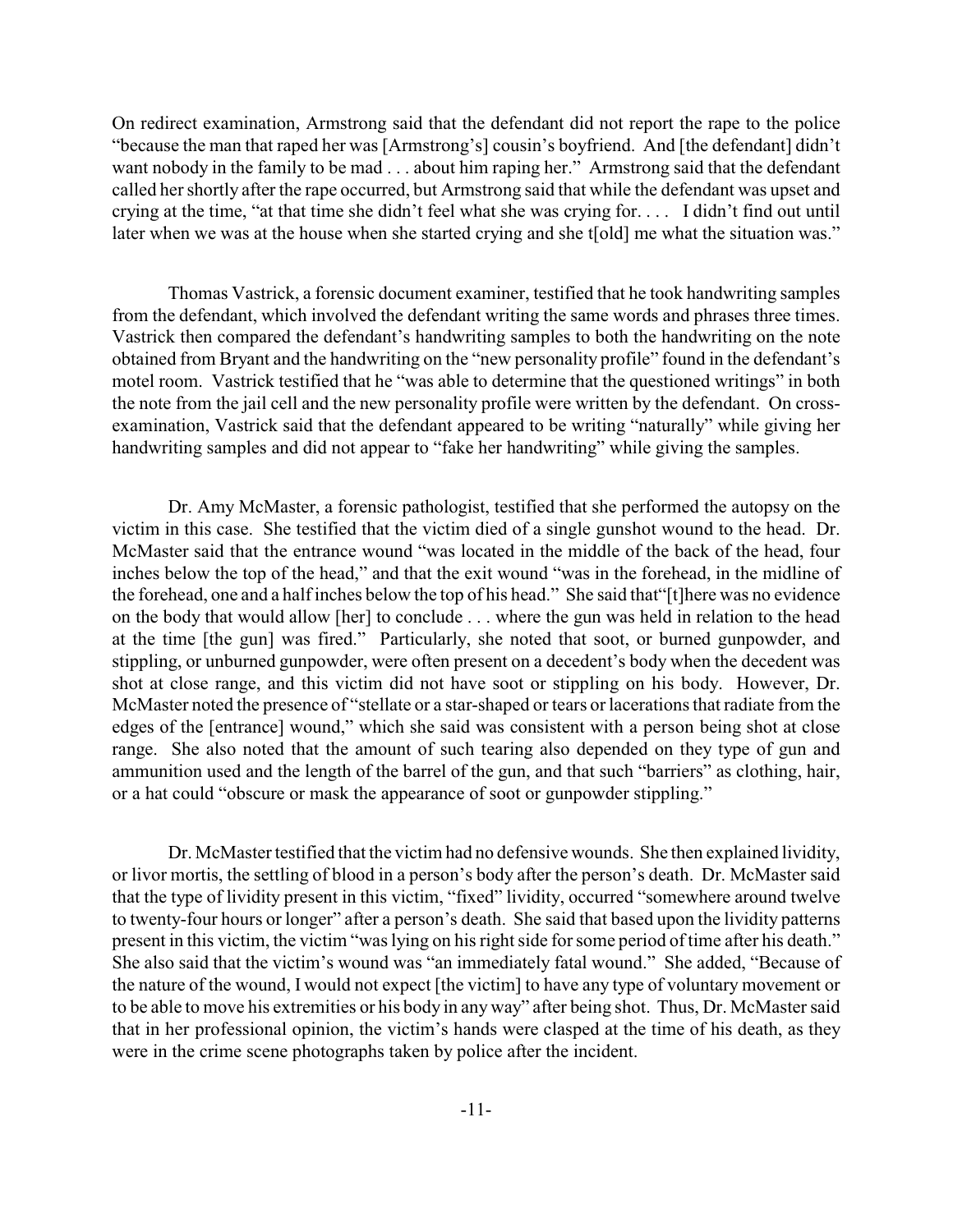On cross-examination, Dr. McMaster said that the medical examiner's office "could have" received the sheet from the victim's bed on which he was lying at the time of his death, but that evidence was not documented on her evidence list. She said that while the victim had EKG leads on his back when the crime scene photographs were taken, their presence did not indicate attempts at "medical intervention." Rather, she said that the EKG leads were there to establish that the victim was dead. She said that the victim's fatal wound could not have been self-inflicted. On redirect examination, Dr. McMaster said that even had she examined the sheet on which the defendant was discovered, the sheet would not have changed her opinion regarding the placement of the victim's hands at the time of his death.

Kevin Carroll, an internal affairs investigator with the Davidson County Sheriff's Office, testified that all inmate telephone calls from the county's jails are recorded, and that his review of the records of those calls indicated that the defendant placed a call on October 29, 2005. The defendant's maternal grandmother and adoptive mother, Ellenette Washington, testified that she received this call. During Washington's testimony, a recording of the conversation was introduced into evidence; during the conversation, the defendant told Washington that "I killed somebody. . . . I executed him." On cross-examination, Washington acknowledged that she had visited the defendant in jail "just about every weekend" since the defendant was arrested and that the defendant had told her consistently that she shot the victim because she was afraid that the victim would rape her or otherwise hurt her. Regarding the defendant's "execute" comment, Washington said that the defendant "has a way of taking things out of context. . . . [S]he may say one thing, but actually mean something different." Washington insisted that the defendant's comment was not a confession but rather an expression of helplessness.

The defendant, who did not testify, presented two witnesses on her behalf. Galina Osborne testified that in August 2004, she encountered the defendant and the victim while working at a Sonic Drive-In. When she first saw the victim, he was driving a white Ford F-150 truck. Osborne said that she waved at the victim because "he didn't have his lights on" and "it was getting dark." The victim stuck his head out the window, Osborne informed him that his truck's headlights were not on, and the victim thanked Osborne before driving away. Approximately thirty minutes later, the victim returned in his truck, with the defendant in the passenger seat. Osborne brought their order to the victim's truck, at which time Osborne joked that the meal would cost \$99. She said that the victim replied, "that seems really expensive," to which Osborne replied, "but she's worth it." The victim replied, "I don't know. We'll see." Osborne then tended to other customers. She said that the victim appeared "[k]ind of cocky" during the exchange, while the defendant "looked really comfortable." On cross-examination, Osborne said that her comments to the victim were based on her belief that the defendant was his friend or a member of his family. On redirect examination, Osborne said that her trial testimony mirrored a statement she had given to police in August 2004, although in that statement she had also told the police that she believed the victim was flirting with her.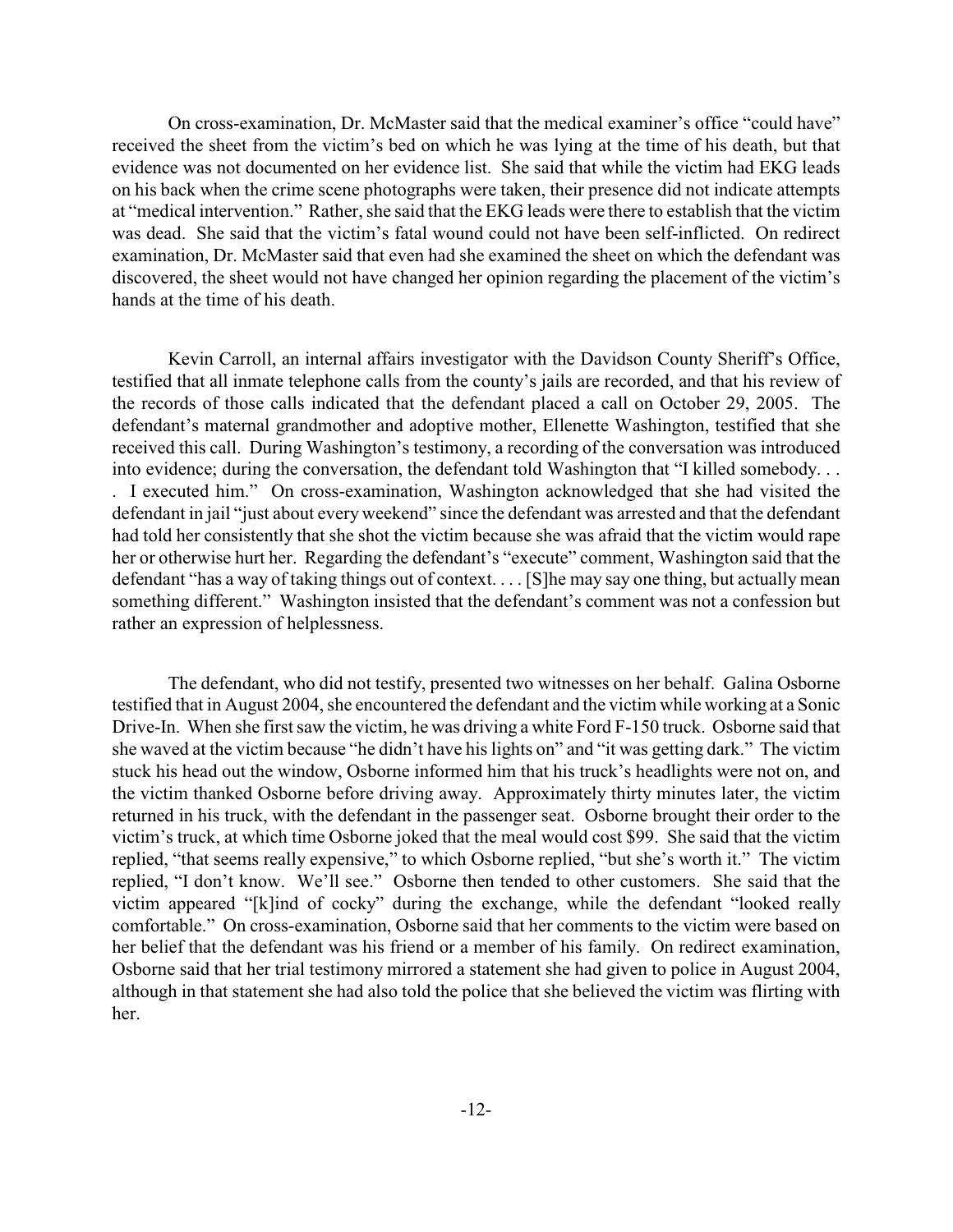The defendant's other witness, Sandra Liggett, testified that she met the victim at a restaurant in February 2004. Liggett began attending the same church as the victim, and the two also exchanged e-mails and telephone calls. In March 2004, the two agreed to attend a movie together. The victim picked up Liggett at her friend's residence as planned, but instead of going to a movie theater, the victim asked Liggett if he could show her his house. Liggett, knowing the victim was a realtor and believing that he was a "nice guy," agreed. The victim showed her several rooms in his house before leading her into his bedroom. The victim told her that "he wanted to get something out of the way first," then he kissed her. Liggett told the victim, "this is wrong. I don't want to do this." The victim gave Liggett a "hard stare," which she described as "scary." She asked the victim to bring her to her car, at which point the victim kissed her again and began pulling off Liggett's clothes. Eventually, the victim and Liggett had sexual intercourse. Although she did not welcome the victim's advances, Liggett "just decided that it was best to do it" because she was "too scared to fight him." Liggett then asked the victim to return her to her car, which he did.

Liggett said that he did not report this incident to the police because she did not believe that anyone would believe her. She said that she wanted to "deal with this" on her own and did not want to testify at this trial, but she did testify after being subpoenaed. On cross-examination, Liggett said that she did not assist the victim in taking her clothes off. She said that the victim did not threaten her in any way, did not display a weapon, and did not pin her on the bed. She testified that while she did not report the incident to a doctor, she did later ask to be tested for sexually transmitted diseases.

After receiving the evidence, the jury convicted the defendant of one count of premeditated first degree murder, one count of first degree felony murder, and one count of especially aggravated robbery.<sup>6</sup> The trial court merged the two first degree murder convictions and imposed concurrent sentences of life in prison for the murder conviction and twenty years as a Range I, standard offender for the especially aggravated robbery conviction.<sup>7</sup> The defendant subsequently filed a timely notice of appeal.

## ANALYSIS

# I. Admissibility of Defendant's Interview with Police

 $6$ As will be explained below, the record indicates that the indictment charged the defendant with aggravated robbery rather than especially aggravated robbery. Because a criminal defendant cannot be convicted of an offense not charged in the indictment or charging instrument (apart from lesser included offenses, a situation which does not apply here), we reverse the defendant's especially aggravated robbery conviction and remand the case to the trial court for entry of a judgment of conviction for aggravated robbery, as charged in the indictment.

The defendant does not challenge the lengths and manner of these sentences on appeal.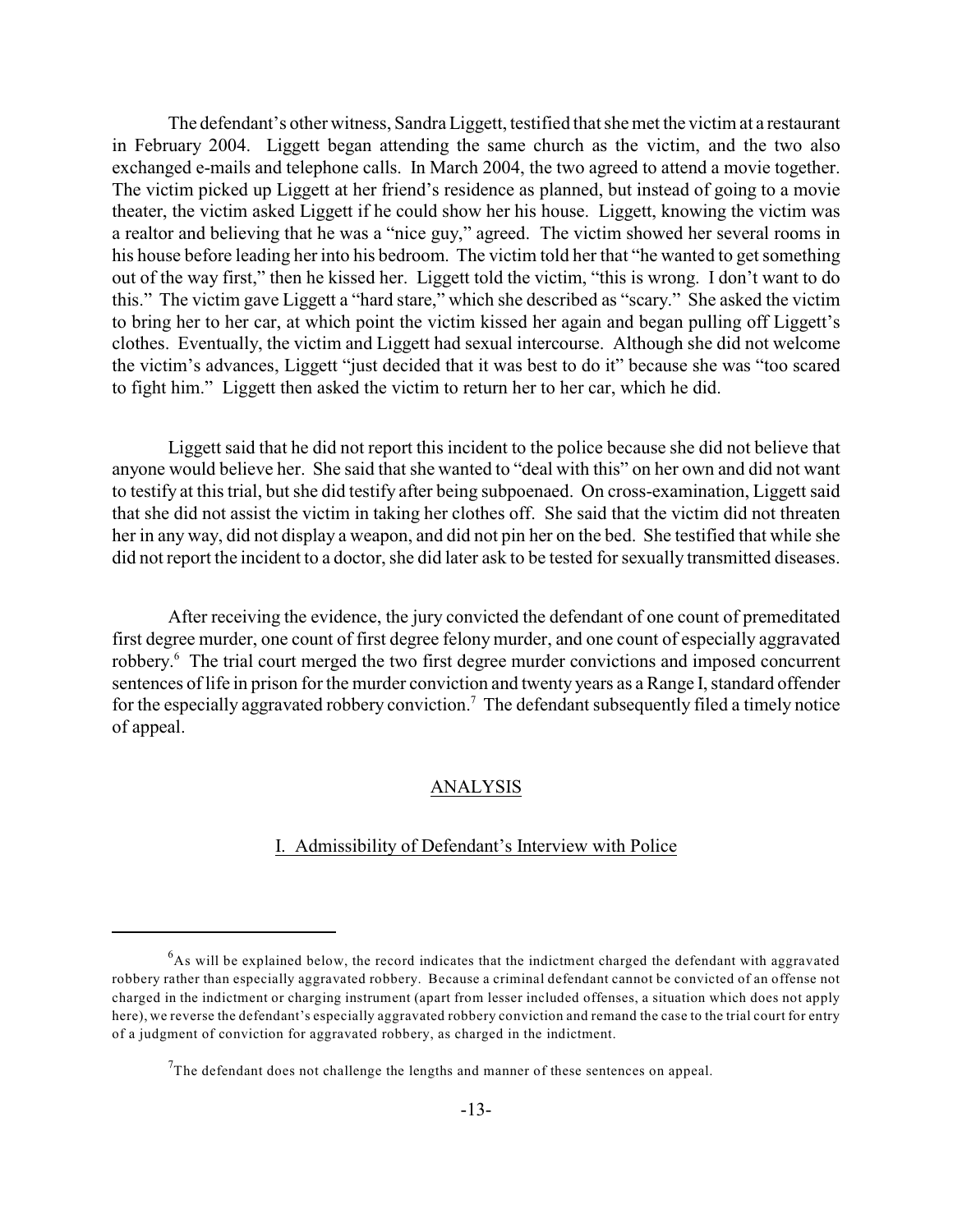The defendant first contends that the trial court erred by not granting her motion to suppress her interview with police. The defendant attacks the validity of the waiver of her constitutional rights, which she gave at the beginning of the interview, arguing that the waiver was not knowingly, intelligently, and voluntarily given. In support of that argument, she asserts that (1) the waiver was the result of police coercion and (2) the application of the "totality of circumstances test" applicable to juvenile defendants also establishes that her waiver was ineffective. The State argues that the trial court properly found that the defendant's waiver of her constitutional rights was knowingly, intelligently, and voluntarily given.

## *Preliminary Hearing Testimony*

Detective Robinson testified at the preliminary hearing, with the substance of his testimony largely mirroring that of his later trial testimony. Of note, he said that he and Detective Baltimore reviewed the Miranda waiver form twice during the interview: once at the beginning of the interview, and a second time after the defendant spilled a soft drink on the first form. He said that the defendant signed both forms and that the first form was "discarded" after the defendant spilled her drink on it. Detective Robinson said that the defendant did not appear to be injured, intoxicated, or tired during the interview. He added that the defendant neither appeared to require medical attention nor asked for said attention during the interview, although he admitted that he did not ask the defendant if she was having any difficulties. Detective Robinson denied that the police threatened or coerced her from the time the police arrived at her motel room through the end of the interview, a period of time which the detective estimated at two hours.

On cross-examination, Detective Robinson admitted that when he told the defendant that the police had found her fingerprints on a night stand in the victim's bedroom, he was not being truthful. However, he said that "we say stuff sometimes just to get people to try to tell us more about what happened." He said that as many as six armed police officers arrived at the defendant's motel room to arrest her. He denied that the police made any statements to the defendant when she and McGlothen were arrested; he specifically denied telling the defendant, "I know what you did."

Detective Robinson said that as he was leading the defendant into the interview room, he told the defendant, "we're going to go across the hall and talk. . . . I hope you will talk to me. . . . [I]f you do, I'll be sure to let the District Attorney know that you cooperated with us. And they usually take that into account." The detective said that he and Detective Baltimore said nothing else to the defendant other than this statement, which was not recorded. Detective Robinson denied that the defendant replied "yes" when he asked the defendant whether any promises had been made to her. Instead, the detective said that when the defendant asked him about that part of the Miranda waiver, the detectives "explained to her that we would tell the District Attorney that she cooperated. . . . [A]nd that was it."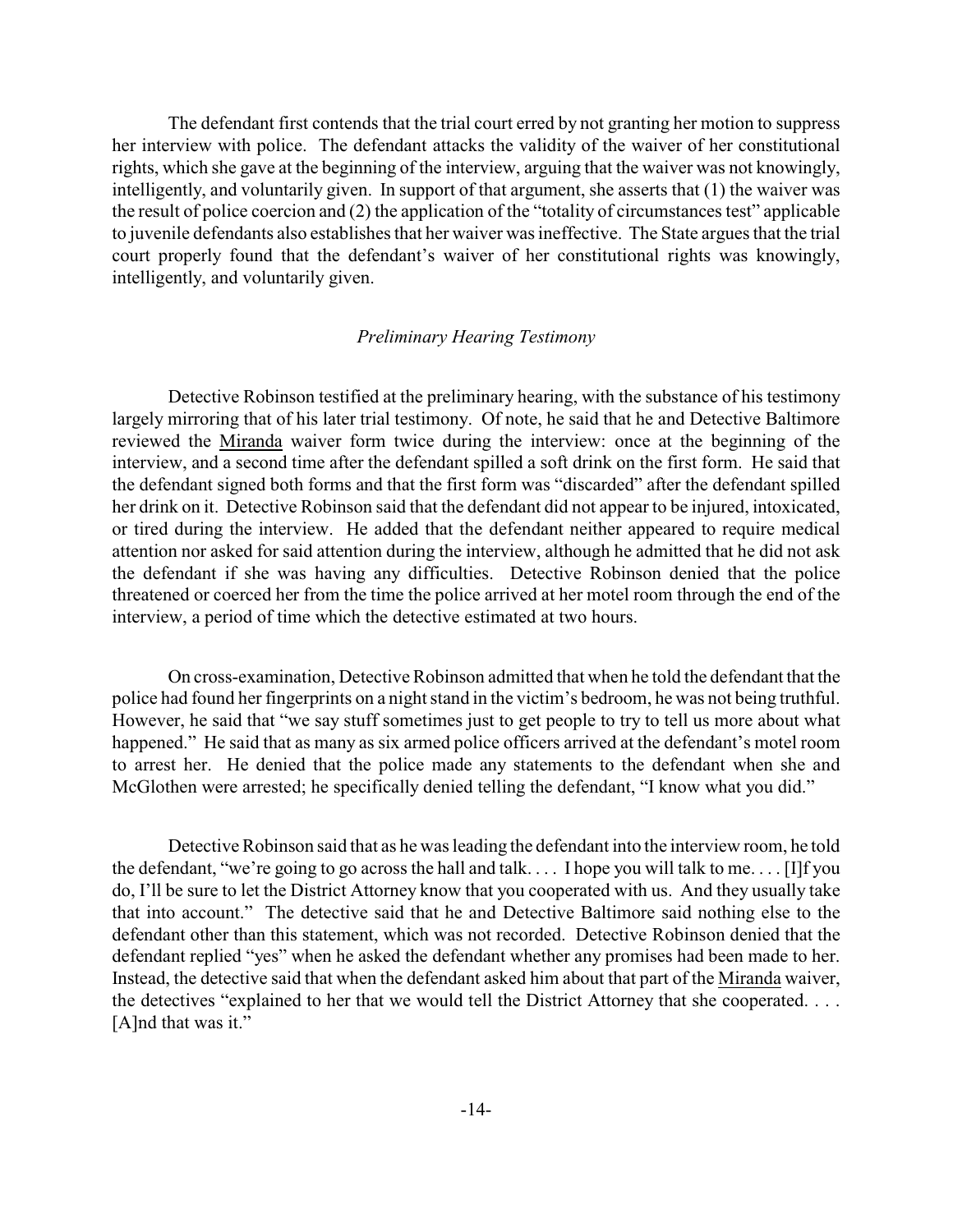The videotape of the interview was played in court during the suppression hearing. Upon viewing the tape, Detective Robinson acknowledged that the defendant did put her head down on the table during part of the interview, but he insisted that the defendant did not appear tired to him and did not appear to be under the influence of drugs or alcohol. He also insisted that the only time he "lied" to her during the interview was when he told the defendant that her fingerprints had been found on the night stand in the victim's bedroom.

Jennifer Martin, a juvenile justice case manager with the Department of Children's Services, testified that she supervised the defendant from January 2002 through March 2003, when the defendant was placed at DCS's Woodland Hills Youth Development Center. Martin acknowledged that Woodland Hills is a "secure youth development center" and said that children placed at the facility attended a "fully accredited high school." She said that the defendant "had been tested and determined gifted, so she was in the gifted program." Martin said that after the defendant completed her placement at Woodland Hills, she was released to the custody of her adoptive mother, initially on a thirty-day home pass and then on a "permanent" basis, during which time DCS still maintained "intensive supervision" over her.

Martin said that the defendant had no problems following directions during her placement at Woodland Hills. Martin said that the defendant "is a very smart girl." She noted, however, that the defendant "had numerous fights," including one in which she threw a chair across a room and others in which she assaulted both workers and fellow students. Martin further described the defendant as "very manipulative . . . . If she doesn't like what she's being asked to do, she'll choose [not] to do it."

On cross-examination, Martin acknowledged that she had not seen the defendant since April 2003, over a year before the defendant's arrest. Martin said that she was unaware that the defendant had been raped or physically assaulted since her release from Woodland Hills. When asked about McGlothen, Martin said that "if he had her on the street, I would have to say that it was by her choice." She added, "Her mother was extremely involved with her program and visiting and coming to all staff [meetings] . . . [the defendant] chose to leave a very stable, loving home to be on the streets."

Lawanda Chrismon, a DCS juvenile justice case manager, testified that she supervised the defendant following her release from Woodland Hills. Chrismon said that she met with the defendant at least once per month until sometime late in 2003, when the defendant's case was transferred to another case manager. She said that she was unaware of the defendant being unable to follow the probationary rules she was required to follow. Chrismon said that the defendant did not return to DCS's physical custody after her release from Woodland Hills.

Testifying for the defense, Ramona Johnson said that she worked as a booking officer at the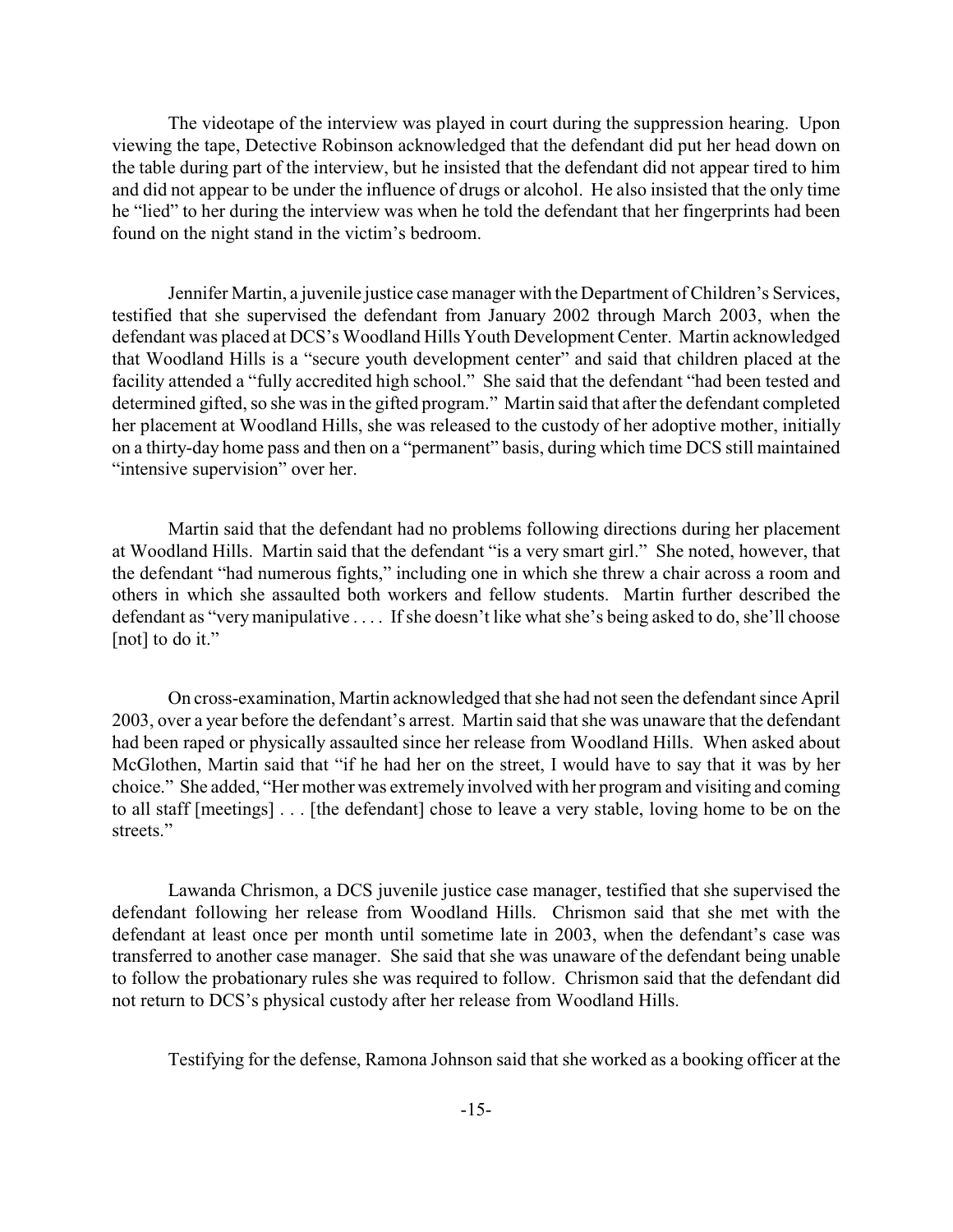Davidson County Criminal Justice Center the morning of August 8, 2004, when the defendant was brought there following her arrest. She said that the defendant did not appear to be under the influence of drugs or alcohol when she was first brought to the jail, but after Johnson began booking the defendant, she noticed that the defendant had slurred speech and her voice "drag[ged]." Johnson said that the defendant exhibited "a nonchalant attitude, real[ly] cold and real[ly] distant." Johnson noted that she had seen the defendant since her arrest, and that the defendant now seems "very much aware. She's more in tact now of things that are going on." On cross-examination, Johnson acknowledged that the defendant had no trouble understanding her when she told the defendant something and that the defendant was smart and articulate. Johnson also said that the defendant "can be manipulative when she wants to get things her way."

Dr. William Bernet, a forensic psychiatrist, testified that he conducted a psychiatric evaluation on the defendant before her September 2004 transfer hearing, and that he had met with the defendant twice after her initial evaluation. Dr. Bernet testified that, based upon the defendant's statements to him and his review of the recorded interview with police, at the time the police interviewed her, "she had a cannabis intoxication, which refers to mari[j]uana intoxication" and was suffering from cocaine withdrawal. Particularly, Dr. Bernet said that on the videotape, the defendant was seen "put[ting] her head down and . . . talk[ing] in a slurred way. And also, at other times, she talks in a slow way. And usually when people are talking in a slow way, they are both thinking and talking in a slow way." He also "thought she had the sort of dazed looks at times" and observed that the defendant knocked over a can of soda. Dr. Bernet said that in his meetings with the defendant, she "never did any of those things." He said that the defendant had " a serious substance abuse problem for years since she was around thirteen years old."

Dr. Bernet said that he diagnosed the defendant with borderline personality disorder. He described the effects of this disorder as follows:

[It] is a mental condition that affects on an ongoing basis and on a pervasive basis how a person thinks about reality and how a person relates to other people. Individuals who have this condition . . . have very unstable, very intense, but unstable relationships with other people, meaning they go from one extreme to the other. They might glorify or idealize a person, but, on the other hand, they demonize a person . . . or go from loving to hating people. And they form very maladaptive relationships, which I think is something [the defendant has] done over the years. . . . [T]he other feature of borderline personality disorder is . . . some kind of a mood instability where people have violent mood swings and they go back and forth . . . in terms of their affect. Actually, I think that's illustrated by her anger/calm. It's probably a reflection of her borderline personality problem.

Dr. Bernet said that people with this personality disorder would tend to brag about their accomplishments more often than would most people "in terms of trying to impress people, and in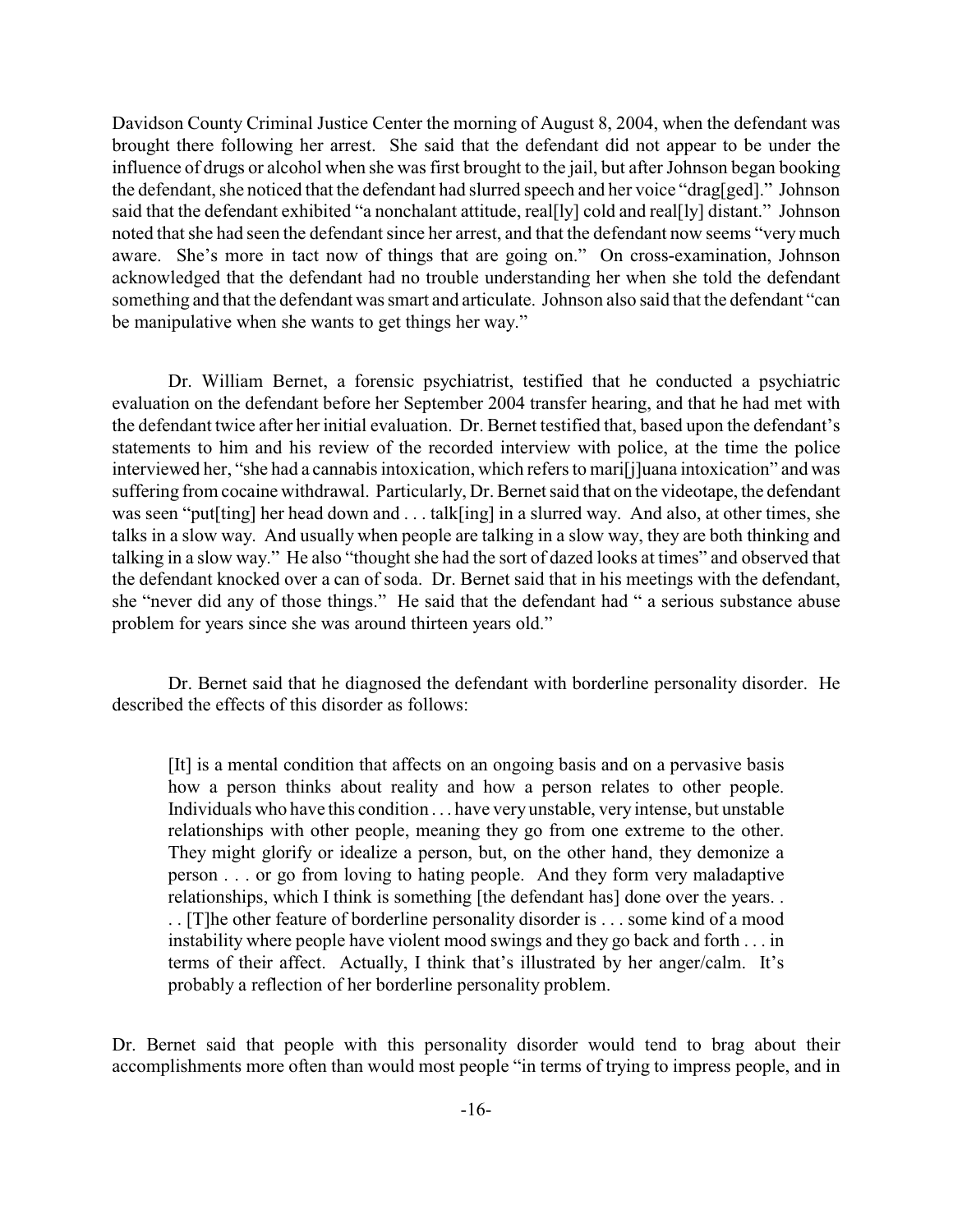trying to form attachments . . . in an inappropriate manner."

Dr. Bernet also said that the defendant suffered from psychosexual stressors, which resulted from her having "poor relationships with family members and . . . a pattern of being repeatedly being taken advantage of by men." He said that the defendant had a history of "destructive, difficult, intense relationships" with "domineering person[s] in which she couldn't really extricate herself." He said that the defendant's relationship with McGlothen was typical of her relationship history. Dr. Bernet added that the defendant was "the kind of person who would be . . . both easily intimidated by men and wanting to give into men."

Dr. Bernet said that the defendant scored a 35 out of 100 on the Global Assessment Functioning scale. He said that a 35 scale indicated that the defendant had "some impairment in reality testing or communication or major impairment in several areas, such as work or school, family relations, judgment, thinking, or moving." Dr. Bernet said that while the defendant had a relatively high IQ of 120, "being bright doesn't protect you from having really serious problems."

Dr. Bernet said that in his professional opinion, given the defendant's diagnoses, she did not knowingly or intelligently waive her Miranda rights. Regarding whether her waiver was voluntary, he observed that "this is a softer issue, because I don't think it was as though anybody was twisting her arm. But I don't think there [were] psychological factors and the substantive factors . . . that interfered with her acting in a totally voluntary manner."

Dr. Bernet said that his conclusion was based in part on what the defendant told him regarding the detectives' "promises" to her before the interview. Specifically, he noted, "I think she was influenced in a lot of different ways . . . . Part of it was she believed that it was in her best interest, that she would get a better deal if she were talk to the detectives." He said that the during the reading of her Miranda rights, the defendant "clearly was having difficulty with this issue of whether anything had been promised to her." His conclusion was also based upon the defendant's performance in tests called the Instruments for Assessing, Understanding, and Appreciation of Miranda Rights, which he described as follows:

This test is not the kind of thing that has sort of a mathematical number, that if you're a certain number, you're competent, and another number you're not. . . . But it is a systematic way of finding out whether the person understands literally what the words mean, but, then . . . truly understanding how this plays out in practice. . . . And the way [the defendant] scored was consistent with what she told me in her narrative, which is following. She's a great, bright kid. And she understands the words.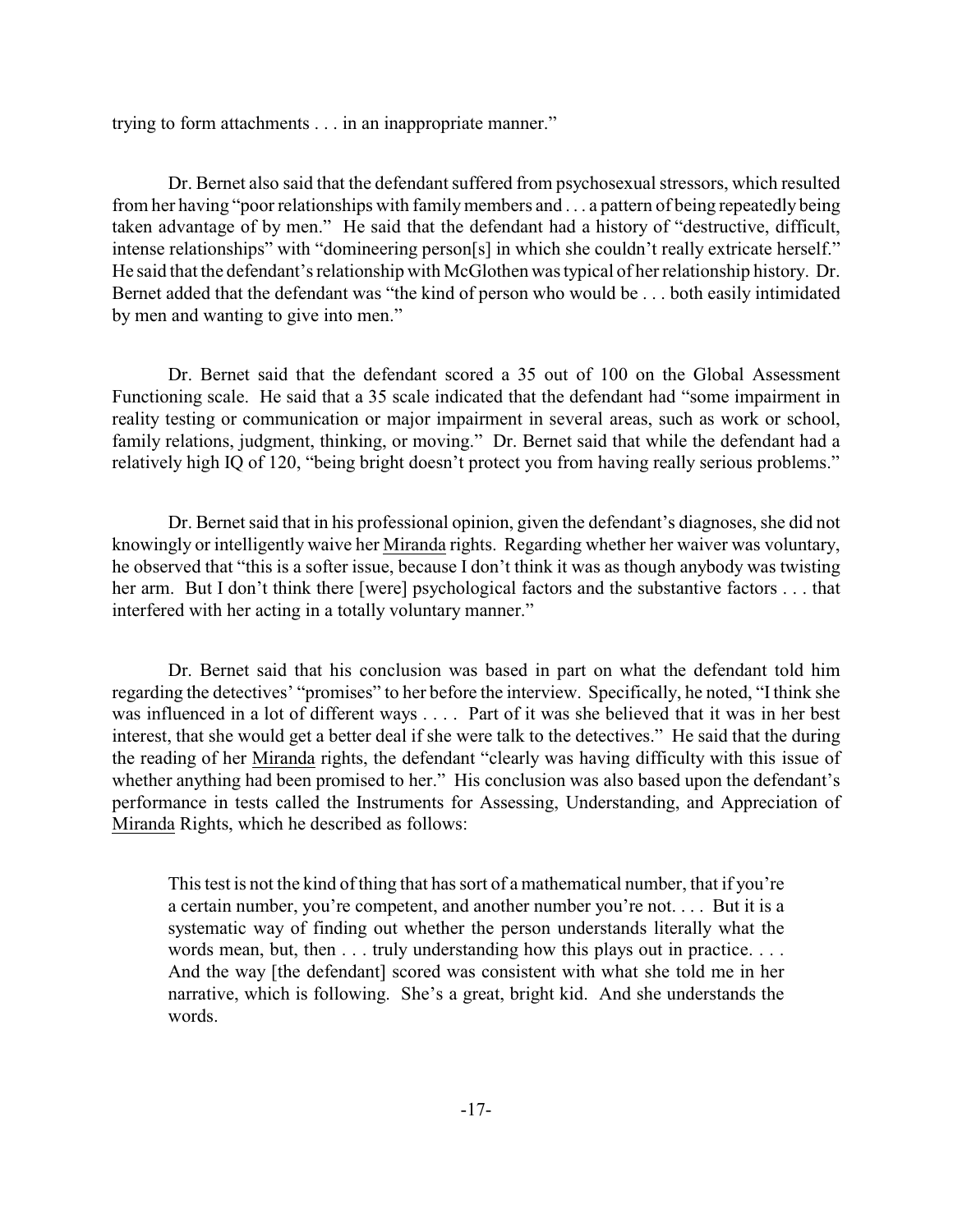Dr. Bernet said that the defendant "understands you have a right to remain silent. If you say that sentence, she understands what that sentence means." However, he said that based on the test, which the defendant took about a year after her arrest, he concluded that the defendant had some "basic misunderstandings" about the implications of the Miranda warnings. One such misunderstanding was that she would be "better off in the end if [s]he talks to the investigators." Another misunderstanding the defendant had was that she "really [had] an obligation to talk to the investigators" and that she would "get into trouble" if she did not talk to them. In short, while the defendant understood the literal meaning of the words in the Miranda warning, her score on that part of the test dealing with the interpretation of one's Miranda rights was "very, very low. . . . [S]he was three standard deviations below the score of other teenagers of the same age who were in legal trouble."

On cross-examination, Dr. Bernet said that the defendant's IQ was "probably somewhere in the ninetieth percentile of the population." He opined that while the defendant's ability to understand the Miranda waiver was "probably somewhat impaired at the time this document was executed," he did not think that her ability to understand the waiver was "totally wiped out." Dr. Bernet said that the defendant had received Miranda warnings before when she had been arrested, but he was unaware of how many times the defendant had been read her rights. He admitted that he did not remember whether he discussed with the defendant her previous exposure to Miranda warnings. He also admitted that nobody, including the defendant, had alleged to him that the detectives had abused or threatened her during the interview. Dr. Bernet said that he did not know why the defendant gave the police an incorrect last name and date of birth. He also noted that while the defendant appeared to slur her speech and put her head down during part of the interview, "by and large, [she] was coherent" during the interview.

Dr. Bernet acknowledged that while it was "theoretically" possible that her giving a statement to police was motivated by her desire to "plant a defense," he said that he did not have "any information to support that that actually happened." He also noted that the detectives "reinforced her false belief . . . that she had an obligation to talk to them. . . . [T] hey reinforced that by telling her if you talk to us it's going to be in your benefit, because we're going to tell the D.A." He said that while there were some issues with the defendant's initially agreeing to talk to the detectives, once she began the interview, "she certainly was trying to make the statement be self-serving." He particularly noted that "there's some things she says in the statement [that] are not correct."

Dr. Bernet also testified that there "were times when she claimed that her adoptive father abused her and other times when she said he did not." He acknowledged that in his report, he wrote that the defendant had admitted to fabricating allegations that her father had abused her because she was upset over her father's accidentally killing her dog. He said that the defendant also recanted these previous allegations because such allegations potentiallywould interferewith her leaving DCS custody and being placed with her adoptive mother.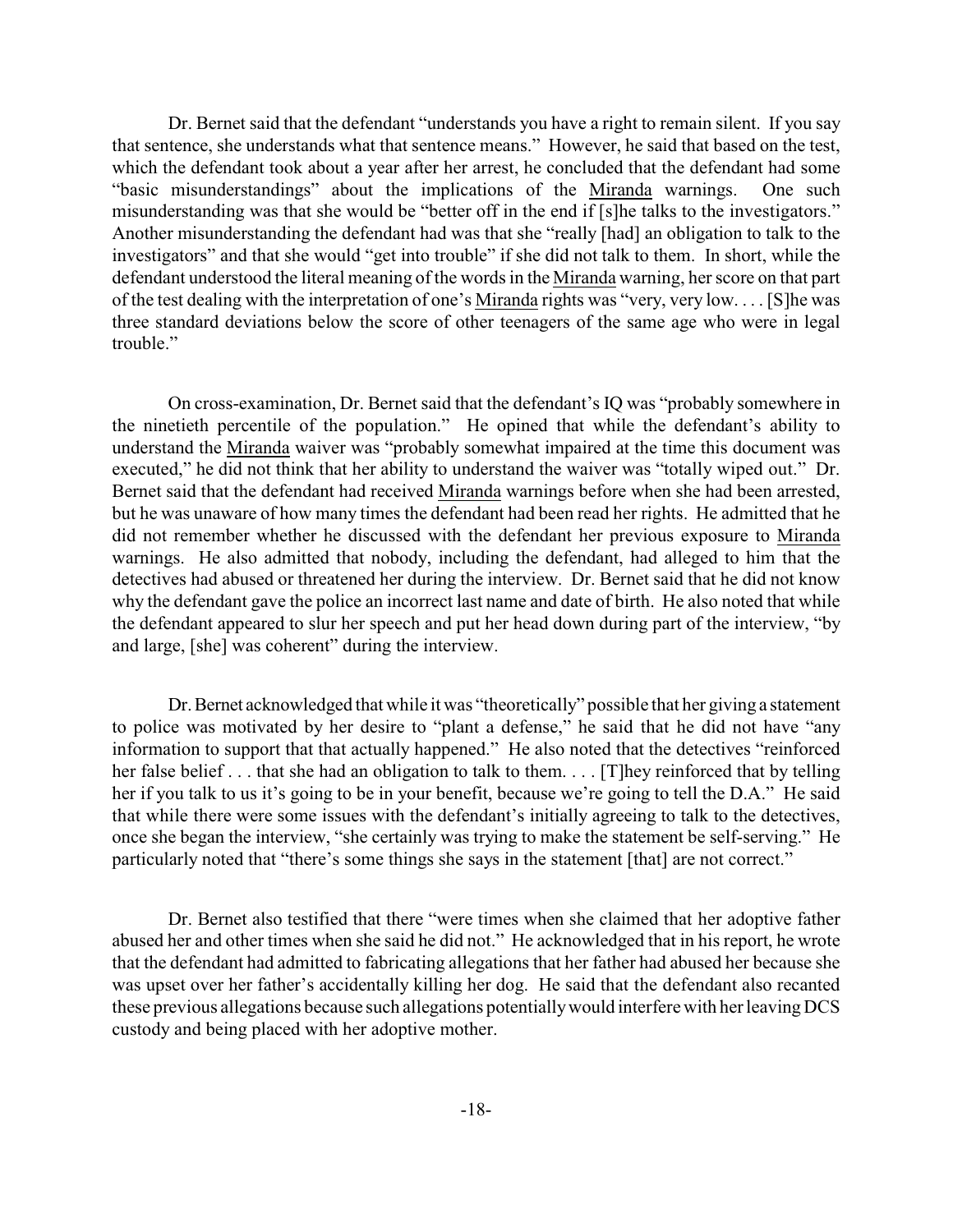Dr. Bernet acknowledged that the defendant told him that the police had told her that "if you cooperate, then [we] can talk with the D.A. and get you a lighter sentence. But, if you don't cooperate . . . you're going to get life," while in fact the police said no such thing during the interview. He also acknowledged that the detectives told the defendant during the interview that she needed to tell the truth, and that the defendant was capable of understanding the concept of truth.

#### *Standard of Review*

"[A] trial court's findings of fact in a suppression hearing will be upheld unless the evidence preponderates otherwise." State v. Odom, 928 S.W.2d 18, 23 (Tenn. 1996). Questions about the "credibility of the witnesses, the weight and value of the evidence, and resolution of conflicts in the evidence are matters entrusted to the trial judge as the trier of fact." Id. Both proof presented at the suppression hearing and proof presented at trial may be considered by an appellate court in deciding the propriety of the trial court's ruling on a motion to suppress. State v. Henning, 975 S.W.2d 290, 299 (Tenn. 1998); State v. Perry, 13 S.W.3d 724, 737 (Tenn. Crim. App. 1999). However, the prevailing party "is entitled to the strongest legitimate view of the evidence adduced at the suppression hearing as well as all reasonable and legitimate inferences that may be drawn from that evidence." Odom, 928 S.W.2d at 23. Furthermore, an appellate court's review of the trial court's application of law to the facts is conducted under a de novo standard of review. State v.Walton, 41 S.W.3d 75, 81 (Tenn. 2001) (citations omitted).

Both the Fifth Amendment to the United States Constitution and article I, section 9 of the Tennessee Constitution protect a person against compelled self-incrimination. The Supreme Court has held that "the prosecution may not use statements, whether exculpatory or inculpatory, stemming from custodial interrogation of the defendant unless it demonstrates the use of procedural safeguards effective to secure the privilege against self-incrimination." Miranda v. Arizona, 384 U.S. 436, 444, 86 S. Ct. 1602, 1612 (1966). Specifically, "[p]rior to any questioning, the person must be warned that he has a right to remain silent, that any statement he does make may be used as evidence against him, and that he has a right to the presence of an attorney, either retained or appointed." Id. A defendant may waive those rights, but such waiver must be made "voluntarily, knowingly, and intelligently." Id. The State has the burden of proving the waiver by a preponderance of the evidence. State v. Bush, 942 S.W.2d 489, 500 (Tenn. 1997).

In determining whether a defendant has validly waived his Miranda rights, courts must look to the totality of the circumstances. State v. Middlebrooks, 840 S.W.2d 317, 326 (Tenn. 1992). In cases involving juveniles, the "totality of circumstances" test requires consideration of the following factors:

(1) consideration of all circumstances surrounding the interrogation including the juvenile's age, experience, education, and intelligence;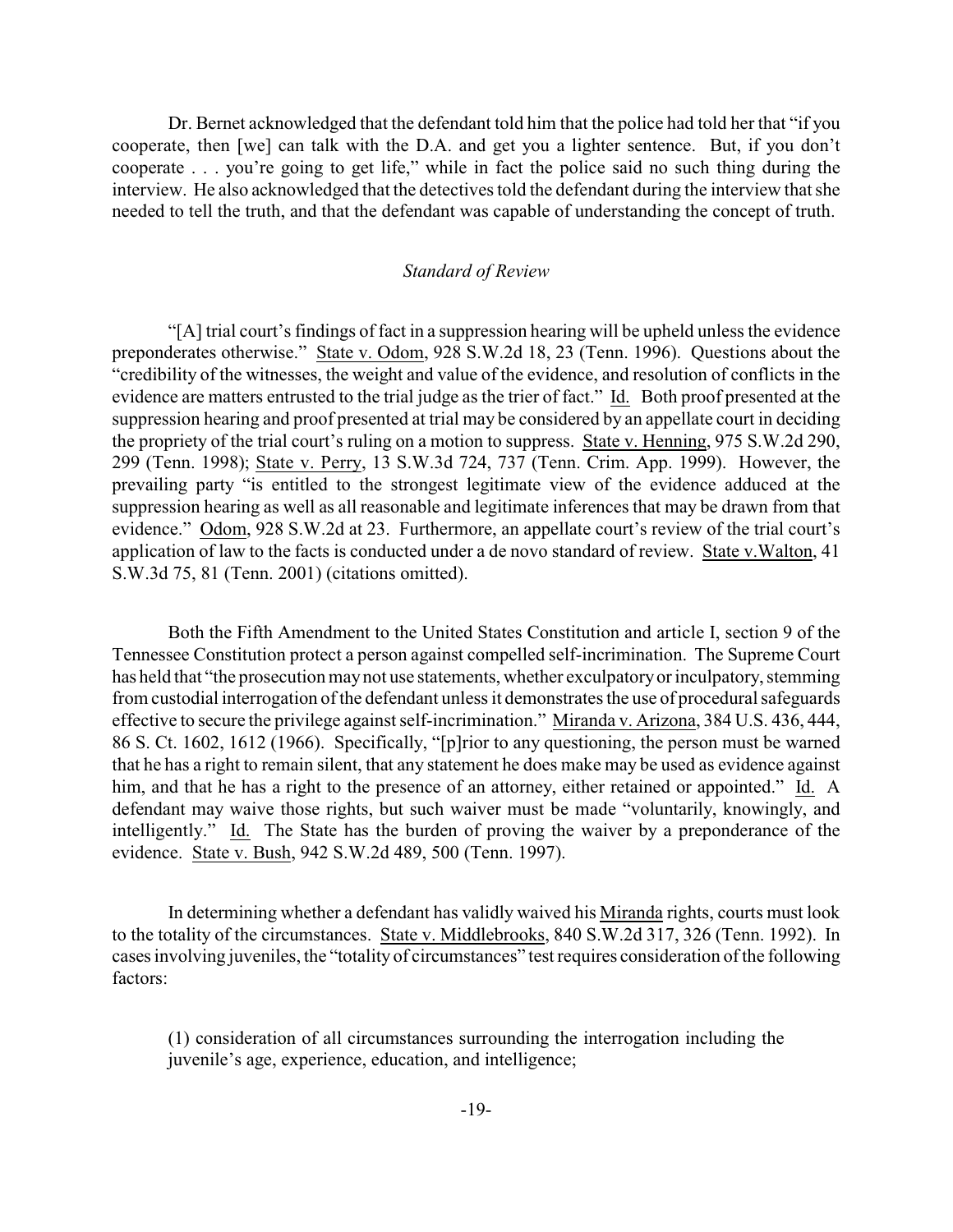(2) the juvenile's capacity to understand the Miranda warnings and the consequences of the waiver;

(3) the juvenile's familiarity with Miranda warnings or the ability to read and write in the language used to give the warnings;

(4) any intoxication;

- (5) any mental disease, disorder, or retardation; and
- (6) the presence of a parent, guardian, or interested adult.

State v. Callahan, 979 S.W.2d 577, 583 (Tenn. 1998). "While courts shall exercise special care in scrutinizing purported waivers by juvenile suspects, no single factor such as mental condition or education should by itself render a confession unconstitutional absent coercive police activity." Id.

# *Totality of Circumstances*

Applying the facts of this case to the factors outlined in Callahan, the record reflects that at the time of the interview, the defendant was sixteen years old and had tested as academically gifted. At the suppression hearing, both Dr. Bernet and the DCS employees testified that the defendant was very bright and had a history of being manipulative. In its order denying the defendant's motion to suppress, the trial court found that the defendant was "highly intelligent and exhibit[ed] a high sense of awareness and 'street smarts' for someone her age." In our view, these findings were supported by the record.

The trial court found, based on Dr. Bernet's testimony, that the defendant suffered from dysthymic disorder and borderline personality disorder and had a rather low score on the Global Assessment of Functioning test. Additionally, while Dr. Bernet said that the defendant understood the literal meaning of the language contained in the Miranda warnings, she was unable to understand the implications of her Miranda rights and the implication of waiving those rights. However, we agree with the trial court that the defendant had been involved with the juvenile court system since November 2000, meaning that she had previous exposure to Miranda warnings. Furthermore, in this case, the defendant was read her Miranda rights twice and read a portion of the Miranda waiver to Detective Baltimore after being advised to do so, and after the detectives explained to her the implications of the waiver's "no promises have been made" provision, she did not challenge that section of the waiver any further.

Regarding the intoxication factor, Dr. Bernet testified that based upon the defendant's statements to him and his viewing of the recorded police interview, he concluded that the defendant exhibited signs of marijuana intoxication and cocaine withdrawal during the interview. He also stated that the defendant exhibited slurred speech during the interview. However, Dr. Bernet also testified that the defendant was coherent for most of the interview. Ramona Johnson testified that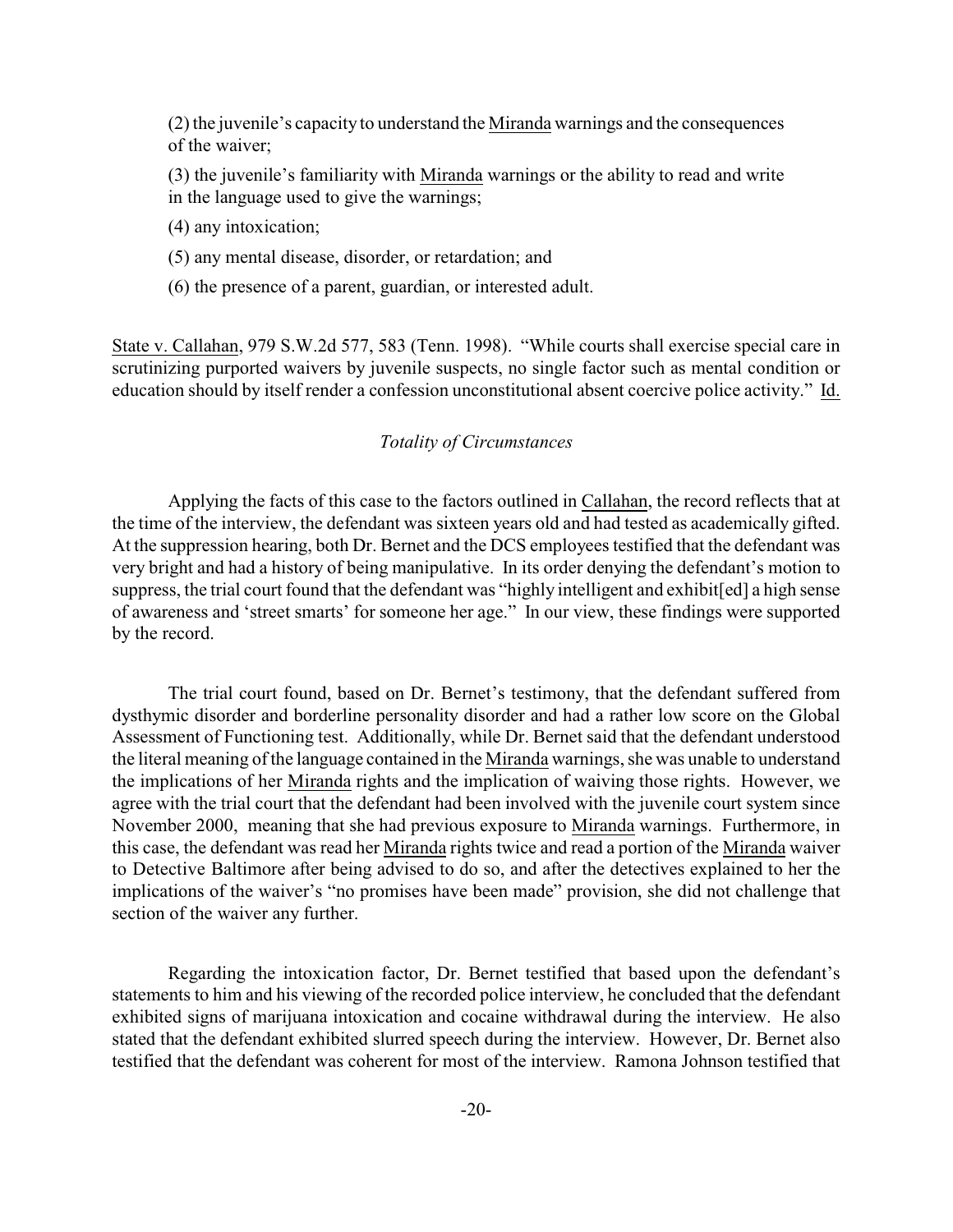the defendant had slurred speech and exhibited a "nonchalant" attitude while she booked the defendant after her interview with the detectives. Our review of the interview videotape leads us to agree with the trial court, who found that while the defendant did appear tired during the early stages of the interview, during the latter stages of the interview the defendant "not only actively participated in the interview, but [also] engaged the [d]etectives." The detectives also testified that the defendant did not appear impaired by drugs or alcohol. As such, we cannot conclude that the evidence preponderates against the trial court's finding that the defendant's "general demeanor and her interaction with Detectives Robinson and Baltimore on the videotape are not indicative of impairment or chemical intoxication."

Finally, the defendant did not have a parent, guardian, or interested adult present when she was advised of her Miranda rights. However, "the admissibility of a juvenile's confession is not dependent upon the presence of his parents at the interrogation." State v. Carroll, 36 S.W.3d 854, 864 (Tenn. Crim. App. 1999). Additionally, the defendant gave the detectives a false date of birth which led them to believe that she was eighteen years old at the time of the interview. As such, this factor does not weigh in the defendant's favor.

In reviewing the record in light of the Callahan factors, we note that while Dr. Bernet testified that the defendant possessed some psychological disorders, the defendant's intelligence, her previous exposure to the juvenile court system and Miranda warnings, and the fact that the defendant was coherent for and an active participant in most of the interview, lead us to conclude that the defendant was able to comprehend the implications of her Miranda rights and knowingly, intelligently, and voluntarily waive those rights. This conclusion, coupled with our conclusion below that the detectives did not coerce the defendant into participating in the interview, lead us to conclude that the record does not preponderate against the trial court's finding that her statement was admissible.

## *Coercion*

We now examine the defendant's assertion that her confession was involuntarily given because it was the product of coercion in the form of promises of leniency from Detectives Robinson and Baltimore. The Supreme Court has held that a confession which is the product of coercive State action is involuntary. See, e.g., Colorado v. Connelly, 479 U.S. 157, 163-64, 107 S. Ct. 515, 520 (1986). "The test of voluntariness for confessions under article I, § 9 of the Tennessee Constitution is broader and more protective of individual rights than the test of voluntariness under the Fifth Amendment." State v. Smith, 933 S.W.2d 450, 455 (Tenn. 1996) (citing State v. Stephenson, 878 S.W.2d 530, 544 (Tenn.1994)). A confession may be considered voluntary if it is not the product of "'any sort of threats or violence, . . . any direct or implied promises, however slight, nor by the exertion of any improper influence.'" State v. Smith, 42 S.W.3d 101, 109 (Tenn. Crim. App. 2000) (quoting Bram v. United States, 168 U.S. 532, 542-43, 18 S. Ct. 183, 187 (1897)). However, "[a] defendant's subjective perception alone is not sufficient to justify a conclusion of involuntariness in the constitutional sense." State v. Berry, 154 S.W.3d 549, 577 (Tenn. 2004) (citing Smith, 933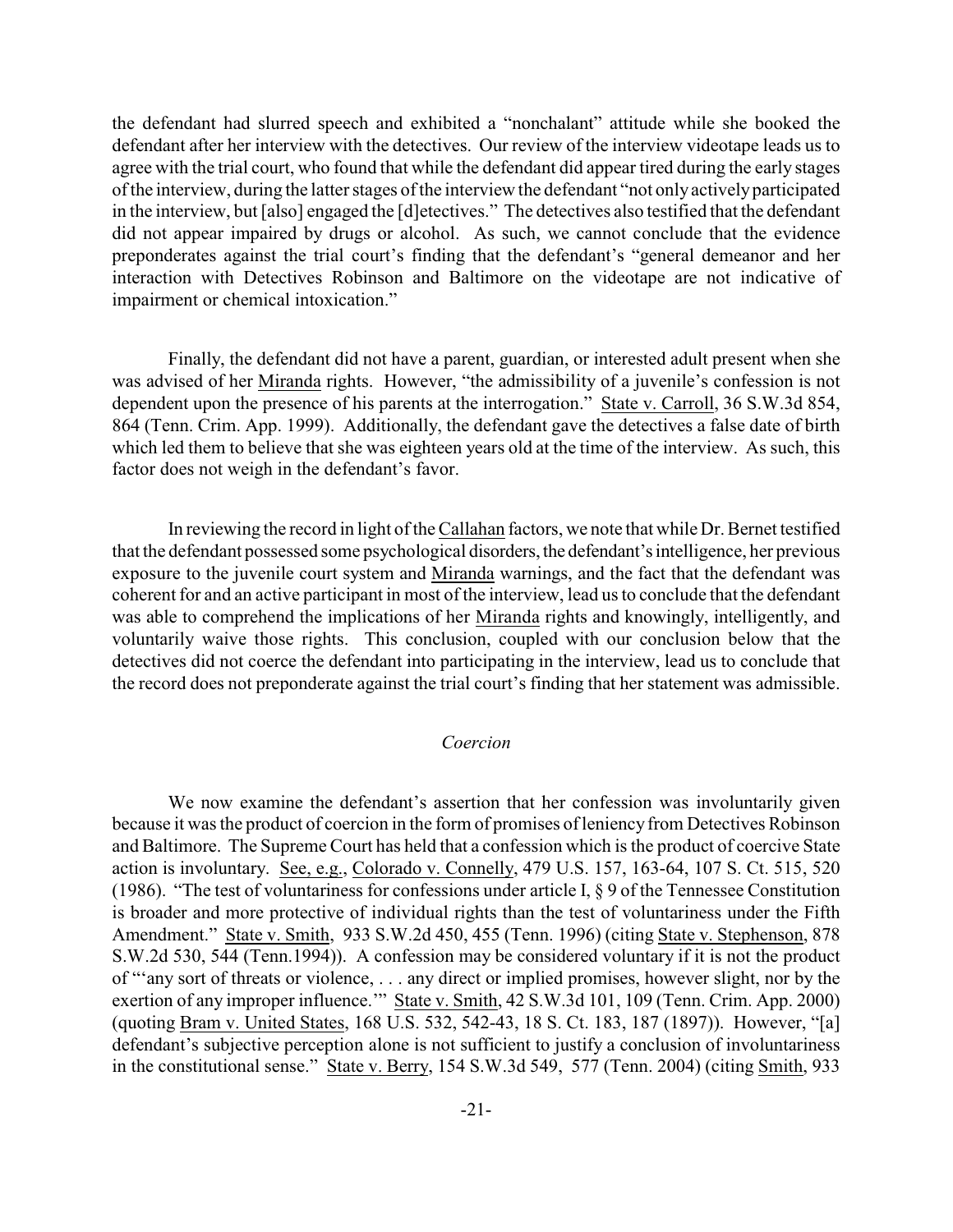S.W.2d at 455). Rather, the essential question is "'whether the behavior of the [s]tate's law enforcement officials was such as to overbear [the defendant's] will to resist and bring about confessions not freely self-determined . . . .'" State v. Kelly, 603 S.W.2d 726, 728 (1980) (quoting Rogers v. Richmond, 365 U.S. 534, 544, 81 S. Ct. 735, 741 (1961)). As relevant to this determination, our supreme court has held, "'The Fifth Amendment does not condemn all promiseinduced admissions and confessions; it condemns only those which are compelled by promises of leniency.'" Id. (quoting Hunter v. Swenson, 372 F. Supp. 287, 300-01 (D.C. Mo. 1974) (emphasis added)).

One of the main factors in determining whether promises of leniency compelled a suspect's confession is whether law enforcement officials or other State agents made specific promises of leniency (i.e., treatment or a reduced sentence) in return for the suspect's statements or threatened the suspect with prosecution (or a more severe sentence) should he not cooperate. Two cases in which a person suspected of a sexual offense against a child made a statement to a social worker illustrate this point. In State v. Smith, a Department of Human Services (DHS) social worker told the defendant, a man being investigated on suspicion of child rape, that "the best thing was to tell the truth and get into counseling so in the end his family could be reunited." 933 S.W.2d at 456. The social worker in Smith explained that she told the defendant that her experience with the District Attorney's office was that "more than likely the D.A. will not prosecute if [the defendant] gets into treatment," although she could not guarantee that the defendant would not be prosecuted if he sought treatment. Id. She also told the defendant that if he "did not admit the abuse, he would definitely be prosecuted." Id. Six weeks later, the defendant made incriminating statements to a counselor. Id. at 453. The defendant was convicted of two counts of aggravated sexual battery. Id. On appeal, our supreme court looked with "the strongest disapproval" upon the social worker's encouraging the defendant "to seek counseling for the purpose of eliciting incriminating statements for use in a subsequent prosecution" but ultimately concluded that the social worker's statements did not render the defendant's statements involuntary. Id. at 458. The court particularly noted that the social worker's statements to the defendant "were obviously equivocal, and she made it clear to [the defendant] that she could not promise freedom from prosecution." Id. at 456. The court also noted that "[a]dvice to an individual concerning the consequences of a refusal to cooperate is not objectionable" and that the six-week delay between the social worker's statement to the defendant and the defendant's statements to the counselor "further belie[d] [the defendant's] contention that [the social worker] compelled his statements to the counselor." Id.

Conversely, in State v. Phillips, 30 S.W.3d 372, 374 (Tenn. Crim. App. 2000), two DCS case managers "intensively" interviewed the defendant, who was the focus of an investigation. During the one-hour interview, the two case managers repeatedly told the defendant that if he admitted to engaging in sexual conduct with the alleged victim, they would arrange for the defendant to receive counseling, but if he did not cooperate, he would be prosecuted. See id. at 375-76. The workers also told the defendant that the police had recovered a DNA sample from the victim, a fact which the workers knew to be false. Id. at 374. The defendant admitted to the alleged sexual abuse, but he later filed a motion to suppress his statements to the DCS workers, which the trial court granted. Id.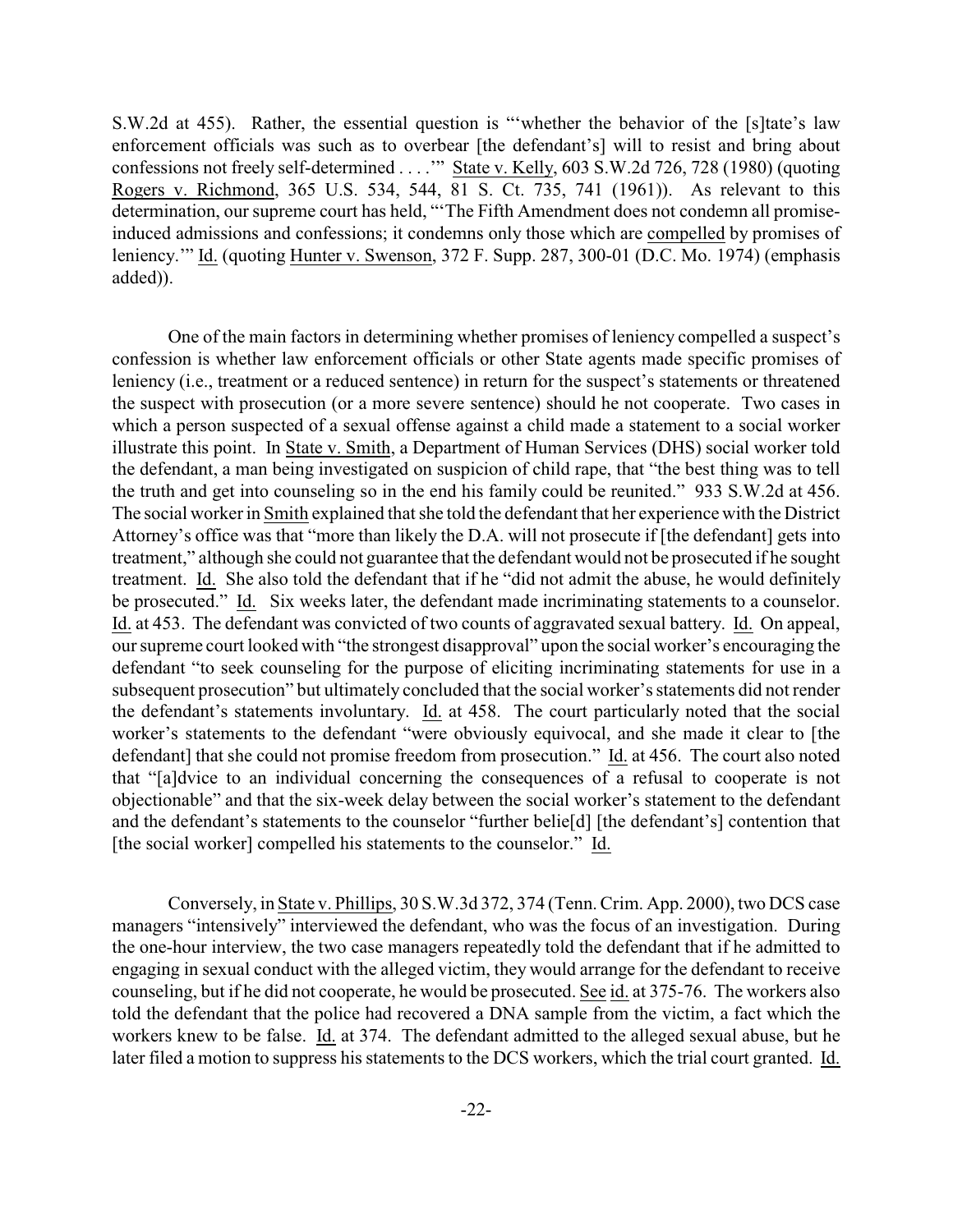at 375. This court affirmed the trial court's ruling that "sufficient coercion and promises of leniency by the state actors [existed] to overbear the defendant's will and render his statements involuntary," based upon misrepresentations by the investigators, numerous steadfast denials by the defendant, statements that law enforcement officials would be involved if the defendant did not confess, and promises of treatment for the defendant and the alleged victim if he confessed. Id. at 377.

In this case, unlike in Smith and Davis, the police did not threaten the defendant with incarceration or a severe sentence if she refused to cooperate. Also, the detectives only made generalized promises that if the defendant was truthful, they would tell the District Attorney that she had cooperated. At no point did the detectives specifically tell the defendant that she would receive a lenient sentence or other consideration were she to cooperate. The detectives' general promises in this case are akin to those made by a police officer in State v. Johnson, 765 S.W.2d 780 (Tenn. Crim. App. 1988). In that case, a police officer, after advising a suspect of his Miranda rights, informed the suspect that the police have "a working arrangement with people. That we'd help them if they'd help us . . . we would try to help [the suspect] when [he] got to court if he would help us." Id. at 782. In Johnson, we held that the officer's "rather vague statement . . . was not such as would render [the] defendant's confession involuntary." Additionally, unlike in Davis, where the DCS workers repeatedly told the suspect that it was in his best interest to cooperate, in this case the detectives only talked to the defendant about cooperating twice: before the recorded interview began and at the beginning of the interview after the defendant raised the issue during the reading of her Miranda rights. Furthermore, the record reflects that during the interview, which lasted approximately forty-five minutes, the detectives were not overly aggressive or threatening when talking with the defendant. Accordingly, we conclude that the statements by Detectives Baltimore and Robinson that they would tell the District Attorney if the defendant cooperated did not compel the defendant's statement to them; as such, the detectives' actions did not rise to the level of coercive conduct that rendered the defendant's statement involuntary and inadmissible. The defendant is therefore denied relief on this issue.

#### II. Admissibility of State's Evidence

On February 6, 2006, before trial, the State filed a notice, pursuant to Rule 404(b) of the Tennessee Rules of Evidence, of its intent to introduce certain evidence at trial. This evidence included: (1) testimony by Western Mental Health Institute employees Sheila Campbell and Cathy Franz that the defendant attacked and threatened to kill Franz, telling Franz that she would kill her the way she killed the victim; (2) a handwritten "New Personality Profile" taken from the defendant's motel room; (3) testimony from Shayla Bryant, who testified that while she and the defendant were inmates at the same Davidson County jail, the defendant admitted to killing the victim; and (4) testimony from the victim's mother regarding a telephone conversation in which the defendant said that she "executed" the victim. The defendant filed motions to exclude the evidence; after a hearing, the trial court denied the defendant's motions and permitted the State to introduce the evidence. The defendant argues that the evidence should have been excluded given that it was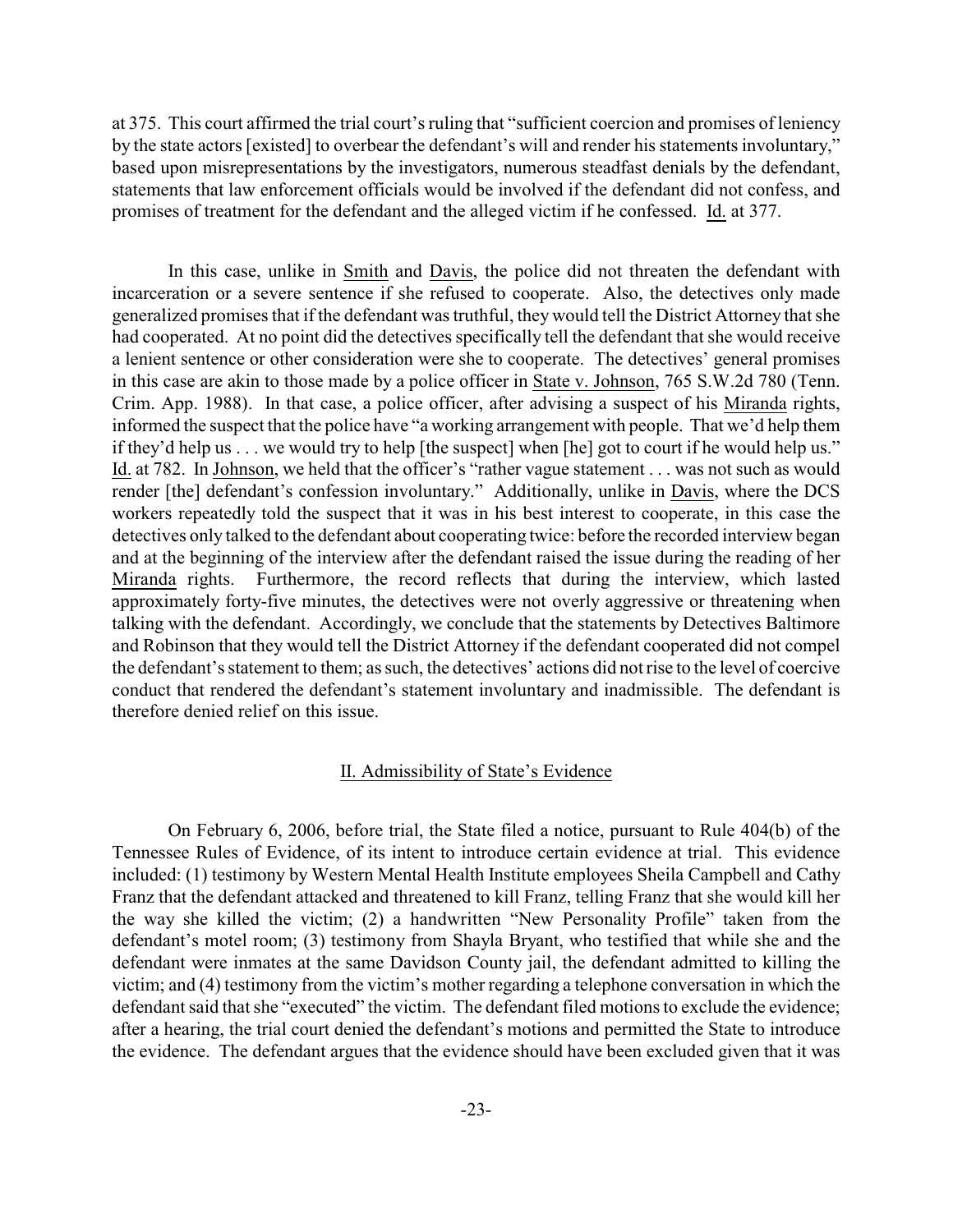irrelevant and highly prejudicial. The State contends that the trial court properly denied the defendant's motions to exclude the evidence. After carefully reviewing the record, we conclude that the trial court properly found that the challenged evidence was admissible.

Tennessee Rule of Evidence 401 provides that "'[r]elevant evidence' means evidence having any tendency to make the existence of any fact that is of consequence to the determination of the action more probable or less probable than it would be without the evidence." Generally, relevant evidence is admissible, while irrelevant evidence is inadmissible. Tenn. R. Evid. 402. However, relevant evidence may be excluded if its probative value is "substantially outweighed by the danger of unfair prejudice, confusion of the issues, or misleading the jury." Tenn. R. Evid. 403. "The admissibility of evidence under Rule 403 of the Tennessee Rules of Evidence is a matter within the trial court's discretion and will not be reversed on appeal absent an abuse of that discretion." State v. Biggs, 218 S.W.3d 643, 667 (Tenn. Crim. App. 2006) (citing State v. Dubose, 953 S.W.2d 649, 652 (Tenn. 1997)).

The defendant also argues that the challenged evidence is inadmissible pursuant to Rule 608 of the Tennessee Rules of Evidence. Rule 608 provides that the credibility of a witness "may be attacked or supported by evidence in the form of opinion or reputation," but that "the evidence may refer only to character for truthfulness or untruthfulness[.]" Tenn. R. Evid. 608(a). The rule further provides, in pertinent part:

(b) Specific instances of conduct. Specific instances of conduct of a witness for the purpose of attacking or supporting the witness's character for truthfulness, other than convictions of crime as provided in Rule 609, may not be proved by extrinsic evidence. They may, however, if probative of truthfulness or untruthfulness . . . be inquired into on cross-examination of the witness's character for truthfulness or untruthfulness or concerning the character for truthfulness or untruthfulness of another witness as to which the character witness being cross-examined has testified. . . .

(c) Juvenile conduct. Evidence of specific instances of conduct of a witness committed while the witness was a juvenile is generally not admissible under this rule. The court may, however, allow evidence of such conduct of a witness other than the accused in a criminal case . . . .

Tenn. R. Evid. 608(b), (c). However, as will be explained below, we conclude that the challenged evidence was introduced for purposes other than to attack the defendant's character for truthfulness. As such, Rule 608 is inapplicable to our consideration of the defendant's appeal.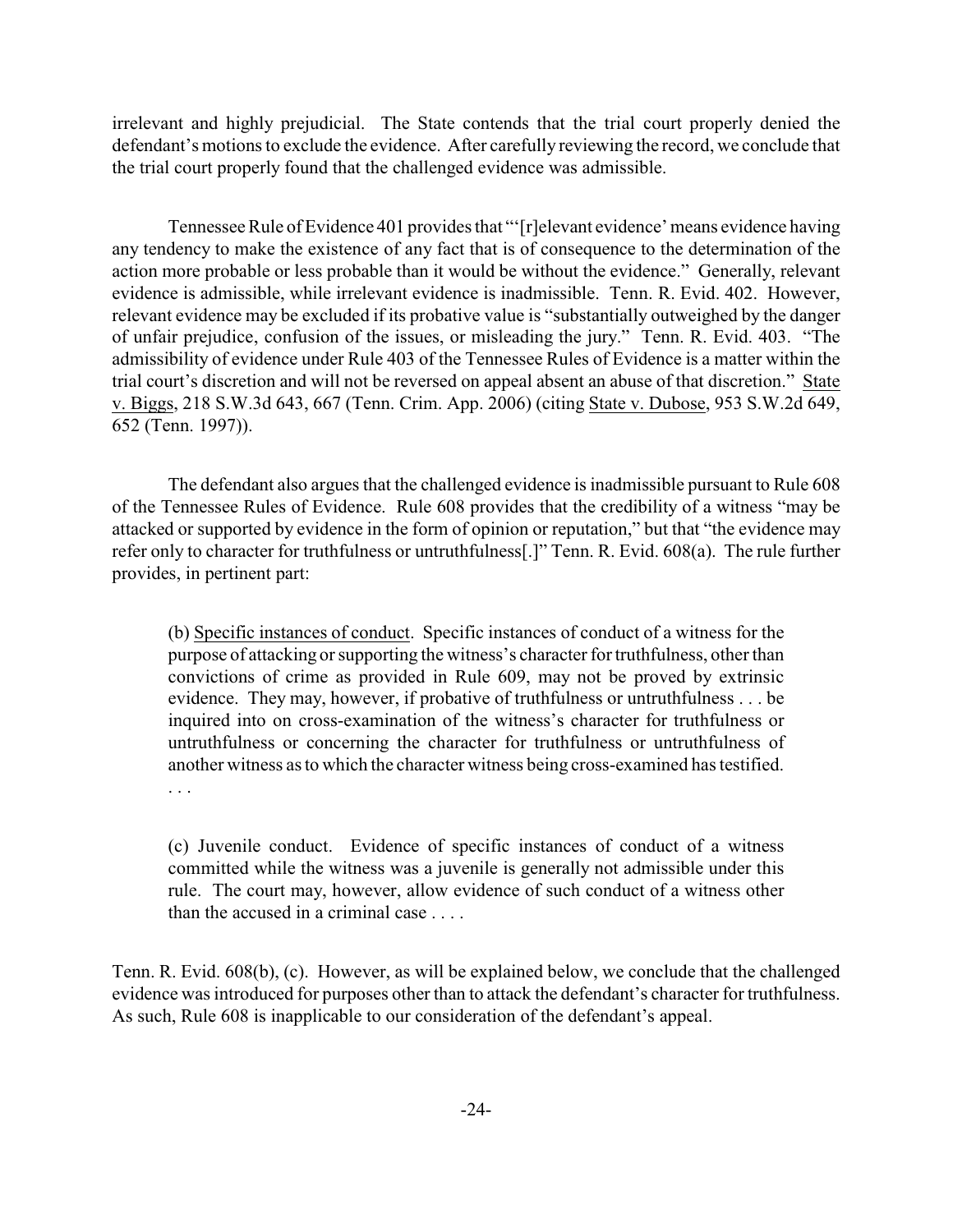### *Testimony Concerning Incident Between Defendant and Cathy Franz*

In her "Motion in Limine Regarding Any Alleged Prior Bad Acts," and in the hearing on the motion, the defendant argued that evidence of her altercation with Franz, and her statements during the altercation, were inadmissible under Rule 404(b) and 608 of the Tennessee Rules of Evidence. At the hearing on the motion, the defendant argued that the defendant's statements made during the attack were irrelevant, given that she conceded that she shot the victim, thus making the defendant's statement that she killed the victim unnecessary for proving that fact. She also argued that Franz and Campbell's testimony was unfairly prejudicial, given that the altercation and her threat to kill Franz were unrelated to the victim's death. The State argued that the defendant's statement was relevant to establishing that the defendant killed the victim and that the defendant's threat against Franz, as well as testimony regarding the altercation itself, was admissible because it placed the defendant's statement to Franz that she had killed the victim in context.

Evidence of other crimes, wrongs, or acts is not admissible to prove the character of a person in order to show action in conformity with the character trait. Tenn. R. Evid. 404(b). Rule 404(b) is generally one of exclusion, but exceptions to the rule may occur when otherwise inadmissible evidence is offered to prove the motive of the defendant, identity, intent, the absence of mistake or accident, opportunity, or common scheme or plan. State v. Tolliver, 117 S.W.3d 216, 230 (Tenn. 2003); State v. McCary, 119 S.W.3d 226, 243 (Tenn. Crim. App. 2003). Rule 404(b) states that a jury-out hearing regarding the admissibility of specific instances of conduct must be held "upon request." Tenn. R. Evid. 404(b)(1). In order to determine the admissibility of a prior bad act, the trial court should consider the following three factors: (1) whether a material issue exists supporting admission of the prior act; (2) whether proof of the prior act is clear and convincing; and (3) whether the probative value of the evidence is not outweighed by the danger of unfair prejudice. Tenn. R. Evid. 404(b)(2)-(4). If these three thresholds are met, the evidence may be admitted. We review a trial court's ruling on evidentiary matters under Rule 404(b) for abuse of discretion, provided the trial court has substantially complied with the procedural prerequisites of the rule. State v. DuBose, 953 S.W.2d 649, 652 (Tenn. 1997). However, if the trial court did not substantially comply with the procedure, its decision is not entitled to deference by the court, and "the determination of admissibility will be made by the reviewing court on the evidence presented at the jury out hearing." Id. at 653.

Although the trial court held a hearing regarding the defendant's motion in limine, the trial court did not follow the procedural guidelines established in Rule 404(b) for determining whether testimony of prior bad acts is admissible. Specifically, in the trial court's order denying the defendant's motion regarding the attack on Franz and the statements made during the attack, the trial court did not consider the three required factors established in Rule 404(b)(2)-(4). Rather, it found only that the evidence was admissible because the defendant's statements, while hearsay, were admissible under the "party opponent" hearsay exception provided in Tennessee Rule of Evidence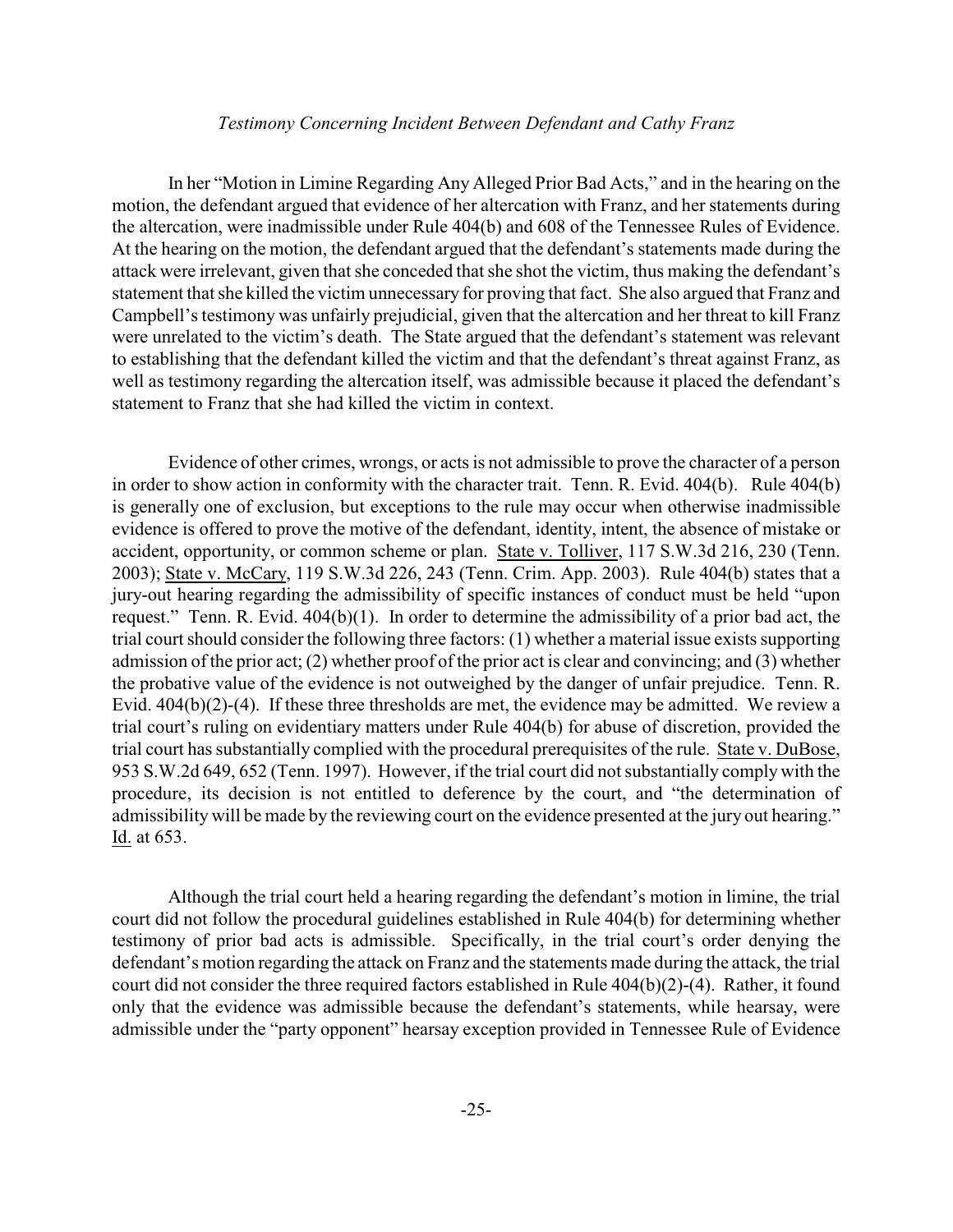$803(1.2)(A)$ .<sup>8</sup> Therefore, we must review the evidence presented at the hearing in light of Rule 404(b)'s requirements to determine whether the trial court's denial of the defendant's motion was proper. We also must examine the evidence in light of Tennessee Rule of Evidence 402, which states that "[e]vidence which is not relevant is not admissible."

In this case, proof of the altercation and the defendant's statements during the altercation were clear and convincing, as both Franz, the assaulted nurse, and Campbell, her colleague who witnessed the altercation, testified regarding the incident. Additionally, that portion of the incident in which the defendant stated that she shot a man once in the back of the head was relevant to a material issue in the case, namely the defendant's assertion that she acted in self-defense in shooting the victim. The state was required to establish the elements of first degree murder beyond a reasonable doubt, and this statement was relevant to establishing that the defendant acted with premeditation and negating the defendant's self-defense claim. As such, the statement's probative value was not outweighed by the danger of unfair prejudice. The remainder of the statement, which the defendant argues did not directly relate to a material issue in the case, was relevant to establish the context in which the statements were made and eliminate the possibility of jury confusion. As such, those parts of Franz's and Campbell's testimony were not unduly prejudicial to the defendant. We therefore conclude that Franz's and Campbell's testimony was admissible under Rule 404(b).

# *"New Personality Profile"*

The State also sought to admit a document entitled "New Personality Profile," which was handwritten on three pages and discovered in the defendant's motel room upon her arrest. The first two pages of the document read:

- \* Serious outlook on life
- \* Stay on toes in every situation
- \* Analyze character to define type ("mojo")
- \* Recognize the cruelty of the game; life isn't gravy outside of home; be expecting of any & everyone, we're all human, therefore prone to get upset & flip out
- \* Show no weaknesses, f— what happens in this world, its constantly changing, if you stay stuck on a focal point in your life, you'll fall behind the population, remain at least 5 steps ahead of those who surround you. Never stray from your motive. IT's all about making it.
- \* IF AT FIRST YOU DON'T SUCCEED, invent new approaches, move on

 ${}^{8}$ The defendant does not challenge this portion of the trial court's ruling on appeal.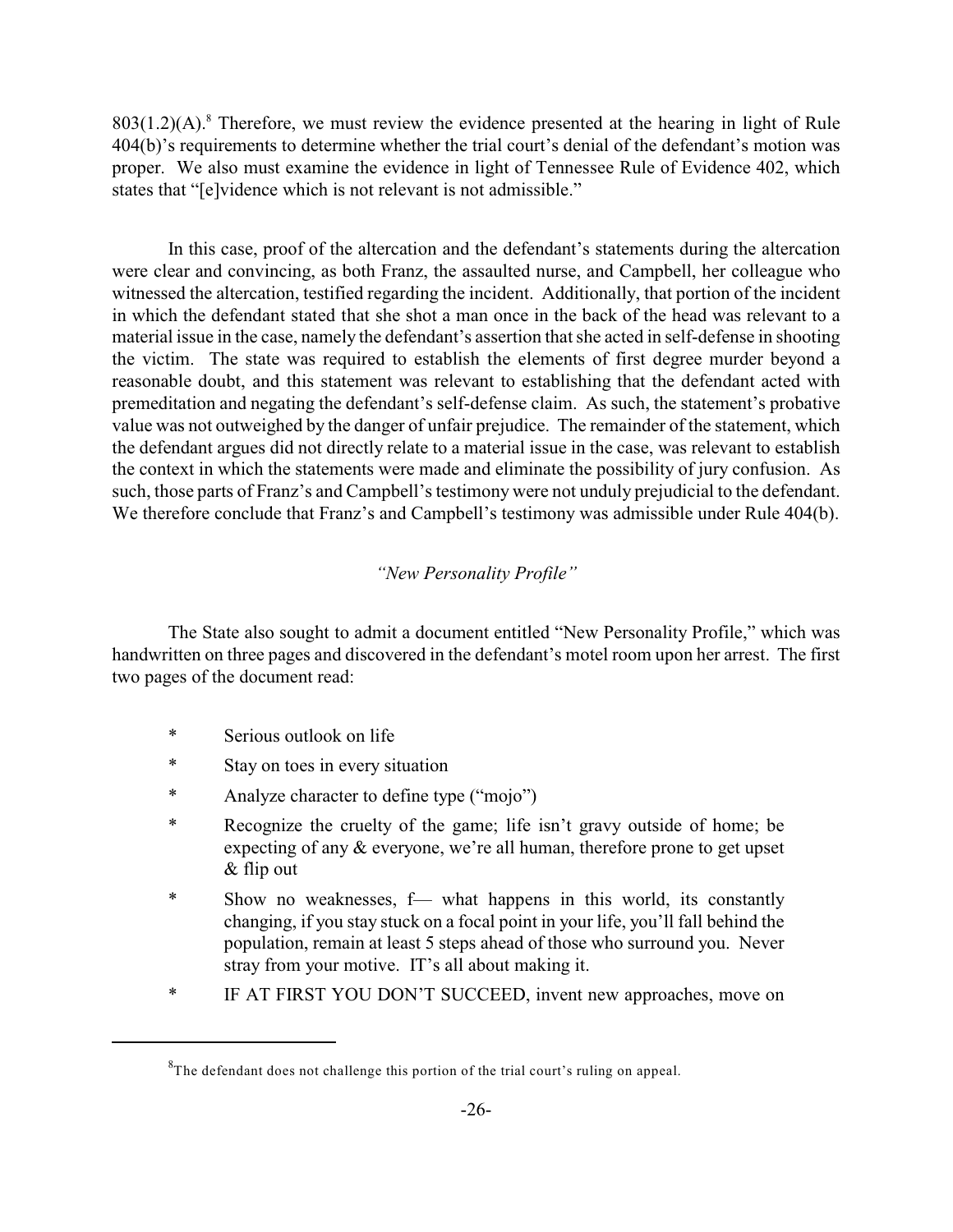from there. No time to waste backtracking.

- \* Turn your strife into strive, make advancements in your life. Get money, f everything else; keep 1, maybe a few sources of pleasure in life. Aside from that STRICTLY BUSINESS. Everything else is bullsh—ing, (falling off/behind)
- \* Induce seriousness, don't be a bitch or sensational, but when you have to, straighten whoever. Stand your grounds, don't let nobody push you down, their reaction will be to move ahead of you ("no-no")
- Stand firm in a quality belief, don't be fooled to change it unless it suits YOU. Don't let anybody live your life for you. You are your own person; don't cheat yourself in life.
- \* Mold your negative happenings into strength. Induce home (military) mentality. ONLY THE STRONG SURVIVE. The world is breaking down its people, fight back, perservere [sic], and stand tall.
- \* Low-key. I don't need too many people too much about me. F—everybody, but f— with a few. We all get on shiest [sic] from time to time.
- \* Get with the program, f— the past, wake up to the present.
- \* This is all a fight; the war never broadcast in order to alert the people, the war on our own fellow Americans. How can we go against another country when we're battling among ourselves. Love is hard to find babygirl, think of it as a gift from God, when He's ready it'll come. Trying to find it will only lead you to getting let down. It's a jungle, be the owl, looking down over it all, observing the other breeds, keeping you on top. 10 steps ahead.

The third handwritten page contained the name "Shaniera Renee Hicks" and listed various personal, academic, and professional information, none of which reflected the defendant's actual personal history. The document was not signed or dated and did not mention the defendant or the victim.

During a pretrial hearing regarding the document's admissibility, defense counsel argued that "[t]here is nothing in this document that could even be arguably relevant to this case. It doesn't mention anything about the case. It doesn't mention [the defendant]. It doesn't mention the victim." Defense counsel argued that even if the document were relevant, its "slight probative value [would] be outweighed by prejudice."<sup>9</sup> The prosecuting attorney replied that the document was relevant in that it supported the State's theory that the defendant "executed the victim and intended . . . to become another person. . . . [I]t's an escape plan is what this is. . . . It's indicative of—if not

 $9<sup>9</sup>$ The defendant also argued that the document was inadmissible because it could not be authenticated as the defendant's writing. The State noted that as of the date of the hearing, the handwriting on the document had not been identified as the defendant's. However, the State's handwriting expert later identified the handwriting as the defendant's, and the defendant does not raise an authentication-based challenge to the document on appeal.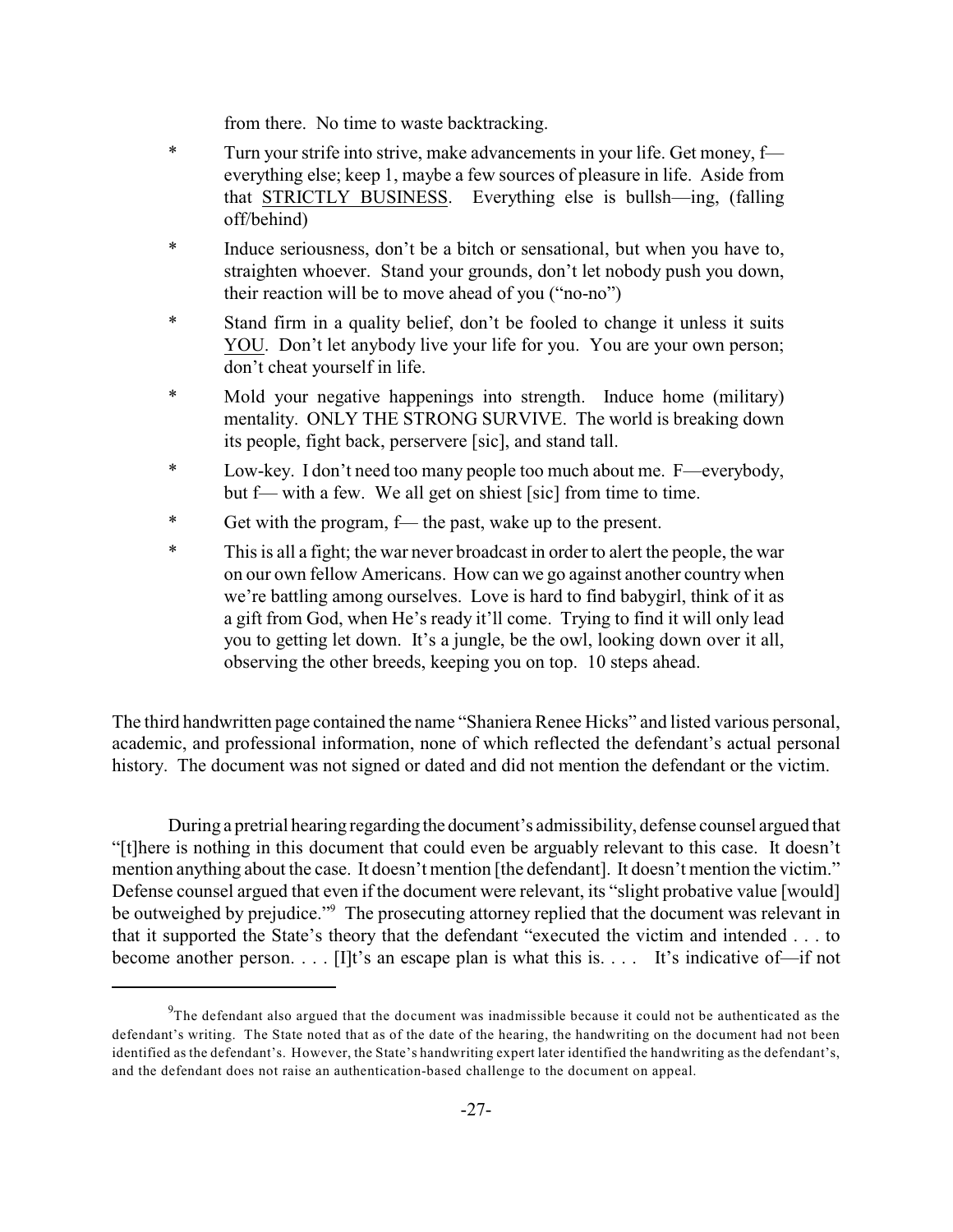premeditation, it's indicative of intent to get away with this crime. She's becoming a new person . . . ." In a written order, the trial court found that the personality profile was "relevant in considering whether the killing of the victim was premeditated," and that the probative value of the document outweighed the potential for prejudice, confusion of the issues, or misleading the jury.

After reviewing the evidence, we conclude that the trial court did not abuse its discretion in admitting the "New Personality Profile" into evidence. Although the "New Personality Profile" does not mention the defendant or victim by name, the document, written by the defendant, was indicative of an aggressive attitude and a desire to move past her personal difficulties by adopting a new identity, fighting if necessary to succeed and making money by any means necessary. As the State notes in its brief, "[o]ne of the most difficult issues the jury faced was to ascertain the defendant's mental state at the time she shot the victim." At trial, the defendant argued that she fearfully shot the victim in self-defense. This document was relevant to rebuffing that assertion and establishing the State's theory that the victim acted intentionally and with premeditation in shooting the victim, took his guns and money after the shooting, and acted to conceal her involvement in the crime. Given the document's relevancy, its probative value outweighed its potential for unfair prejudice to the defendant. As such, the trial court properly found that the document was admissible at trial.

## *Shayla Bryant's Testimony*

On appeal, the defendant argues that "allowing Shayla Bryant to testify that she was in custody with [the defendant]," which "allowed [the jury] to learn that [the defendant] was in jail on these charges . . . [was] tantamount to requiring [the defendant] to wear inmate clothing at trial," which violated her right to a fair trial. The defendant also argues that Bryant's testimony should have been excluded because it had little probative value and was highly prejudicial, and she argues that Bryant was not a credible witness. The State argues that the probative value of Bryant's testimony far outweighed its potential for prejudice, and that "because there was virtually no possibility of the jury['s] being prejudiced against the defendant bymerelylearning that she had been incarcerated prior to trial, the trial court correctly allowed Ms. Bryant to testify." The State also asserts any issues regarding Bryant's credibility, in light of Bryant's incarceration at the time of her testimony, "went to the weight, not [the] admissibility of her testimony."

Due process requires that the accused in a criminal case be afforded the "physical indicia of innocence." Kennedy v. Cardwell, 487 F.2d 101, 104 (6th Cir. 1973). The use of shackles during a trial, for example, has been specifically condemned absent certain safeguards (such as curative jury instructions) designed to assure that it would not influence the issue of innocence or guilt. Willocks v. State, 546 S.W.2d 819, 822 (Tenn. Crim. App. 1976); State v. Smith, 639 S.W.2d 677, 681 (Tenn. Crim. App. 1982). However, if a challenged practice is not inherently prejudicial and the defendant fails to show actual prejudice, the defendant's complaint must fail. Holbrook v. Flynn, 475 U.S. 560, 106 S. Ct. 1340, 1347-48 (1986); Carroll v. State, 532 S.W.2d 934, 936 (Tenn. Crim. App. 1975)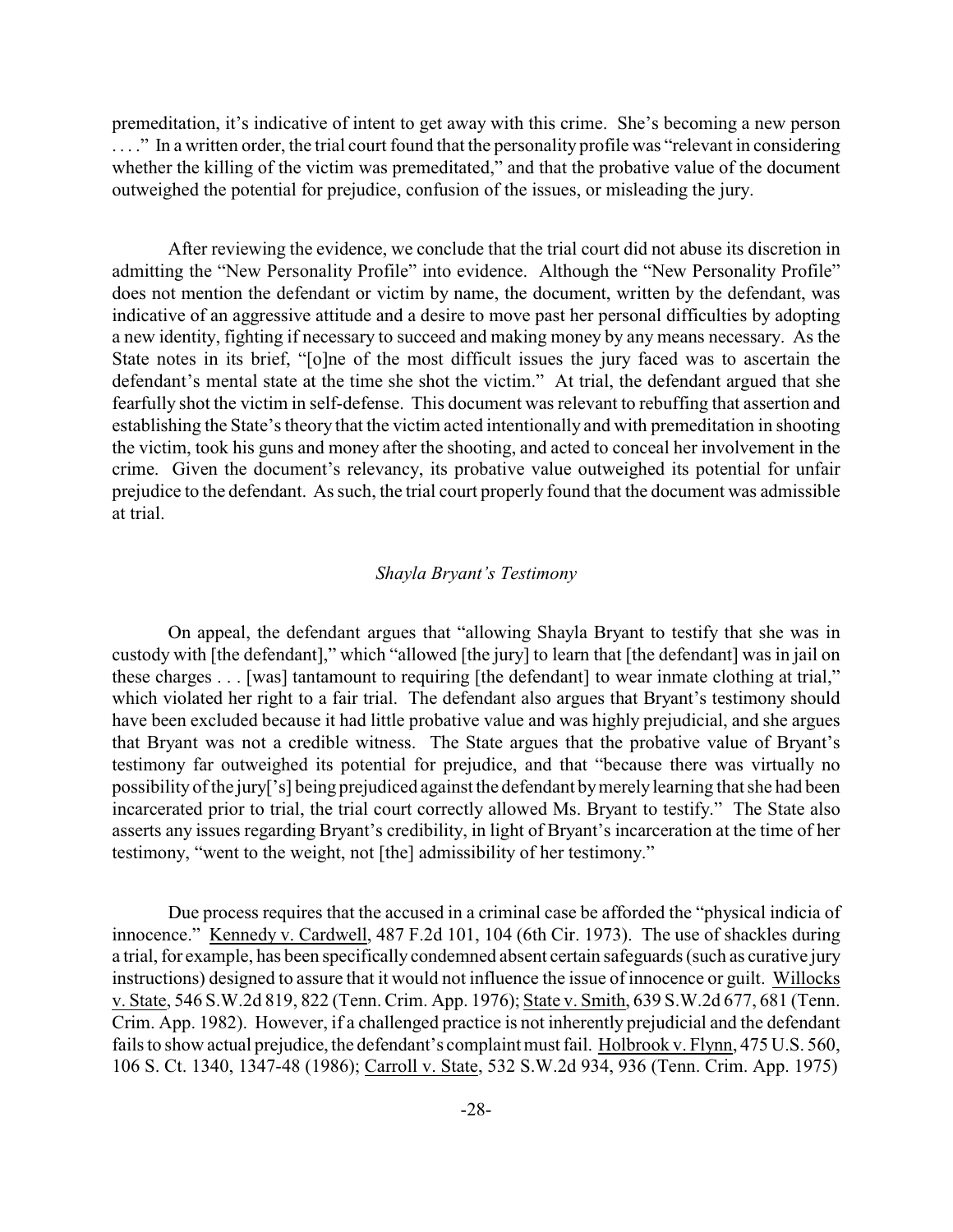However, the authorities cited above are not applicable to the present case. The defendant was not tried in shackles, handcuffs, or prison clothing, and there was no testimony at trial that the defendant was incarcerated while being tried. As such, this case is akin to those cases in which this court has held that no prejudice results from a jury's "incidental" sighting of the defendant in handcuffs or prison attire while the defendant is transported to or from the courthouse. See State v. Baker, 751 S.W.2d 154, 164 (Tenn. Crim. App. 1987); see also State v. Charles Wade McGaha, No. E2006-01984-CCA-R3-CD, 2008 WL 148943, at \*9 (Tenn. Crim. App. Jan. 16, 2008), perm. app. denied, (Tenn. June 23, 2008); State v. James Wesley Daniels, No. E2006-01119-CCA-R3-CD, 2007 WL 2757636, at \*6 (Tenn. Crim. App. Sept. 24, 2007), perm. app. denied, (Tenn. Feb. 4, 2008). In Baker, this court noted, "Common sense must prevail in such instances where a jury or jurors inadvertently see a defendant dressed in prison clothing. Reason dictates that they must know a person on trial is either on bail or in confinement during the course of a trial." Baker, 751 S.W.2d at 164. As such, we conclude that Bryant's testimony that she and the defendant were in the same jail cell after the defendant's arrest did not prejudice the defendant.

We also disagree with the defendant's assertions that Bryant's testimony had little probative value and was highly prejudicial. Bryant's testimony that the defendant killed the defendant "to see how it [felt] to kill somebody," and the note the defendant passed to Bryant in jail, in which the defendant stated that she was lying when she said that the victim was reaching for a gun when she shot him, were relevant to establish that the defendant killed the victim with premeditation and to rebut the defendant's self-defense claim. The probative nature of Bryant's testimony therefore outweighed its potential for prejudice. We also agree with the State that the question of Bryant's credibility concerned the weight of her testimony, not its admissibility. Questions regarding witness credibility, conflicts in testimony, and the weight and value to be given to evidence were resolved by the jury. State v. Bland, 958 S.W.2d 651, 659 (Tenn. 1997). Accordingly, we conclude that the trial court did not abuse its discretion in admitting Bryant's testimony.

## *Telephone Conversation Between Defendant and her Adoptive Mother*

Finally, the defendant argues that the trial court erred by admitting a recorded telephone conversation between her and her adoptive mother, Ellenette Washington. On appeal, the defendant argues that the recording was irrelevant and highly prejudicial toward her. The defendant takes particular exception to those parts of the conversation in which she told her mother that she had "executed" the victim and in which she talked about being violent in jail and within a hospital setting. The State argues that the evidence was relevant to rebut the defendant's self-defense claim and establish that the defendant acted with premeditation in killing the victim.

After reviewing the record, we agree with the State. While the defendant asserts that the defendant's use of the word "executed" was a poor word choice that "in no way establishe[d] her mental state at the time of the shooting," we conclude that the defendant's use of the term, which she made during a conversation with her mother rather than in response to police interrogation, was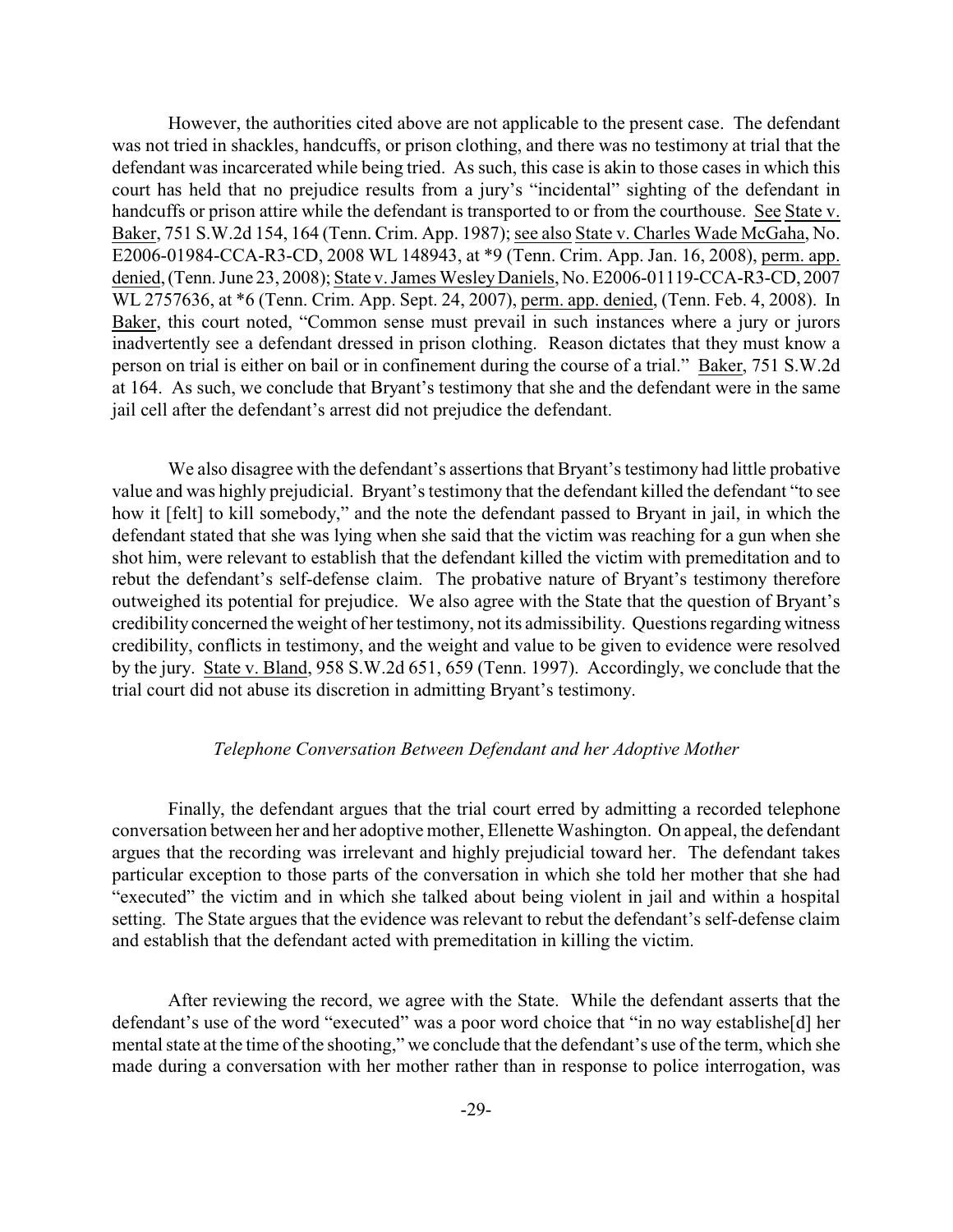relevant in establishing the defendant's mental state at the time of the offense. Given the context in which she made that comment, the probative value of the statement was not outweighed by its potential for unfair prejudice. Regarding the other parts of the statement, we have concluded that the trial court did not err in admitting the testimony of either Franz, Campbell, or Bryant, so those sections of the conversation in which the defendant admitted to spending time in both jail and a mental health facility were not unfairly prejudicial to the defendant, as the jury had already been made aware that the defendant had spent time in those facilities. We therefore conclude that the trial court did not abuse its discretion in admitting the recording of the conversation between the defendant and her adoptive mother.

#### III. Trial Court's Denial of Potential Defense Testimony

The defendant next contends that the trial court erred in refusing to admit the testimony of Jessica Snider, a seventeen-year-old waitress with whom the victim left a note expressing his interest in her. The defendant argues that the trial court's exclusion of Snider's testimony denied the defendant her constitutionally guaranteed right to present a defense, while the State argues that the trial court properly excluded the testimony as irrelevant and not critical to her defense. We agree with the State.

In a jury-out hearing held before the defendant presented her proof, defense counsel informed the trial court that she intended to call two witnesses who would testify "about [the victim] and [his] dark side . . . . We have a right to present prior violent acts of the victim." After the prosecuting attorney expressed concerns over not knowing the substance of the witnesses' testimony before trial, the trial court ruled that it would hear the witnesses' testimony and then determine the admissibility of the witnesses' testimony. The first proposed witness was Sandra Liggett; the substance of her jury-out testimony mirrored that which she gave in front of the jury, outlined above. The trial court determined that Liggett's testimony was relevant to the defense and permitted Liggett to testify at trial.

The second proposed witness, Jessica Snider, testified that in November 2004, she was seventeen years old and working as a waitress at a Nashville restaurant when she waited on the victim. She said that the victim frequented the restaurant and that she and the other waitresses did not like serving him because "he would try to hit on you, try to take you out, just ma[k]e you just really uncomfortable a lot of the times." Snider said that one time, the victim left her his business card, on the back of which he had written a note. According to Snider, in the note, the defendant "basically said you're gorgeous. I'd love to take you out sometime. You can call me at the [number] listed on the front, whatever." Snider said that she told her parents about this incident; she said that her parents were "appalled." She also talked to the police about this incident after the victim's death. On cross-examination, Snider acknowledged that she neversaw the victim outside the restaurant and that while he made her feel uncomfortable, he never threatened her in any way. She also acknowledged that in an earlier statement to police, she said that she was unaware whether the victim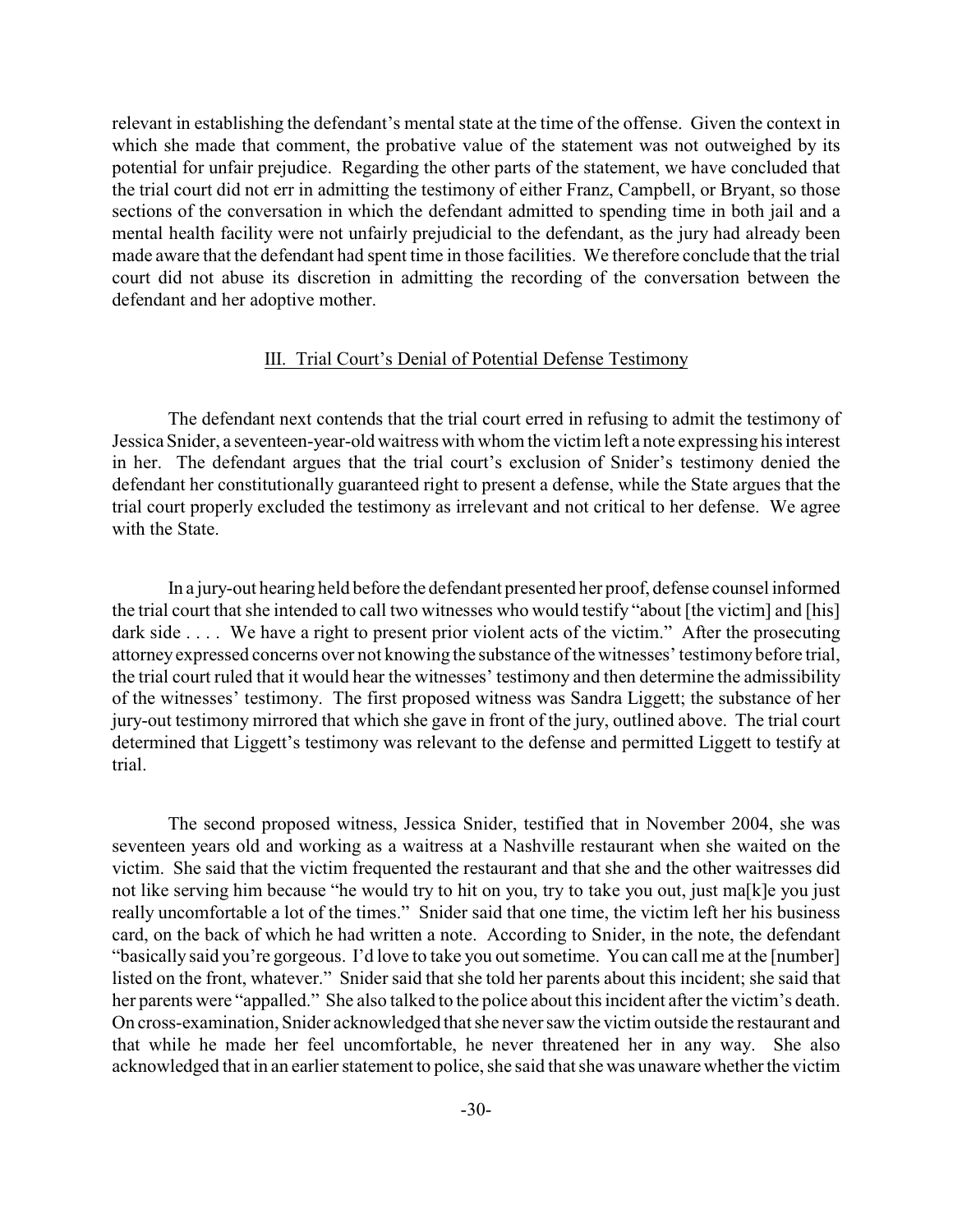had acted flirtatiously with any of the other waitresses at the restaurant.

After Snider testified, the trial court noted that unlike Liggett, who testified "about being in the same home, in the same bedroom, . . . the same setting, the same situation," and whose testimony "relate[d] to what . . . is [the defendant's] defense, which is self-defense," Snider's testimony "doesn't reach [that] level in terms of relevancy to what we're here about on this murder charge in this particular case." The trial court reserved its final ruling on the admissibility of Snider's testimony until after Galina Osborne and Liggett testified in front of the jury; after their testimony, the trial court, outside the jury's presence, announced that it would not permit Snider to testify:

. . . Ms. Snider's testimony seems to illustrate primarily she didn't like serving this victim. She never ventured outside the restaurant with this victim. Never went on a date with him. And apparently, had never had any contact with him outside of work. So I don't think this is really relevant to anything other than possibly this man giving her attention that she didn't really appreciate. And so I don't believe . . . being particularly conscious of wanting to provide the defendant the opportunity to present a defense that this is really relevant. . . . I don't think it's in the same category as the testimony that Ms. Liggett gave.

## *Standard of Review*

"The Sixth Amendment and the Due Process Clause of the Fourteenth Amendment clearly guarantee a criminal defendant the right to present a defense which includes the right to present witnesses favorable to the defense." State v. Brown, 29 S.W.3d 427, 432 (Tenn. 2000); see Taylor v. Illinois, 484 U.S. 400, 408, 108 S. Ct. 646, 652 (1988); Washington v. Texas, 388 U.S. 14, 23, 87 S. Ct. 1920, 1925 (1976). However, this right is not absolute: "In the exercise of this right, the accused, as is required of the State, must comply with established rules of procedure and evidence. . . ." Chambers v. Mississippi, 410 U.S.284, 302, 93 S. Ct. 1038, 1049 (1973). "Such rules do not abridge an accused's right to present a defense so long as they are not 'arbitrary' or 'disproportionate to the purposes they are designed to serve.'" Brown, 29 S.W.3d at 432 (citations omitted). In determining whether a trial court's evidentiary ruling violates the defendant's constitutionallyprotected right to present a defense, an appellate court must consider whether: (1) the excluded evidence is critical to the defense; (2) the evidence bears sufficient indicia of reliability; and (3) the interest supporting the exclusion of the evidence is substantially important. Id. at 433-34.

The defendant argues that Snider's testimony was critical to the defense because it "was critical both to support Ms. Liggett's testimony and to establish [the victim's] dark side." The defendant emphasizes that the victim left a business card with both Liggett and Snider and that Snider's testimony would have established that the victim "intended to have sex with [the defendant], another young girl whom he picked up at a restaurant . . . ." However, we find the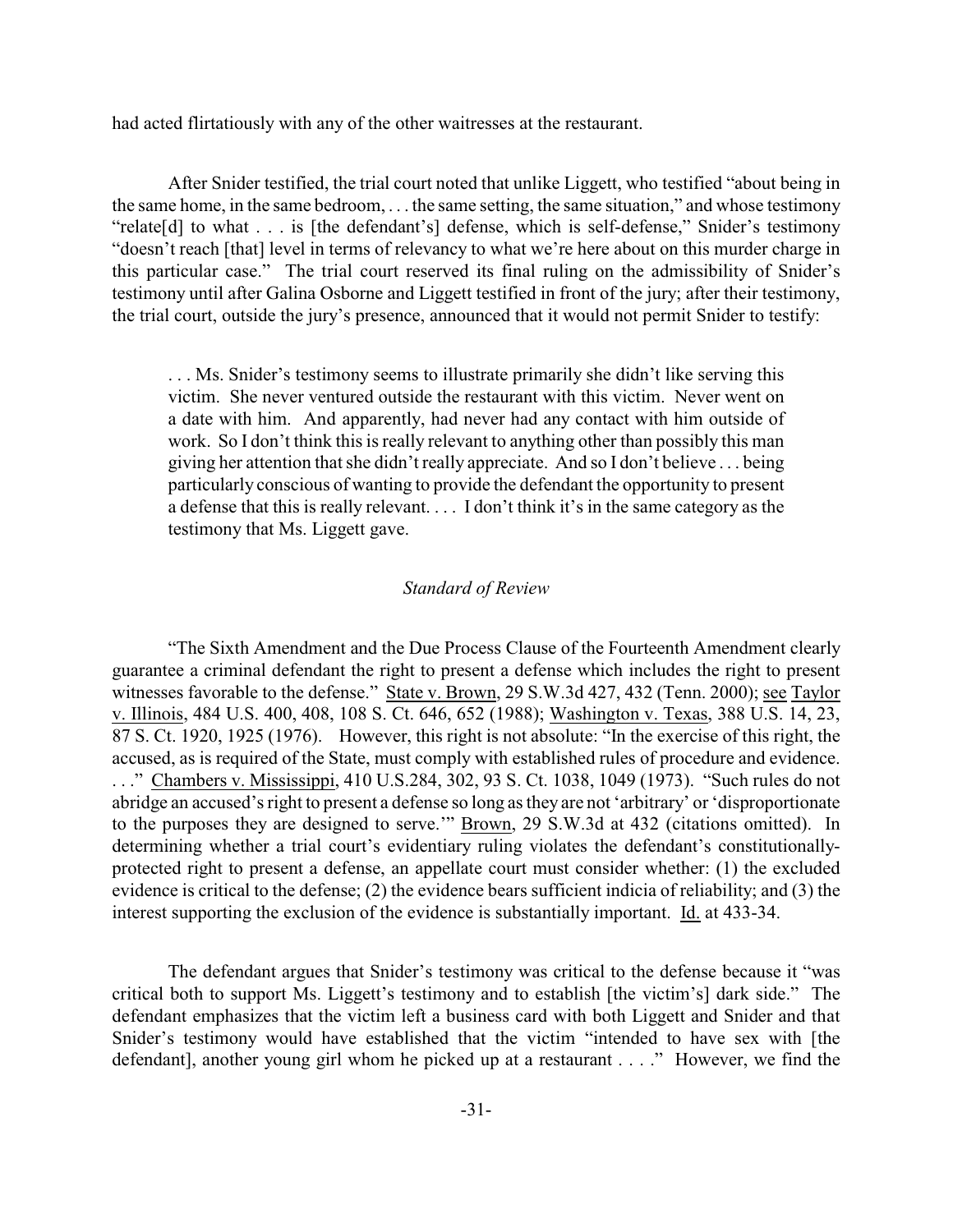defendant's arguments unpersuasive. Our supreme court has suggested that for evidence to be considered critical to the defense, the evidence must have some probative value and "exclusion of the evidence would undermine an element of a particular defense." See State v. Flood, 219 S.W.3d 307, 316-17 (Tenn. 2007). Snider's testimony meets neither of these standards. As the trial court noted, unlike Liggett and the defendant, Snider, while approached by the victim, never saw the defendant outside the restaurant, never went to the victim's house, and was never threatened with physical or sexual assault. Thus, while there were some similarities between Snider's, Liggett's, and the defendant's encounters with the victim, those similarities were not substantial enough for her testimony to be considered critical to the defense.

Regarding the third Brown factor, the interests supporting exclusion in this case are the interests behind Tennessee Rules of Evidence 401, 402, and 404(a), and 405. Rule 404(a) provides that "[e]vidence of a person's character or a trait of character is not admissible for the purpose of proving action in conformity with the character or trait on a particular, except" for certain cases, including "[e]vidence of a pertinent character trait of the victim of [a] crime offered by an accused  $\ldots$  ." Tenn. R. Evid. 404(a)(2). Rule 405 provides in pertinent part that "[i]n cases in which character or a trait of character of a person is an essential element of a . . . defense, proof may . . . be made of specific instances of that person's conduct." Tenn. R. Evid. 405(b). In this case, the defendant argued that she killed the victim in self-defense after he made unwelcome sexual advances toward her. Accordingly, Liggett's testimony that she was raped by the victim while on a date with him was relevant under Rules 401 and 402 and permissible under Rules 404 and 405. Conversely, Snider's testimony, in which she said that she never saw the victim outside the restaurant and that the victim made no sexual advances or other threats toward her, was irrelevant under Rules 401 and 402 and inadmissible under rules 404 and 405. As such, we conclude that the interests behind Rules 401, 402, 404, and 405 were substantially important and supported exclusion. In light of this conclusion and our earlier conclusion that Snider's testimony was not critical to the defense, we conclude that the trial court's exclusion of Snider's testimony did not deny the defendant the right to present a defense.

#### IV. Scope of Dr. McMaster's Testimony

The defendant argues that the trial court erred by allowing Dr. McMaster, who was accepted as an expert in the field of forensic pathology, to testify regarding "matters that were well beyond her field of expertise . . . . Specifically, [the defendant] submits that [Dr.] McMasters [sic] should not have been allowed to testify that the deceased's body was in a certain position prior to being shot." The State contends that the expert's testimony did not exceed the scope of her expertise. After reviewing the record, we agree with the State.

The record reflects that the defendant filed a pretrial "Motion in Limine regarding Proposed Testimony of Medical Examiner." The trial court held a hearing on the defendant's motion, with the substance of Dr. McMaster's testimony at the hearing mirroring that of her later trial testimony.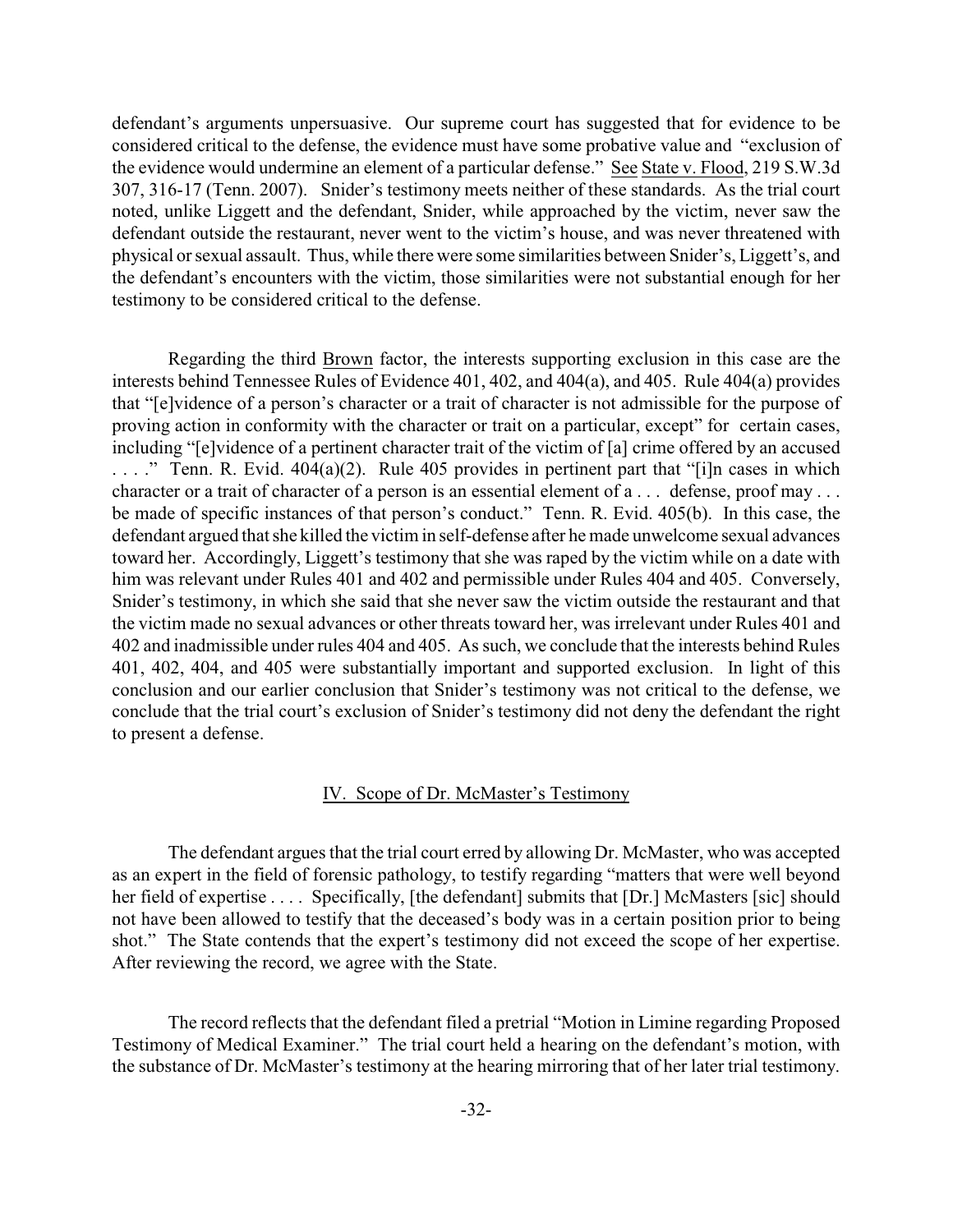At the close of the hearing, the defendant argued that because Dr. McMaster "has never had training in crime scene reconstruction" and was not an expert in blood spatter, her testimony regarding the position of the victim's body at the time he was shot would be inadmissible. In a written order, the trial court ruled that Dr. McMaster could testify regarding the position of the victim's body before being shot and his ability to move after being shot. The court found that "Dr. McMaster's testimony would substantially assist the trier of fact in comprehending the autopsy report and the photographs of the crime scene," as well as the "circumstances surrounding [the victim's] death." Finding that Dr. McMaster had "never received any formal training in blood spatter interpretation," the court ruled that she could "not testify as to her interpretation of the blood spatter and its relation to the manner of death." The trial court ruled that she could "testify as to her general expectations regarding the direction of any 'blood spray' as a result of the injury, but [she could] not attempt to reconstruct the crime scene through interpretation of the blood spatter."

Questions regarding the admissibility, qualifications, relevancy and competency of expert testimony are left to the discretion of the trial court. McDaniel v. CSX Transp., Inc.*,* 955 S.W.2d 257, 263-264 (Tenn. 1997). Pursuant to Rule 702 of the Tennessee Rules of Evidence, an expert may testify "in the form of an opinion or otherwise," when the "scientific, technical, or other specialized knowledge" offered by the witness will substantially assist the trier of fact. Rule 703 of the Tennessee Rules Evidence requires the expert's opinion to be supported by trustworthy facts or data "of a type reasonably relied upon by experts in the particular field in forming opinions or inferences upon the subject." The determining factor is "whether the witness's qualifications authorize him or her to give an informed opinion on the subject at issue." State v. Stevens*,* 78 S.W.3d 817, 834 (Tenn. 2002). A trial court's ruling on the admissibility of such evidence may be overturned on appeal only if the discretion is exercised arbitrarily or abused. Id. at 832. "A trial court abuses its discretion if it applies an incorrect legal standard or reaches an illogical or unreasonable decision that causes an injustice to the complaining party." Brown v. Crown Equip. Corp., 181 S.W.3d 268, 273 (Tenn. 2005) (citing Stevens, 78 S.W.3d at 832).

In this case, Dr. McMaster testified that the victim's wound was immediately fatal and that the victim could not have voluntarily moved after the being shot. On appeal, the defendant does not argue that this component of Dr. McMaster's testimony was beyond the scope of her expertise. In our view, then, the expert's testimony that the victim, before being shot, was lying in the same position as he was depicted in the postmortem photographs—on his side, with his hands clasped beneath his head—was a reasonable, informed opinion based upon testimony that was within her area of expertise. Such testimony substantially assisted the trier of fact in establishing the State's theory that the victim, contrary to the defendant's self-defense assertion, was not reaching for a gun at the time he was shot.

The defendant takes issue with Dr. McMaster's trial testimony regarding blood spray, but the defendant's assertions regarding such testimony are unfounded. On cross-examination, Dr. McMaster acknowledged that her opinion regarding the position of the victim's body was based in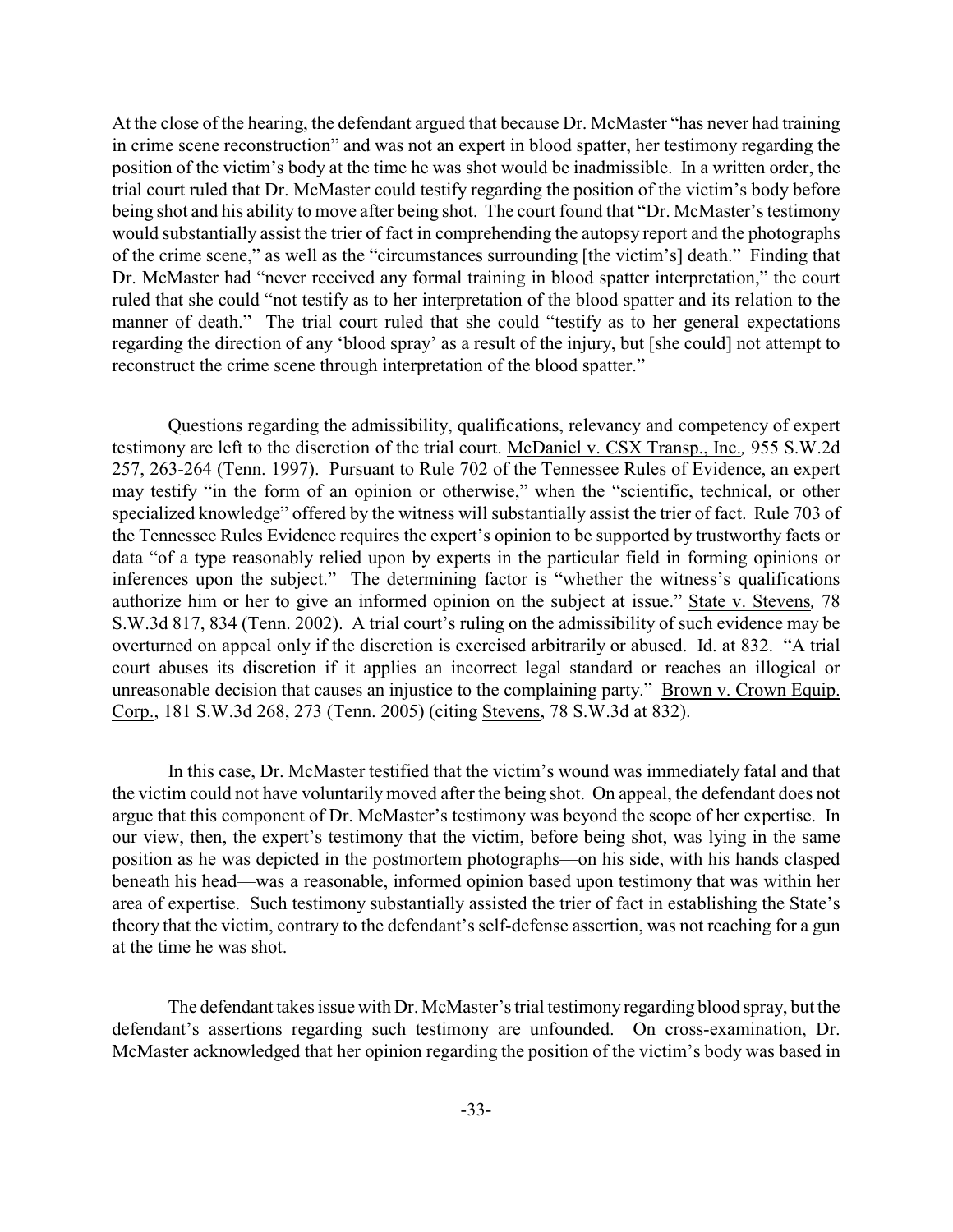part "on where the blood is in these pictures . . . including the blood spatter." She insisted that she had "no specialized training whatsoever in interpretation of blood spatter," but she acknowledged that as a medical examiner, she did have "some experience" with it. However, Dr. McMaster testified that she "only ma[d]e interpretations [regarding blood spatter] in a general framework." In our view, Dr. McMaster's testimony regarding blood spatter was within the limits established by the trial court. We therefore conclude that the trial court did not abuse its discretion in allowing Dr. McMaster to testify regarding the position of the victim's body before his death.

# V. Admissibility of Selected Crime Scene and Autopsy Photographs

The defendant contends that the trial court should not have admitted three photographs taken of the victim at the crime scene and two of the autopsy photographs because they were particularly inflammatory. On appeal, the State contends that the trial court did not abuse its discretion in admitting the crime scene photographs because "the photographs were relevant to refute the defendant's claim of self-defense because they showed that [the victim's] hands were clasped and his fingers interwoven when the defendant shot him in the back of the head." Regarding the autopsy photographs, the State argues that the photographs were relevant to establish "the distance between the defendant and the victim when [the defendant] shot [the victim], which was reflected in the nature of the wound . . . ." We agree with the State.

The defendant takes issue with three crime scene photographs, introduced at trial as exhibits 3-C, 3-D, and 3-E, which depict the victim lying in his bed, his fingers interlocked beneath his head, with a substantial amount of blood visible near the wound in the victim's forehead, underneath his nose, and on his arms. The defendant filed a pretrial motion, pursuant to State v. Banks, 564 S.W.2d 947 (Tenn. 1978), for the court "to hold a pretrial hearing to determine the admissibility of photographs of the deceased in this case. At the pretrial hearing, the State argued why these photographs, and two others that it sought to introduce, were admissible:

It's going to be our position in this trial that - - and the Court's already heard the pretrial motion, testimony of Dr. McMaster . . . that a victim could not voluntarily or involuntarily move after being subjected to the type of gunshot wound this victim was. . . . This series of photographs shows the victim's hands. And it's going to be our position that given the defendant's statement that he was she felt reaching for something, . . . these series [sic] of photographs belies that. So these photographs are relevant and they're probative. And . . . their probative value outweighs their prejudice for those reasons.

The defendant replied that these photographs were highly prejudicial and ultimately unnecessary, given the existence of several other photographs, to which he did not object, depicting the victim's interlocked hands beneath his head. The trial court ruled that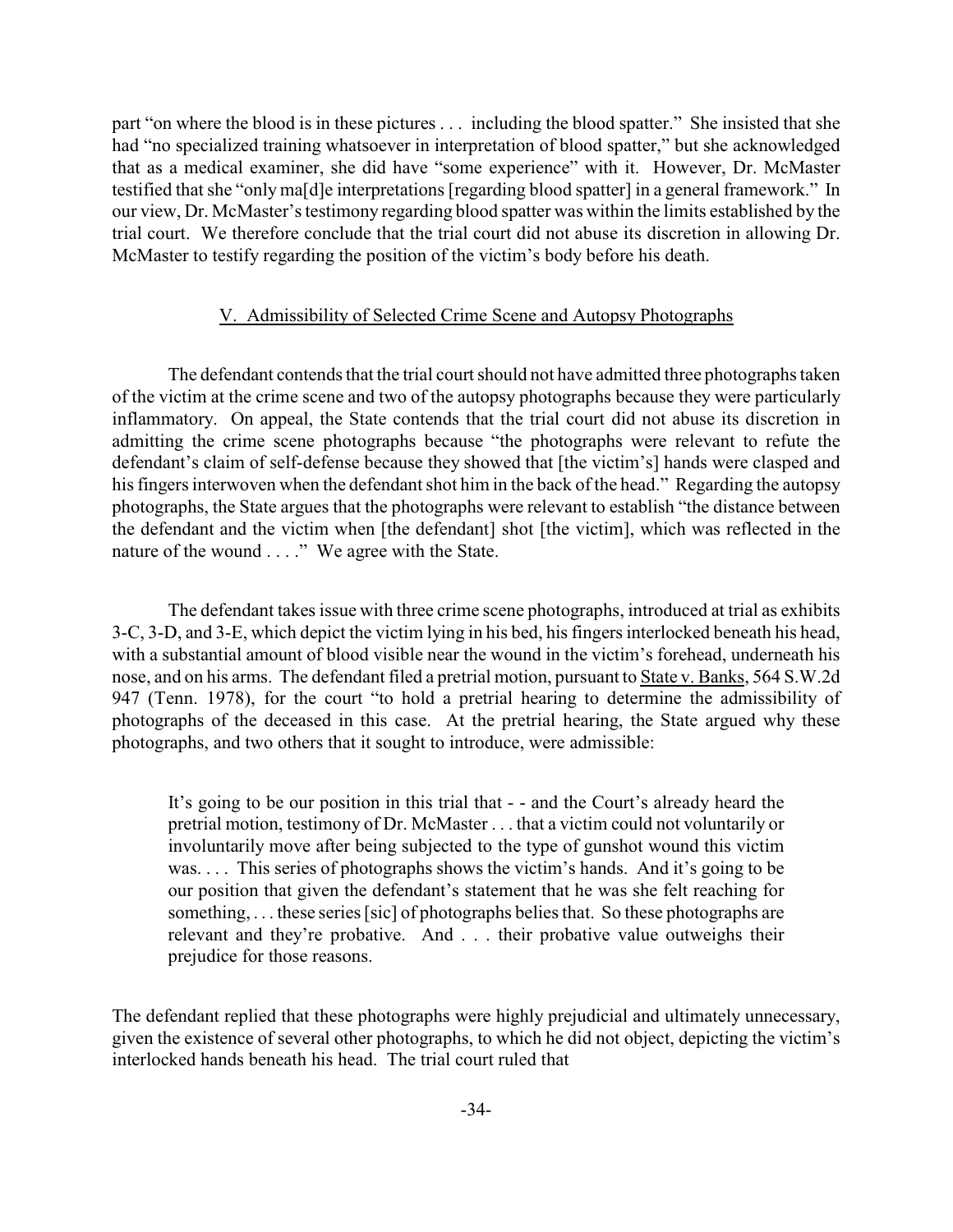[E]ven though [the photographs are] not pleasant to look at, they do show some things that have to do with the issues that we will have in this case, particularly the hands. . . . [In] some of these pictures from a distance[,] [y]ou can kind of see the hands, but I think that some of these pictures here give a closer view and show exactly the way the hands were position, interlocking pictures should be allowed to be considered by the jury.

However, the trial court excluded what it considered the two "worst" pictures, noting that they were "more inflammatory than . . . probative when you have these other pictures coming in."

The two autopsy photographs with which the defendant takes issue, introduced at trial as exhibits 42-A and 42-C, depicted the entrance and exit wounds to the victim's head. In a jury-out hearing, Dr. McMaster testified regarding the presence or absence of soot and stippling as it related to the distance between the weapon and the victim's head at the time the weapon was fired, with the substance of her testimony mirroring that of her later testimony in front of the jury. Dr. McMaster also testified regarding the shape of the entrance wounds, noting, as she did in her later jury testimony, that the stellate lacerations evident in the victim's entrance wound were consistent with a close range shot. The defendant argued that "these pictures of the gunshot wounds . . . [only] prove what nobody disputes," particularly, that the victim was shot at close range, and that the pictures were "extremely inflammatory." The trial court, noting that "the pictures give a better description of the wounds than the testimony would give," ruled that the photographs' probative value outweighed their potential prejudice. However, the trial court limited the State to introducing one photograph of the entrance wound and one photograph of the exit wound, thus excluding other autopsy photographs of the victim's wounds; the trial court described these other photographs as "basically duplicates."

 As stated above, all relevant evidence is generally admissible, see Tenn. R. Evid. 402, although relevant evidence "may be excluded if its probative value is substantially outweighed by the danger of unfair prejudice, confusion of the issues, or misleading the jury," Tenn. R. Evid. 403 (emphasis added). Photographs of a deceased victim may be admissible "if they are relevant to the issues on trial, notwithstanding their gruesome and horrifying character." Banks, 564 S.W.2d at 951. However, if they are not relevant, they may not be admitted to inflame a jury and unfairly prejudice the jury against a defendant. Id. "The more gruesome the photographs, the more difficult it is to establish that their probative value and relevance outweigh their prejudicial effect." Id. The term "unfair prejudice" has been defined as "[a]n undue tendency to suggest a decision on an improper basis, commonly, though not necessarily, an emotional one." Id. As with any other form of evidence, the decision to admit photographs of a deceased victim lies within the discretion of the trial court, and we will not overturn that decision absent a clear showing of an abuse of discretion. State v. Vann, 976 S.W.2d 93, 103 (Tenn. 1998). The modern trend is to vest more discretion in the trial court's rulings regarding admissibility. Banks, 564 S.W.2d at 949.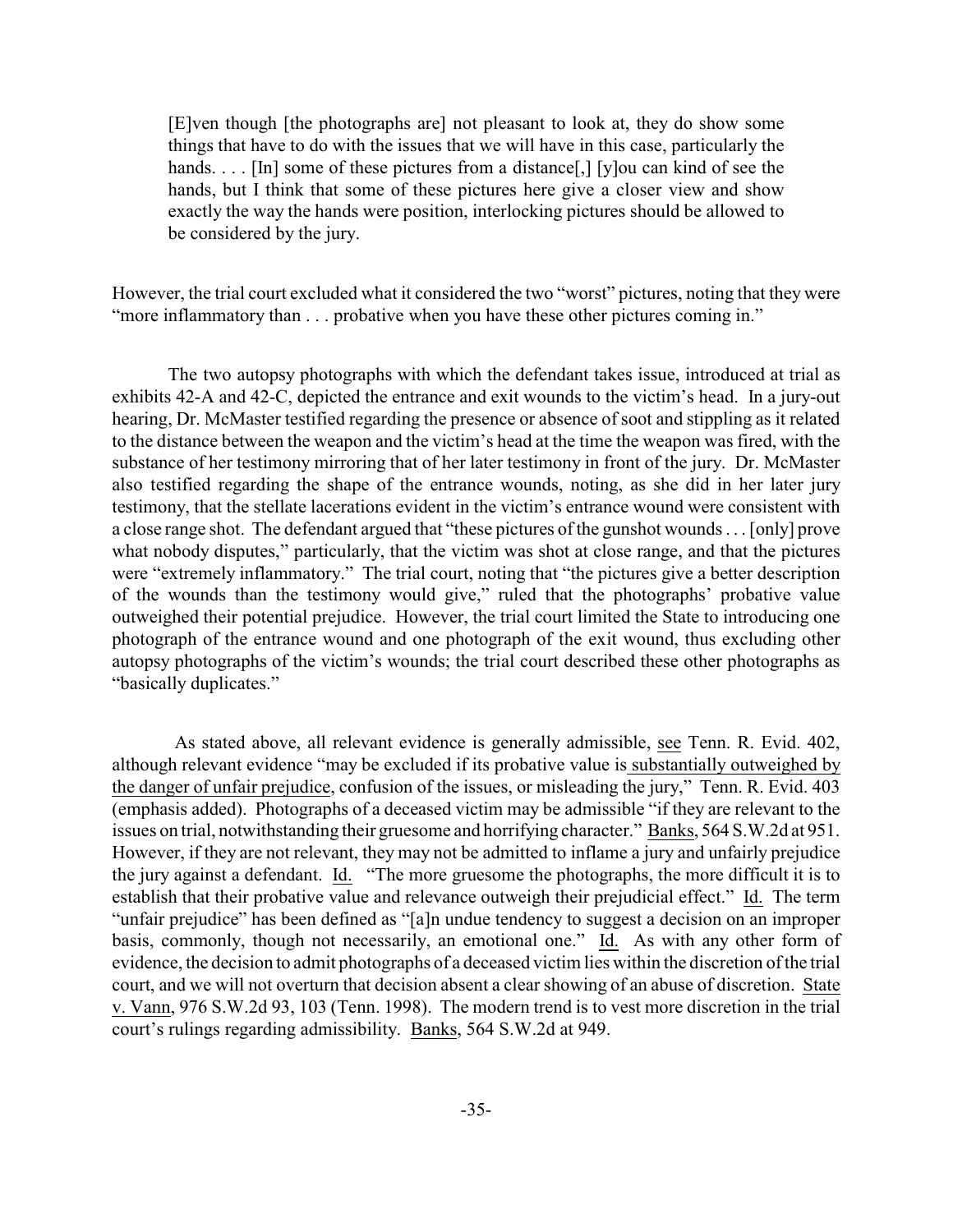Regarding the crime scene photographs, we agree with the trial court that the photographs, especially 42-C and 42-D, were "a little bad because of the scene around the [victim's] mouth." However, as the trial court noted, the State had the burden of establishing the elements of premeditated murder in this case, as well as the burden of rebutting the defendant's theory that she shot the victim when he reached for a gun. Thus, these pictures, which showed the victim's hands interlocked beneath his head more clearly than the other photographs introduced into evidence, were particularly relevant and probative to the issues at hand, particularly in light of Dr. McMaster's testimony that the victim's wounds were immediately fatal and did not allow the defendant to move after being shot. Furthermore, the trial court excluded two crime scene photographs which it considered particularly inflammatory, which reflects that the trial court conscientiously performed the balancing test required by the Rules of Evidence and interpreted by Banks, Vann, and similar cases. Thus, we conclude that the trial court did not abuse its discretion in admitting the three crime scene photographs depicting the victim's face and hands from close range.

Similarly, the autopsy photographs, which depicted the victim's entrance and exit wounds at close range and do not show any other part of the victim's body, were relevant in establishing the State's theory that the victim was shot from close range. Dr. McMaster offered extensive testimony regarding the shape of the victim's entrance wound and the absence of soot and stippling from the wound, and the autopsy photographs were valuable visual aids that allowed the jury to better understand Dr. McMaster's testimony. Furthermore, given that the photographs do not show other parts of the victim's body and do not depict a large amount of blood, these photographs were far less gruesome and inflammatory than were the crime scene photographs. The trial court excluded other autopsy photographs that were unnecessarily cumulative, thus showing that the trial court properly performed the balancing test required by the Rules of Evidence. We therefore conclude that the trial court did not abuse its discretion in finding that the probative value of the autopsy photographs outweighed their prejudicial effects. The defendant is therefore denied relief on this issue.

## VI. Defendant's Handwriting and Fingerprint Samples

The defendant contends that the trial court's ordering her to submit fingerprint and handwriting samples violated both her Fourth Amendment protection against unreasonable searches and seizures and her Fifth Amendment protection against self-incrimination. We disagree.

## *Fourth Amendment Concerns*

Both the state and federal constitutions offer protection from unreasonable searches and seizures. See U.S. Const. amend. IV; Tenn. Const. art. I, § 7. However, in United States v. Dionisio, 410 U.S. 1, 9-10, 93 S. Ct. 764, 769 (1973), the Supreme Court held that Fourth Amendment protections do not apply to compelled production of "physical characteristics" that are "repeatedly exposed to the public." The Court, applying Dionisio, has held that compelled handwriting samples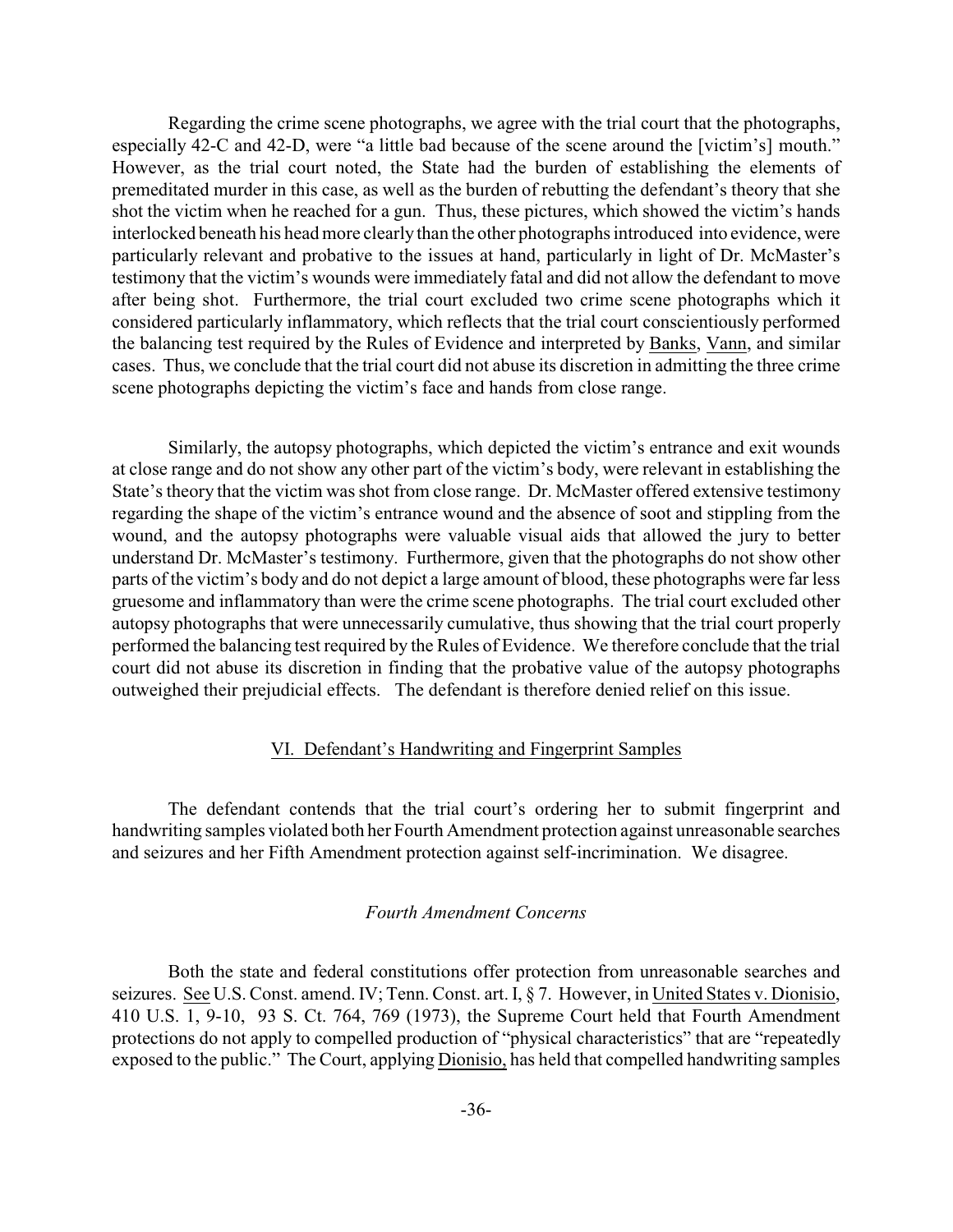are not subject to Fourth Amendment protection. See United States v. Mara, 410 U.S. 19, 21, 93 S. Ct. 774, 776 (1973); see also Dionisio, 410 U.S. at 15 ("fingerprinting itself 'involves none of the probing into an individual's private life and thoughts that marks an interrogation or search.'") (citing Davis v. Mississippi, 394 U.S. 721, 727, 89 S. Ct. 1394, 1398 (1969)). While Dionisio and Mara applied specifically to grand jury actions compelling exemplars from suspects, we believe that the language of the two companion cases is broad enough to encompass actions by the trial court compelling fingerprint and handwriting samples of the defendant after her arrest. Thus, we conclude that the defendant's Fourth Amendment rights were not violated when she was compelled to give fingerprint and handwriting samples.

# *Fifth Amendment Concerns*

Our supreme court has observed, "The Fifth Amendment privilege against self-incrimination protects an accused 'from being compelled to testify against himself, or otherwise provide the State with evidence of a testimonial or communicative nature . . . ." State v. Cole, 155 S.W.3d 885, 898-99 (Tenn. 2005) (citing Schmerber v. California, 384 U.S. 757, 761, 86 S. Ct. 1826, 1830 1966)). As relevant to this case, the Supreme Court held in Schmerber that the Fifth Amendment "offers no protection against compulsion to submit to fingerprinting" or submission of writing samples "for identification" purposes. Schmerber, 384 U.S. at 764. "The distinction which has emerged, often expressed in different ways, is that the privilege is a bar against compelling 'communications' or 'testimony,' but that compulsion which makes a suspect or accused the source of 'real or physical evidence' does not violate it." Id.; see also Gilbert v. California, 388 U.S. 263, 266-67, 87 S. Ct. 1951, 1953 (1967) ("A mere handwriting exemplar, in contrast to the content of what is written, like the voice or body itself, is an identifying physical characteristic outside [the Fifth Amendment's] protection.") (emphasis added). The defendant argues that her fingerprint and handwriting samples were testimonial in nature in that the state "wanted [her] handwriting sample specifically to put the words contained in several writings into [her] mouth . . . . [Her] handwriting [and fingerprint] exemplar[s] became testimonial as soon as [they were] used to incriminate her." However, Tennessee courts, like their federal counterparts, have repeatedly rejected the defendant's arguments and concluded that compelled hair, blood, voice, and fingerprint samples are non-testimonial real or physical evidence that do not merit Fifth Amendment protection. See Cole, 155 S.W.3d at 898- 99; State v. Harris, 839 S.W.2d 54, 70 (Tenn. 1992); Powell v. State, 489 S.W.2d 538, 540 (Tenn. Crim. App. 1972). We therefore deny the defendant relief on this issue.

#### VII. Sufficiency of Evidence

## *Defendant's Especially Aggravated Robbery Conviction*

The defendant next contends that the evidence produced at trial was insufficient to sustain her convictions for first degree murder and especially aggravated robbery. However, before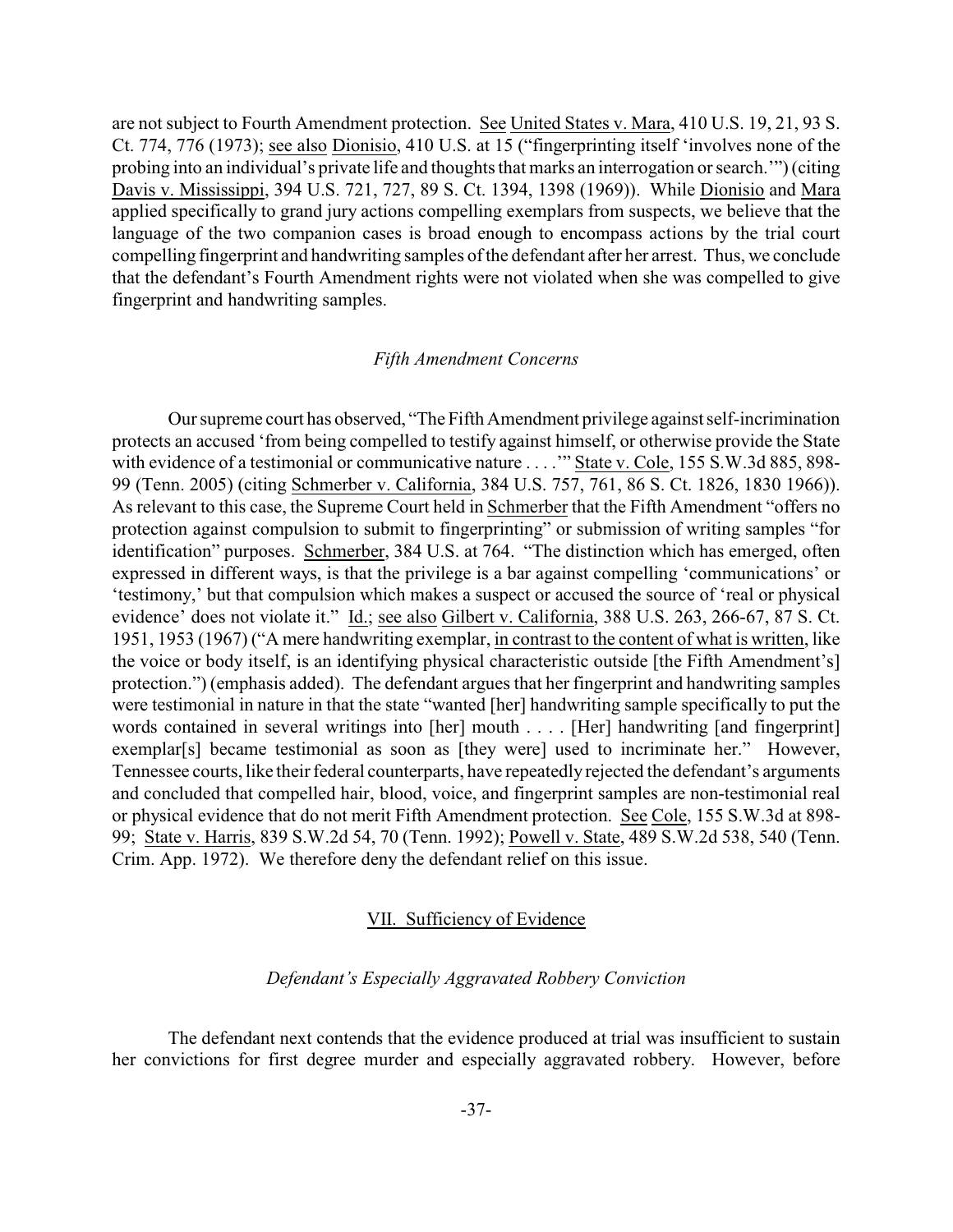reviewing this issue, we must note that the record indicates a discrepancy between Count 3 of the indictment and the judgment of conviction for that offense. The cover sheet for the indictment purports that the defendant was charged with one count of especially aggravated robbery, and the judgments reflect that the defendant was convicted of especially aggravated robbery, as charged in the indictment. However, Count 3 of the indictment alleges that the defendant

on the 7th day of August, 2004, in Davidson County, Tennessee and before the finding of this indictment, intentionally or knowingly did take from the person of Johnny M. Allen certain property, to wit: an automobile, firearms, and a wallet of value, by violence or putting Johnny M. Allen in fear and the victim, Johnny M. Allen, suffered serious bodilyinjury, in violation of Tennessee Code Annotated § 39- 13-402, and against the peace and dignity of the State of Tennessee.

(emphasis deleted). This count enumerates the elements of the offense of aggravated robbery as defined in section 39-13-402. The offense of especially aggravated robbery, codified at section 39- 13-403, adds the element of use of a deadly weapon.

Apart from lesser included offenses, a situation which is inapplicable here, a defendant cannot be convicted of an offense not charged in the indictment or other charging instrument. See State v. Trusty, 919 S.W.2d 305, 314 (Tenn. 1996), overruled on other grounds by State v. Burns, 6 S.W.3d 453 (Tenn. 1999). See also State v. Hill, 954 S.W.2d 725, 727 (Tenn. 1997) (both the United States and Tennessee constitutions guarantee an accused "the right to be informed of the nature and causes of the accusation") (citing U.S. Const. amend. VI, XIV; Tenn. Const. art. I, § 9). In this case, although the defendant was convicted of especially aggravated robbery, and while neither party has raised this issue, Count 3 of the indictment charges the defendant with aggravated robbery, listing the elements of that offense and referencing the statute in which aggravated robbery is proscribed. No amended indictment appears in the record. Therefore, we reverse the defendant's conviction for especially aggravated robbery, and we will review the defendant's sufficiency of evidence issue as it relates to the offense of aggravated robbery.

#### *Standard of Review*

An appellate court's standard of review when the defendant questions the sufficiency of the evidence on appeal is "whether, after viewing the evidence in the light most favorable to the prosecution, any rational trier of fact could have found the essential elements of the crime beyond a reasonable doubt." Jackson v. Virginia*,* 443 U.S. 307, 319, 99 S. Ct. 2781, 2789 (1979) (emphasis in original). The appellate court does not reweigh the evidence; rather, it presumes that the jury has resolved all conflicts in the testimony and drawn all reasonable inferences from the evidence in favor of the state. See State v. Sheffield, 676 S.W.2d 542, 547 (Tenn. 1984); State v. Cabbage, 571 S.W.2d 832, 835 (Tenn. 1978). Questions regarding witness credibility, conflicts in testimony, and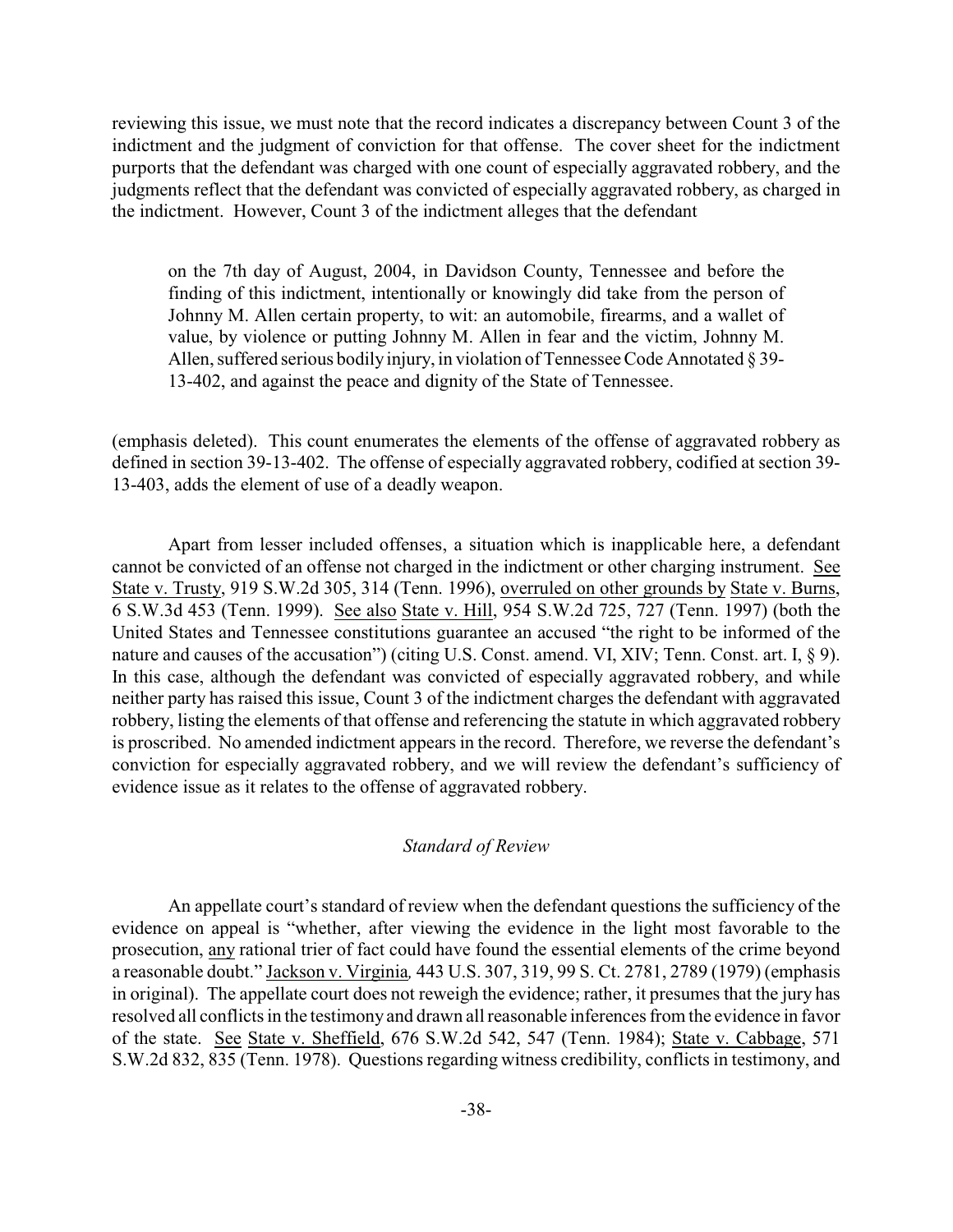the weight and value to be given to evidence were resolved by the jury. See State v. Bland, 958 S.W.2d 651, 659 (Tenn. 1997). A guilty verdict removes the presumption of innocence and replaces it with a presumption of guilt, and on appeal the defendant has the burden of illustrating why the evidence is insufficient to support the jury's verdict. Id.; State v. Tuggle, 639 S.W.2d 913, 914 (Tenn. 1982). This standard applies to findings of guilt based upon direct evidence, circumstantial evidence, or a combination of both direct and circumstantial evidence. State v. Pendergrass, 13 S.W.3d 389, 392-93 (Tenn. Crim. App. 1999).

The defendant was convicted of first degree premeditated murder and first degree felony murder. A conviction for first degree felony murder, as charged in the indictment, requires proof of a "killing of another committed in the perpetration of or attempt to perpetrate any . . . robbery." Tenn. Code Ann. § 39-13-202(a)(2) (2003). A conviction for first degree premeditated murder requires proof that the defendant committed a "premeditated and intentional killing." Id. § 39-13-  $202(a)(1)$ . The first degree murder statute explains the term "premeditation" as follows:

"[P]remeditation" is an act done after the exercise of reflection and judgment. "Premeditation" means that the intent to kill must have been formed prior to the act itself. It is not necessary that the purpose to kill pre-exist in the mind of the accused for any definite period of time. The mental state of the accused at the time the accused allegedly decided to kill must be carefully considered in order to determine whether the accused was sufficiently free from excitement and passion as to be capable of premeditation.

Tenn. Code Ann. § 39-13-202(d) (2003). The presence of premeditation is a question for the jury and may be established by proof of the circumstances surrounding the killing. State v. Bland*,* 958 S.W.2d 651, 660 (Tenn. 1997). Our supreme court has noted that factors that demonstrate the existence of premeditation include, but are not necessarily limited to, the following: the use of a deadly weapon upon an unarmed victim, the particular cruelty of the killing, declarations by the defendant of an intent to kill, evidence of procurement of a weapon, preparations before the killing for concealment of the crime, and calmness immediately after the killing. Id. Additional factors cited by this court from which a jury may infer premeditation include "planning activities by the appellant prior to the killing, the appellant's prior relationship with the victim, and the nature of the killing." State v. Halake, 102 S.W.3d 661, 668 (Tenn. Crim. App. 2001) (citing State v. Gentry, 881 S.W.2d 1, 4-5 (Tenn. Crim. App. 1993)).

Aggravated robbery is defined in pertinent part as "robbery as defined in § 39-13-401 . . . [w]here the victim suffers serious bodily injury." Tenn. Code Ann. § 39-13-402(a)(2). "Robbery is the intentional or knowing theft of property from the person of another by violence or putting the other person in fear."  $\underline{Id}$ . § 39-13-401.

In this case, the defendant admitted carrying a handgun in her purse before she arrived at the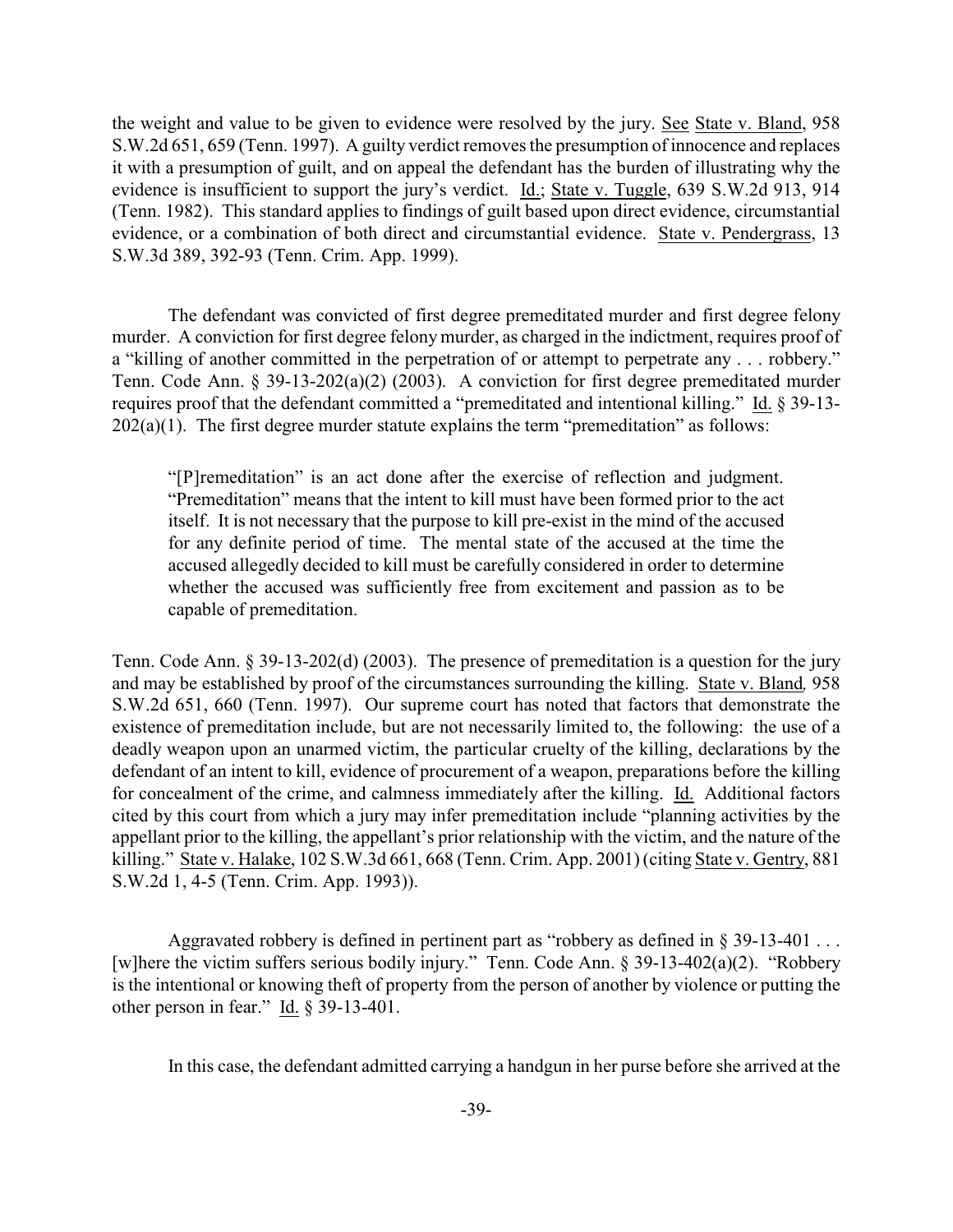victim's house; once inside the victim's bedroom, she pulled the gun from her purse and shot the victim, killing him. The defendant argues that she acted in self-defense, but there was no evidence that the victim was armed at the time of his death, as no other weapon was found in the victim's bedroom and the victim's fingers were locked beneath his head when he was found by police. Furthermore, the defendant admitted to police that the victim did not try to force himself upon her and that he did not threaten her with a gun at any point during the evening. After the shooting, the defendant took two of the victim's guns and his wallet and left the scene in his truck, abandoning it in a Walmart parking lot. After the shooting, she admitted to Richard Reed that she had killed the victim for \$50,000 and some guns, and she asked Reed for a ride back to the victim's house to "clean it out." The defendant's procurement of a weapon, using the weapon against an unarmed victim, and her relative calm after the shooting all support the jury's finding that the defendant acted with premeditation in killing the victim.

In addition to her actions after the killing and before her arrest, the defendant made several post-arrest comments about the killing which also supported the jury's finding that the defendant acted with premeditation. For instance, she told a nurse, Kathy Franz, that she shot "that man," meaning the victim, in the back of the head, and that she would kill Franz in a similar manner. The defendant also told her mother that she had "executed" the victim. Furthermore, Shayla Bryant, who met the defendant while in jail, testified that when the defendant initially said that she had killed the victim in self-defense, she (Bryant) replied that she did not believe the defendant's story, which led the defendant to tell Bryant that she had shot the victim "just to see how it [would] feel to kill somebody." Later, the defendant passed Bryant a note in which she wrote that everything in her account of the shooting was true except for the victim's reaching for a gun and her own feelings of nervousness after the shooting. This evidence, coupled with that outlined above, was sufficient for a jury to find the defendant guilty of first degree premeditated murder beyond a reasonable doubt.

Regarding the other two offenses for which the jury returned guilty verdicts, the evidence established that the defendant used a handgun to kill the victim before taking his guns, which the defendant intended to pawn, and cash. This evidence was sufficient to convict the defendant of aggravated robbery. Regarding the felony murder verdict, while the defendant accomplished the robbery after killing the victim, this sequence of events does not foreclose a guilty verdict for felony murder. The Tennessee Supreme Court has stated that "consideration of such factors as time, place, and causation is helpful in determining whether a murder was committed 'in the perpetration of' a particular felony." State v. Buggs, 995 S.W.2d 102, 106 (Tenn. 1999) (citing State v. Lee, 969 S.W.2d 414, 416 (Tenn. Crim. App. 1997)); see also State v. Hinton, 42 S.W.3d 113, 119 (Tenn. Crim. App. 2000). "'The killing may preceded, coincide with, or follow the felony and still be considered as occurring 'in the perpetration of' the felony offense, so long as there is a connection in time, place, and continuity of action.'" Hinton, 42 S.W.3d at 119 (citing Buggs, 995 S.W.2d at 106). In this case, the defendant took the victim's guns and money immediately after she killed him. This proof establishes the sufficient connection of time, place, and continuity of action to show that the killing occurred in perpetration of the robbery; thus, the proof was sufficient for the jury to find the defendant guilty of felonymurder. Concluding that the evidence produced at trial was sufficient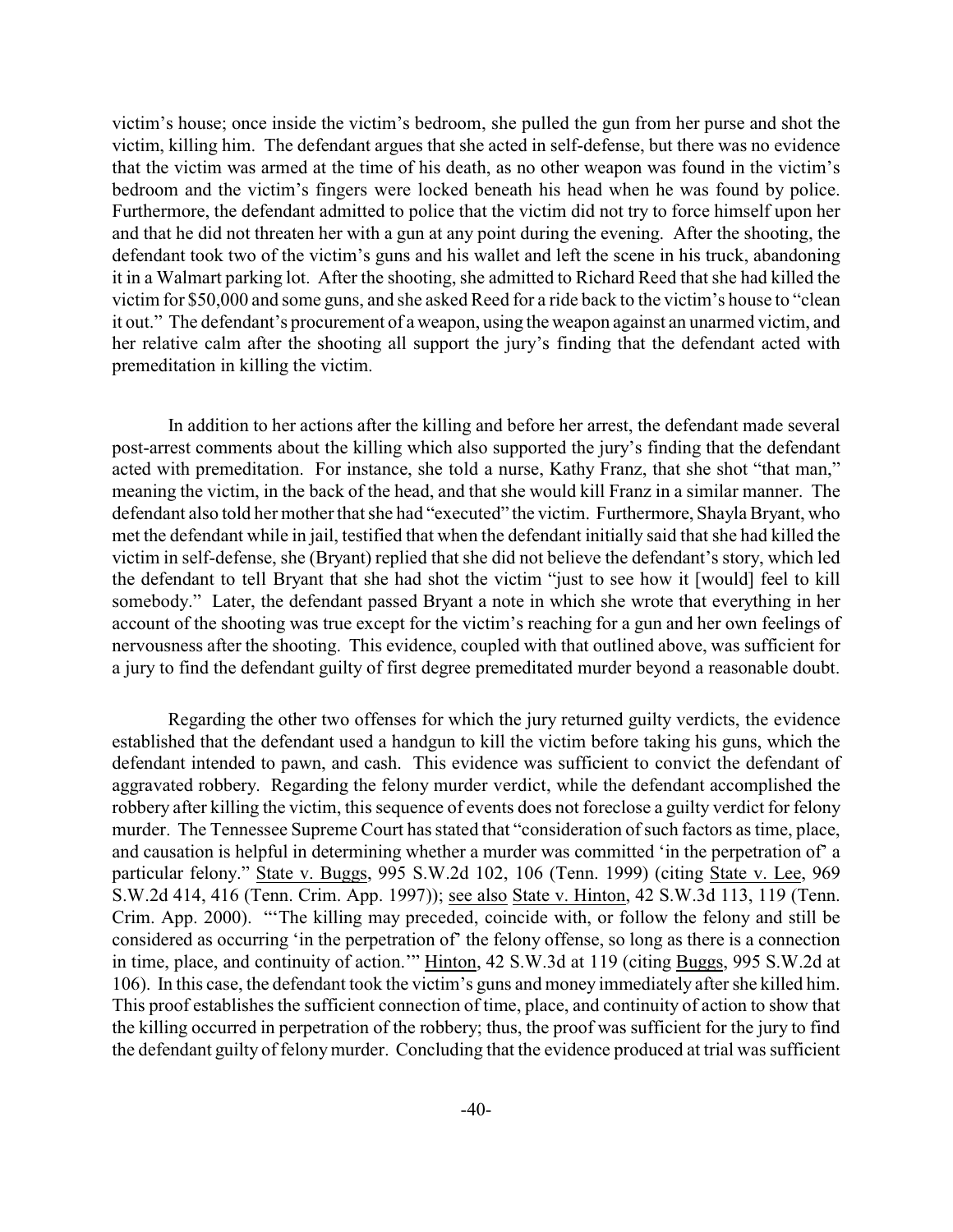to sustain the defendant's convictions, we deny her relief.

## VIII. Double Jeopardy Concerns/Transfer Hearing

In her final issue, the defendant argues that the trial court erred bydenying her pretrial motion to dismiss the case against her on double jeopardy grounds. The defendant argues that the juvenile court "subjected her to an adjudication on these charges during what was supposed to be her transfer hearing and that the [c]riminal [c]ourt prosecution thus should have been barred." The State argues that the juvenile court did not adjudicate the defendant as delinquent at the transfer hearing, and therefore jeopardy did not attach at that time. We agree with the State.

The United States and Tennessee constitutions both contain double jeopardy clauses which provide that no person shall twice be put in jeopardy of life or limb for the same offense. U.S. Const. amend.  $V^{10}$ ; Tenn. Const. art. I, § 10. As relevant to this case, the United Supreme Court has held that the double jeopardy clause "protects against a second prosecution for the same offense after conviction." North Carolina v. Pearce, 395 U.S. 711, 717, 89 S. Ct. 2072, 2076 (1969). In Breed v. Jones, 421 U.S. 519, 531, 95 S. Ct. 1779, 1786-87 (1975), the Supreme Court held that jeopardy attaches in a juvenile adjudicatory proceeding, thus making such a defendant's later trial in adult court violative of the prohibition against double jeopardy. The Tennessee Supreme Court reached a similar conclusion two years before the Breed opinion was filed. See State v. Jackson, 503 S.W.2d 185, 188 (Tenn. 1973). However, the Court in Breed also noted that "nothing decided [in Breed] forecloses States from requiring, as a prerequisite to the transfer of a juvenile, substantial evidence that he committed the offense charged, so long as the showing required is not made in an adjudicatory proceeding." Breed, 421 U.S. at 538 n.18 (emphasis added).

Tennessee Code Annotated section 37-1-134 establishes the procedures by which a juvenile may be transferred to criminal court to be tried as an adult. The juvenile may be tried as an adult if, after a hearing in which the juvenile is entitled to fundamental due process rights, the juvenile court "finds that there are reasonable grounds to believe that . . . the child committed the delinquent act as alleged," the child "is not committable to an institution for the developmentally disabled and mentally ill," and that "[t]he interests fo the community require that the child be put under legal restraint or discipline." Tenn. Code Ann. § 37-1-134(a)(4)(A)-(C) (2005). In determining whether the child is to be tried as an adult, the juvenile court is also required to consider:

(1) The extent and nature of the child's prior delinquency records

 $10$ The Fifth Amendment's prohibition against double jeopardy, which is applicable only to the federal government, is applicable to the states through the Fourteenth Amendment. See Malloy v. Hogan, 378 U.S. 1, 6, 84 S. Ct. 1489, 1492 (1964).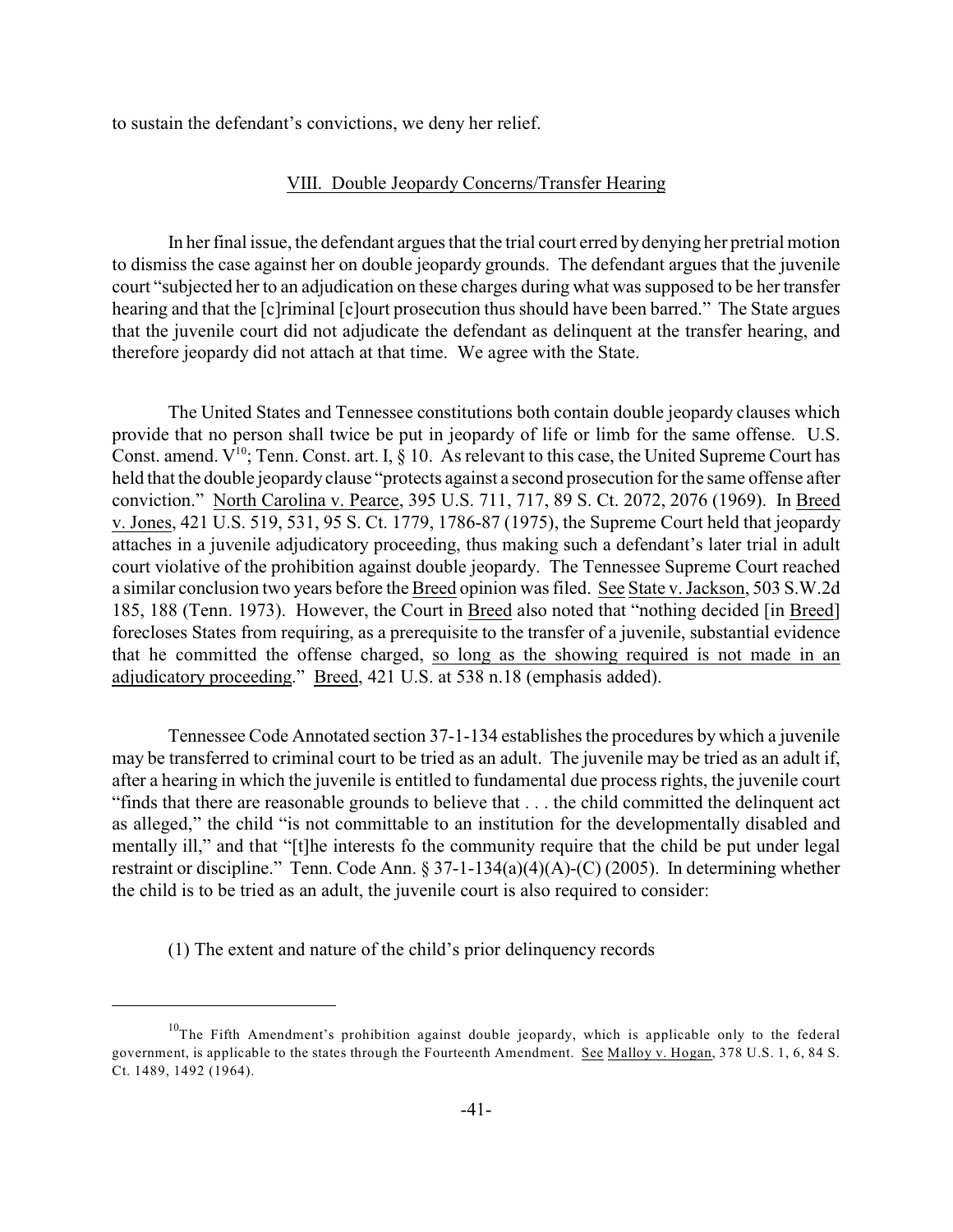(2) The nature of past treatment efforts and the nature of the child's response thereto;

(3) Whether the offense was against person or property, with greater weight in favor of transfer given to offenses against the person;

(4) Whether the offense was committed in an aggressive and premeditated manner;

(5) The possible rehabilitation of the child by use of procedures, services and facilities currently available to the court in this state; and

(6) Whether the child's conduct would be a criminal gang offense, as defined in  $\S 40$ -35-121, if committed by an adult.

Id.  $\S 37-1-134(b)(1)-(6)$ . This court has stated that "[i]f the procedure of [the transfer statute] is substantially followed, jeopardy could not attach in the transfer proceeding." State v Davis, 637 S.W.2d 471, 474 (Tenn. Crim. App. 1982).

In Davis, following a transfer hearing the juvenile court entered two judgments against each of the two juvenile defendants. Id. at 473. The first judgments provided, pursuant to the transfer statute, that there were reasonable grounds to believe that the juveniles committed burglary. Id. Thus, the juvenile court ordered the juveniles transferred to criminal court to be tried as adults. Id. However, the second judgments adjudicated the juveniles as "delinquent." Id. The defendants were convicted in criminal court; on appeal, this court reversed their convictions, concluding that "the juvenile judge blended a transfer hearing with a hearing on the merits of the petition and double jeopardy resulted when the appellants were again tried in Criminal Court." Id. at 474.

In this case, the juvenile court issued a single judgment in which the court, pursuant to section 37-1-134, found the existence of "reasonable grounds to believe that the [d]efendant committed the acts alleged in the petition" and applied the facts of this case to the six factors provided in subsection (b):

1) that while the Defendant has a delinquency record, it is not extensive; 2) that there is a record of past treatment efforts, both by the Department of Children's Services and by the child's family. These efforts have been thwarted by the Defendant's lack of cooperation and repeated running from therapeutic placements; 3) the offense which was committed against a person, was extremely violent in nature, and resulted in the death of the victim; 4) the offense was committed in an aggressive manner by gunshot at close range to the back of the victim's head and was premeditated. The Defendant had a loaded gun in an open purse within easy reach of the crime scene; 5) the possible rehabilitation of this child would require a lengthy period of time and require the utmost cooperation of the Defendant . . . 6) the child's conduct would not be a criminal gang offense if committed by an adult. This factor weighs for the Defendant.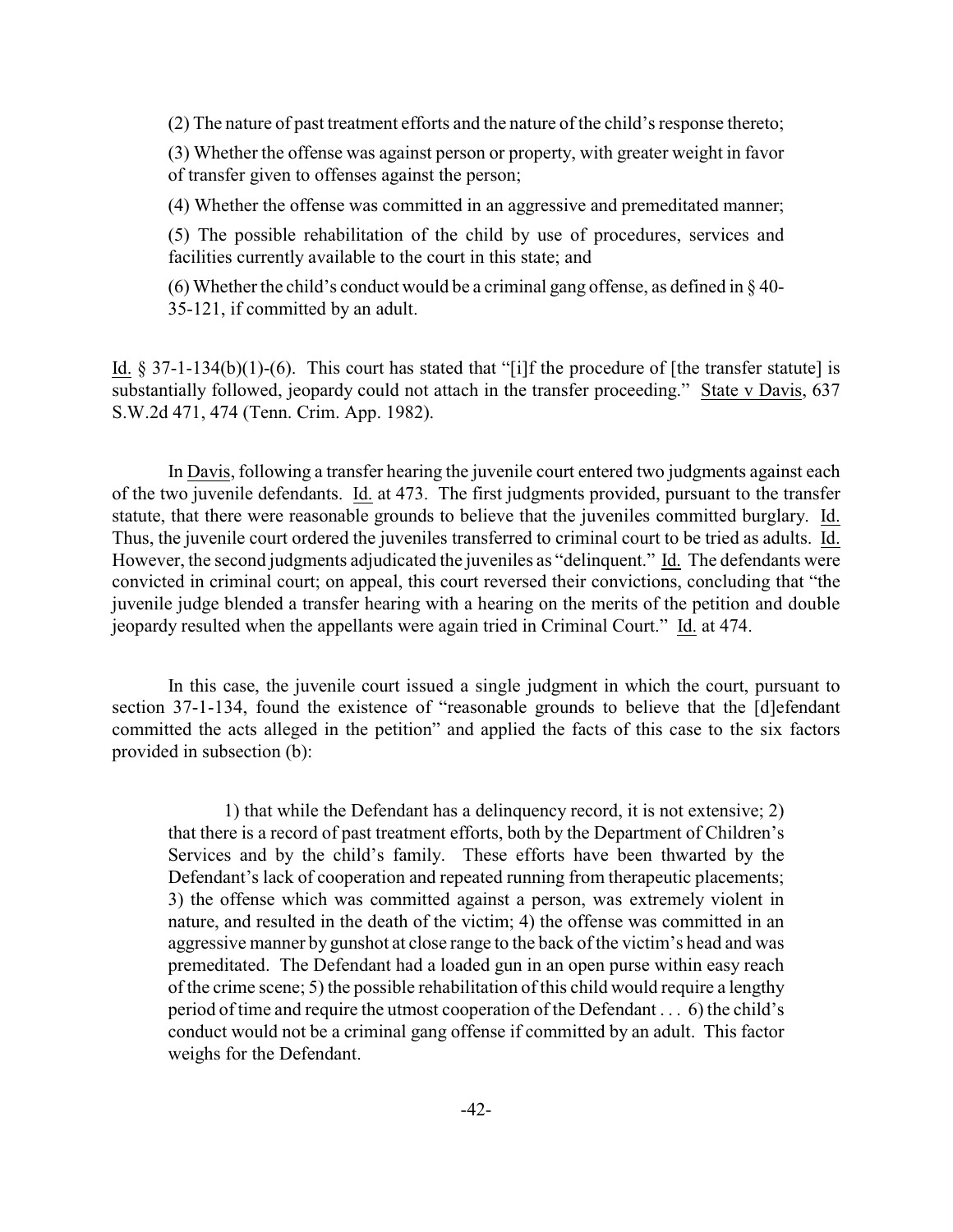While the juvenile court's order did not adjudicate the defendant as a "delinquent child," the defendant, citing to the Ninth Circuit Court of Appeals' opinion in Rios v. Chavez, 620 F.2d 702 (9th Cir. 1980), nevertheless argues that she was "clearly . . . subjected to an adjudication at her transfer hearing." The defendant asserts that "the prosecution spent many hours proving her guilt on these charges. The tapes of the transfer hearing clearly reflect the prosecutor's intent to adjudicate [the defendant]." The defendant's argument is also based on her assertion that "[t]he tone of the hearing was certainly one of accusation, rising above the level of a mere probable cause hearing." The defendant also takes issue with the juvenile court's findings, listed above. The defendant particularly argues that "the juvenile court's order in this matter certainly adjudicates [her] at least as to the weapons charge . . . ."

In this case, we cannot conclude that "the juvenile judge blended a transfer hearing with a hearing on the merits of the petition" such that jeopardy attached at the transfer hearing. The audio recordings of the transfer hearing are incomplete, as one of the four audiotapes provided in the record is blank. One of the three State witnesses whose testimony was preserved on the tapes is Detective Robinson; the other two witnesses were a Montgomery County Juvenile Court employee who testified regarding the defendant's prior juvenile criminal record and a DCS employee who testified regarding the defendant's history of DCS placements and her treatment while in DCS custody. The testimony of two defense witnesses is preserved on the recordings: the defendant and Dr. Bernet. While the State questioned both Detective Robinson and the defendant regarding the defendant's involvement in the case, such actions did not evince the State's intention to "prov[e] her guilt," as the defendant insists. Rather, the State had the burden of establishing that "reasonable grounds" existed to believe that the defendant committed the offense and that "the offense was committed in an aggressive and premeditated manner." The State thus focused its proof accordingly. The testimony of the DCS worker and the juvenile court worker was relevant in establishing the required factors regarding the defendant's prior juvenile delinquency record, her past history of treatment, and her potential for rehabilitation; their testimony was unrelated to the instant offense. Finally, in the State's closing argument, the prosecuting attorney focused on the factors outlined in the transfer statute and did not insist that the defendant should be adjudicated delinquent.

We are limited in reviewing the defendant's arguments that the juvenile court subjected the defendant to an adjudication, as the juvenile court's comments after the parties concluded their closing arguments are inaudible on the recording. What evidence that does exist weighs against the defendant's assertions. In this case, unlike in Davis, the juvenile court issued only one judgment that did not adjudicate the defendant as delinquent. When viewed in context, the juvenile court's findings regarding the defendant's keeping a gun in her purse did not serve as an adjudication. See State v. Tiffany Michelle Taylor, No. M1999-02358-CCA-R3-CD, 2002 WL 799695, at \*12 (Tenn. Crim. App. Apr. 29, 2002) (juvenile court's statements during transfer hearing that "[t]hose photographs speak for themselves" and that the defendant "slaughtered her mother just like you would slaughter an animal going to [the] smokehouse," when viewed in context of the rest of the juvenile court's findings, did not serve as an adjudication).